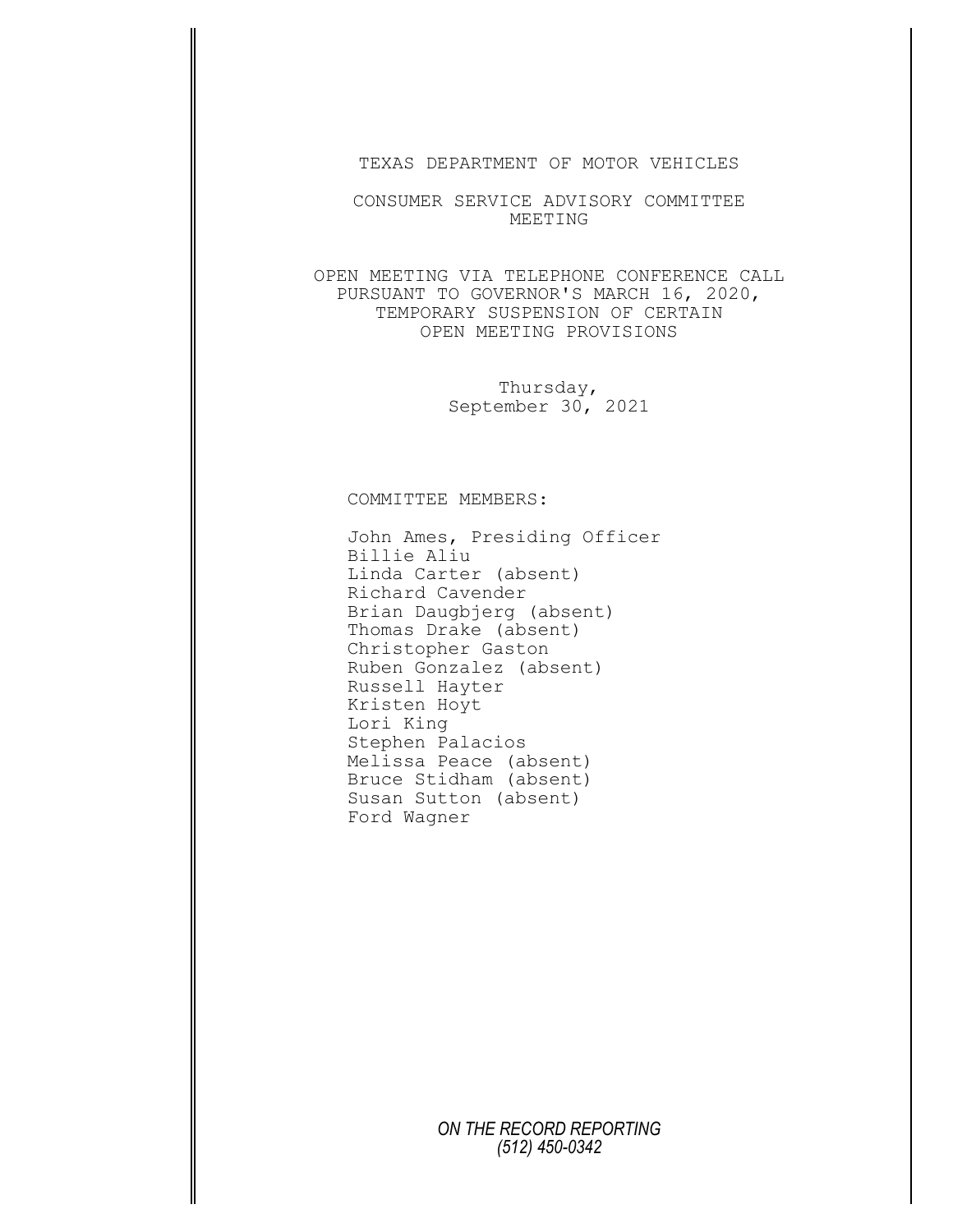|       |             | N D E X                                                                                                                                                                                             |      |
|-------|-------------|-----------------------------------------------------------------------------------------------------------------------------------------------------------------------------------------------------|------|
|       | AGENDA ITEM |                                                                                                                                                                                                     | PAGE |
| 1.    |             | Call to Order                                                                                                                                                                                       | 3    |
|       |             | A. Roll Call and Establishment of Quorum                                                                                                                                                            |      |
| $2$ . |             | DISCUSSION, BRIEFING AND ACTION ITEMS                                                                                                                                                               |      |
|       | Α.          | Implementation Plan for Advisory Committee<br>Recommendations Regarding Senate Bill 876-<br>TxDMV Vehicle Titles and Registration<br>Division<br>(BRIEFING, DISCUSSION AND POSSIBLE<br>ACTION ITEM) | 10   |
| 3.    |             | Public Comment                                                                                                                                                                                      | none |
| 4.    |             | Adjournment                                                                                                                                                                                         | 52   |
|       |             |                                                                                                                                                                                                     |      |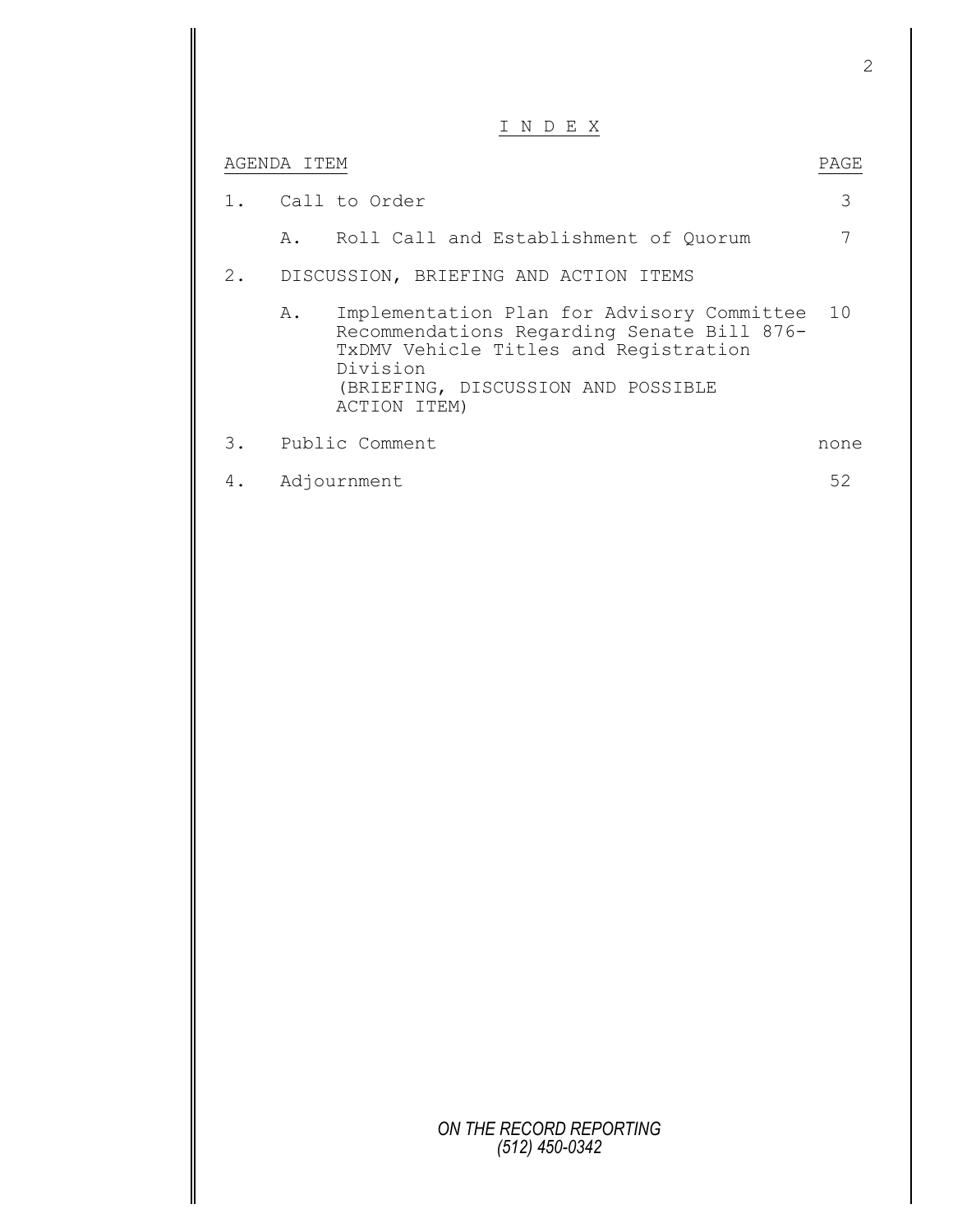|               | 3                                                          |
|---------------|------------------------------------------------------------|
|               |                                                            |
| 1             | P R O C E E D I N G S                                      |
| $\mathbf{2}$  | MR. AMES: The time is 9:01, and this is the                |
| 3             | Customer Service Advisory Committee.                       |
| 4             | My name is John Ames, and I'm pleased to open              |
| 5             | the second meeting of the Customer Service Advisory        |
| 6             | Committee. For ease of reference, I will refer to the      |
| 7             | advisory committee as CSAC, C-S-A-C, which is the acronym  |
| 8             | for this committee.                                        |
| $\mathcal{G}$ | I'm now calling the CSAC meeting to order.<br>$\mathbb{I}$ |
| 10            | want to note for the record that the public notice of this |
| 11            | meeting, containing all items on the agenda, was filed     |
| 12            | with the Office of the Secretary of State on September 22, |
| 13            | 2021.                                                      |
| 14            | This is a meeting being held by teleconference             |
| 15            | call in accordance with the Texas Government Code, Chapter |
| 16            | 551.125. Members of the public may physically attend this  |
| 17            | meeting in person at 4000 Jackson Avenue, Building 1, Lone |
| 18            | Star Room, Austin, Texas 78731, or they may attend this    |
| 19            | meeting by calling the toll-free telephone number, which   |
| 20            | is both posted on our agenda and was filed with the Office |
| 21            | of the Secretary of State on September 22.                 |
| 22            | I understand we have no members in person, the             |
| 23            | vast majority of our members present today are using Webex |
| 24            | or by phone, including myself.                             |
| 25            | At this time will all attendees please mute                |
|               | ON THE RECORD REPORTING                                    |
|               | (512) 450-0342                                             |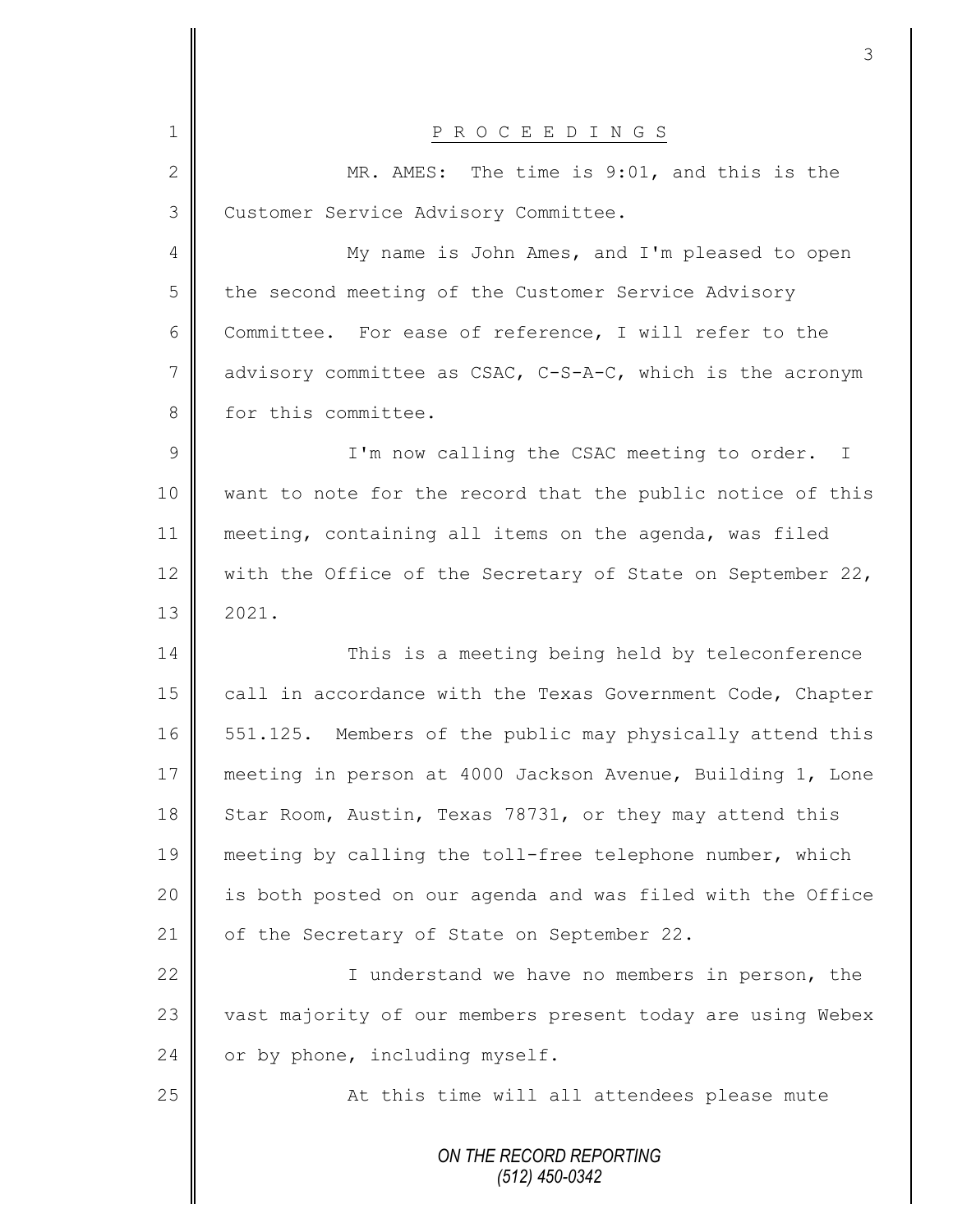1 || your phone for the entire duration of the meeting. I'm 2 asking our meeting host to make sure all participants' 3 || phones are muted except for the advisory committee members 4 and those who are presenting.

5 Callers will be muted for any disruption, 6 including background noises. If you can just minimize any 7 background noises you have, that would be great, members.

8 || Sould like to remind all participants that  $9 \parallel$  this is a telephone conference call. Because this meeting 10 | is being held by telephone conference call, there are a 11 few things that will assist us in making the meeting run 12 smoother and assist the court reporter in getting an 13 accurate record.

14 **||** One of those things is we need to identify 15 | ourselves before speaking, so when you are called on, 16 please just say, For the record, this is John Ames, and 17 move forward with your speaking. Speak clearly, please,  $18$  and speak up. I hope everyone can hear me well this 19 morning.

20 || Number three, remember that there might be a 21  $\parallel$  slight delay due to the telephone conference call meeting, 22  $\parallel$  so please wait a little longer than usual before 23 | responding to participants. Number four, do not speak 24 | over others. If you need to be called on, please raise 25 your hand. Number five, please ask the presiding officer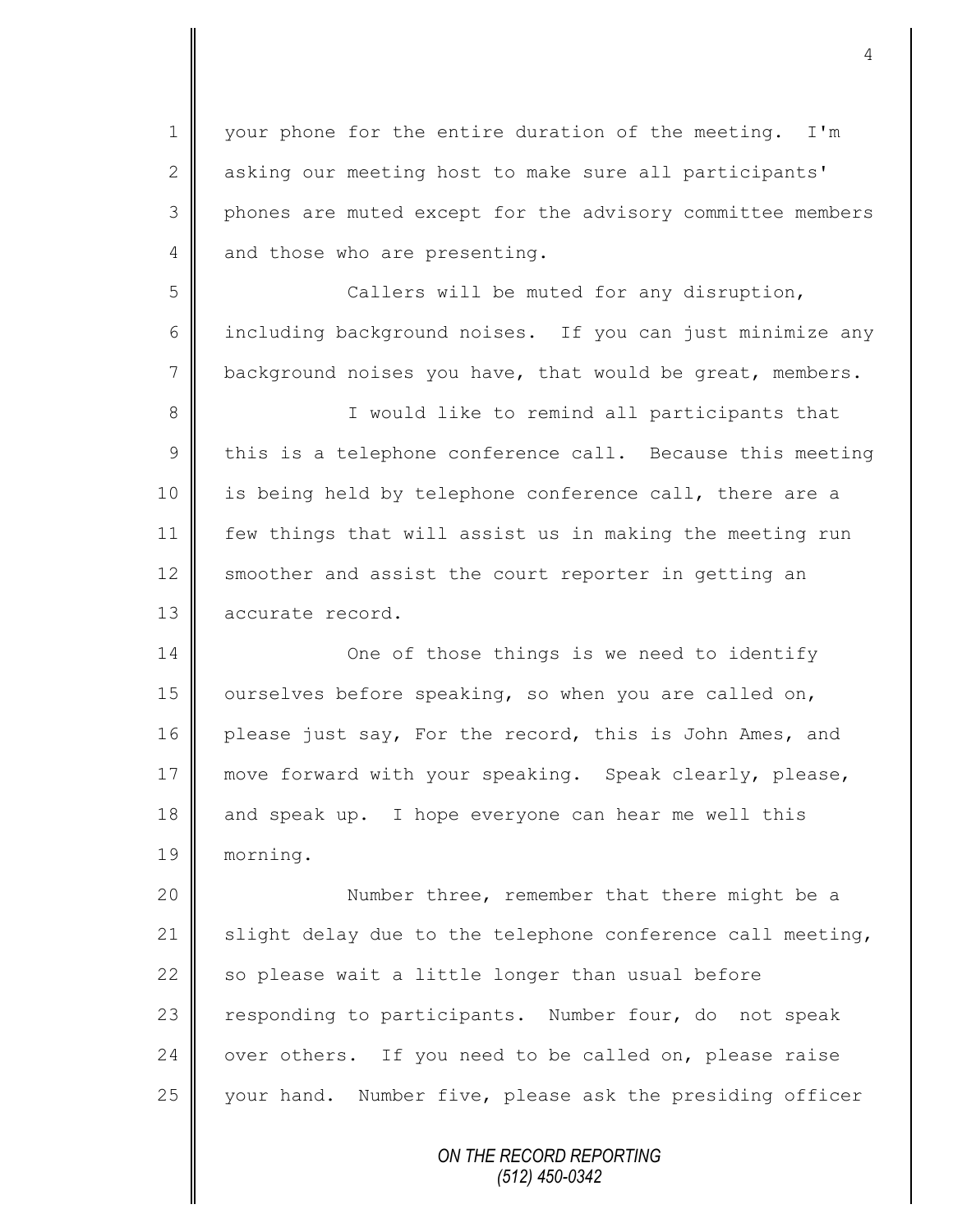*ON THE RECORD REPORTING (512) 450-0342* 1 to proceed and be sure to be recognized before speaking. 2 ||<br>
For advisory committee members participating by 3 phone only, please use the instructions provided to raise 4 || your hand. Once unmuted by the meeting host, your line 5 will remain unmuted for the duration of the meeting. 6  $\parallel$  Again, please be mindful of any background noise. 7 || To limit background noise, please keep your 8 || line muted on your end until you're ready to speak, and  $9 \parallel$  when ready to speak, unmute your line, state your name for 10 the record, then ask for the floor and wait to be 11 | recognized before speaking. 12 || I would also like to thank your court reporter 13 today who is transcribing this meeting. To make sure that  $14$  we have an accurate recording of this meeting, it is very 15 important that advisory committee members and anyone 16 presenting today identify themselves before speaking and 17 speak clearly and slowly. And I'm going to remind myself 18 | right now to slow down. 19 || If you wish to address the advisory committee 20 | or speak on an agenda item during today's meeting, please 21 send an email to GCO General@TxDMV.gov. Let me repeat 22  $\parallel$  that; the email address to send an email to is 23 GC General@TxDMV.gov. 24 In your email please identify the specific item 25 you are interested in commenting on, your name and address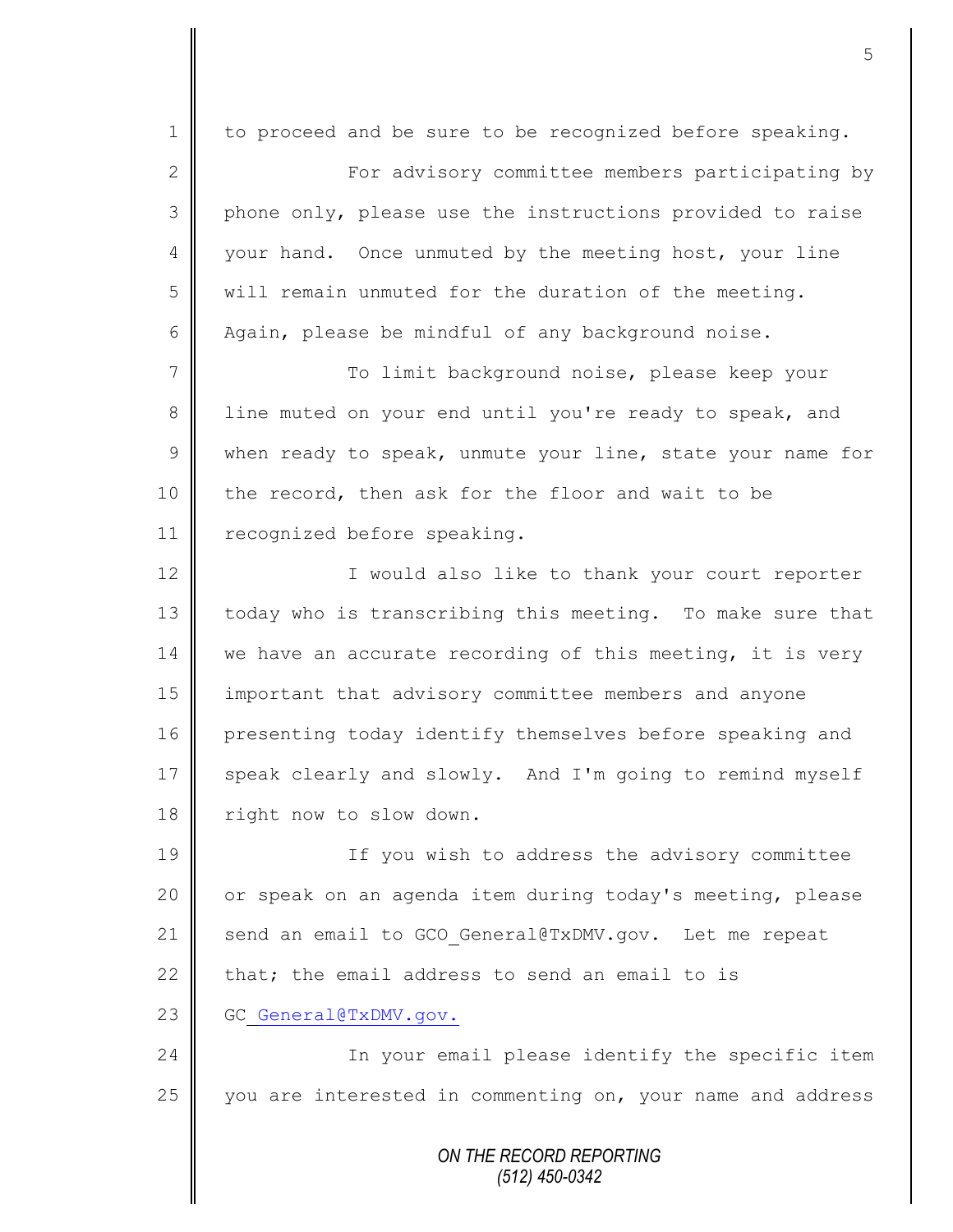1 and whether you are representing anyone or speaking for 2 | vourself. If your comment does not pertain to a specific 3 agenda item, we will take your comment during the general 4 public comment portion of the meeting. Comments should be  $5 \parallel$  pertinent to the issues stated in your email. When 6  $\parallel$  addressing the advisory committee, please state your name 7 and affiliation for the record.

8 Before we begin today, I'd like to remind all 9 presenters and those in attendance of the rules of conduct 10 || at our advisory committee meetings.

11 | In the department's rules under 43 TAC Section 12 206.22, the presiding officer is given authority to 13 Supervise the conduct of the meetings. This includes the 14 authority to determine when a speaker is being disruptive 15 of the meeting or is otherwise violating the timing or 16 presentation rules that I just discussed. Disruptive  $17$  speakers will be muted, given a warning about disruptive 18 behavior, then removed from the meeting for any continued 19 disruption.

20 || Advisory committee members, please let us know 21 || immediately if you are no longer able to participate for  $22$  any reason. If your phone call drops or you are 23 disconnected, TxDMV staff will interrupt the meeting to 24  $\parallel$  let us know and to get you back on the line before we 25 | proceed.

> *ON THE RECORD REPORTING (512) 450-0342*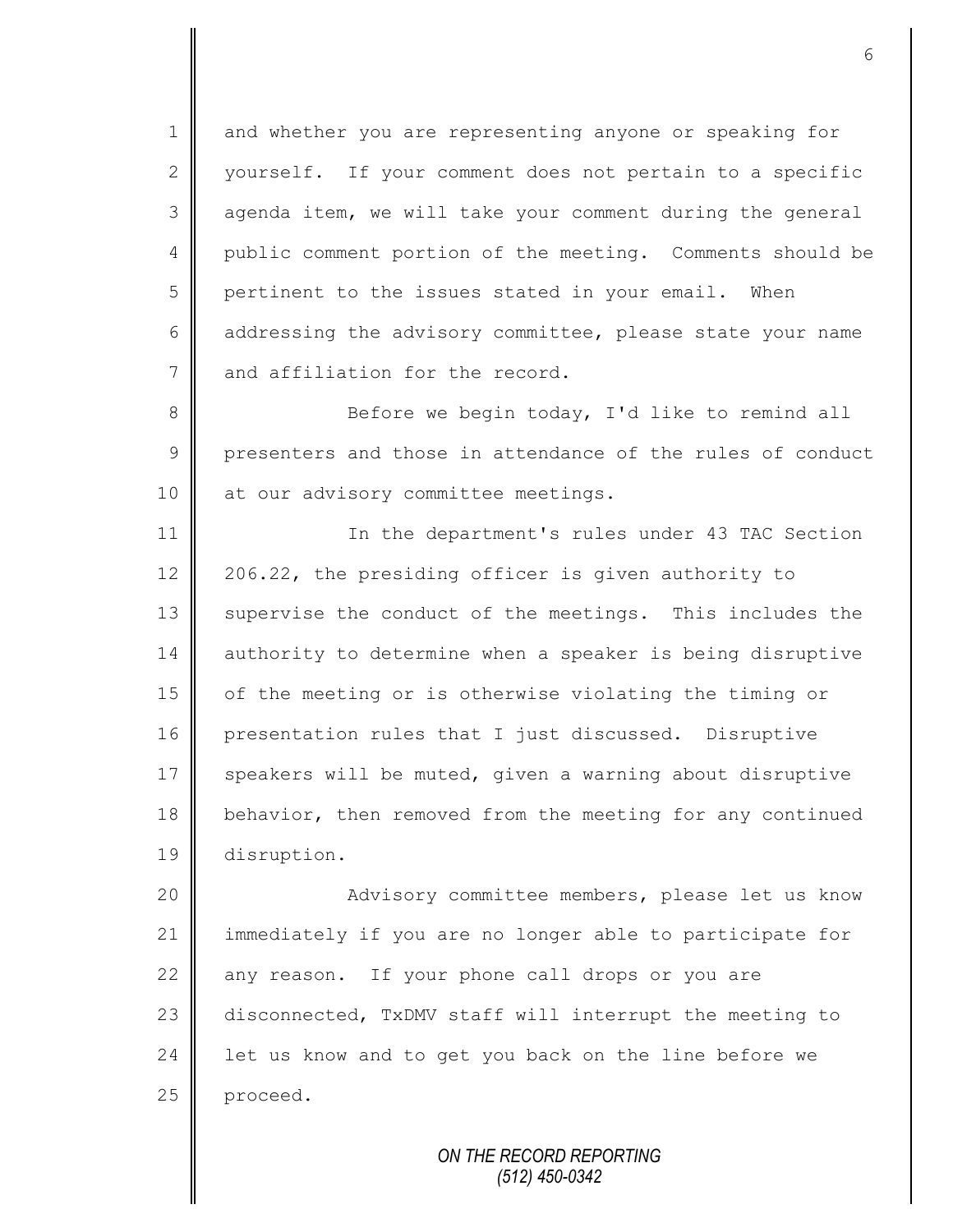*ON THE RECORD REPORTING (512) 450-0342* 1 And we do have a very tight quorum today so 2  $\parallel$  it's important that we try to stay on as long as possible  $3 \parallel$  or if you do get disconnected or have technical problems,  $4 \parallel$  we will definitely stop the meeting to get you back. 5 So item number 1 is the roll call and 6 establishment of quorum. Right now I'd like to roll call 7 the advisory committee members. Please respond verbally 8 when I call your name and indicate you're present. 9 || All right. We're going to start with Member 10 Aliu, are you present today? 11 MS. ALIU: Yes. This is Billie Aliu, I am 12 present. 13 MR. AMES: Thank you. Good morning. 14 || MS. ALIU: Good morning. 15 || MR. AMES: Linda Carter, are you present? 16 Linda Carter? 17 (No response.) 18 | MR. AMES: Okay. Member Cavender? 19 MR. CAVENDER: Good morning, everybody. I am 20 **here.** Thank you. 21 | MR. AMES: Good morning, Member Cavender. 22 | Member Daugbjerg? Member Daugbjerg? 23 || (No response.) 24 MR. AMES: Member Drake? Member Drake? 25 (No response.)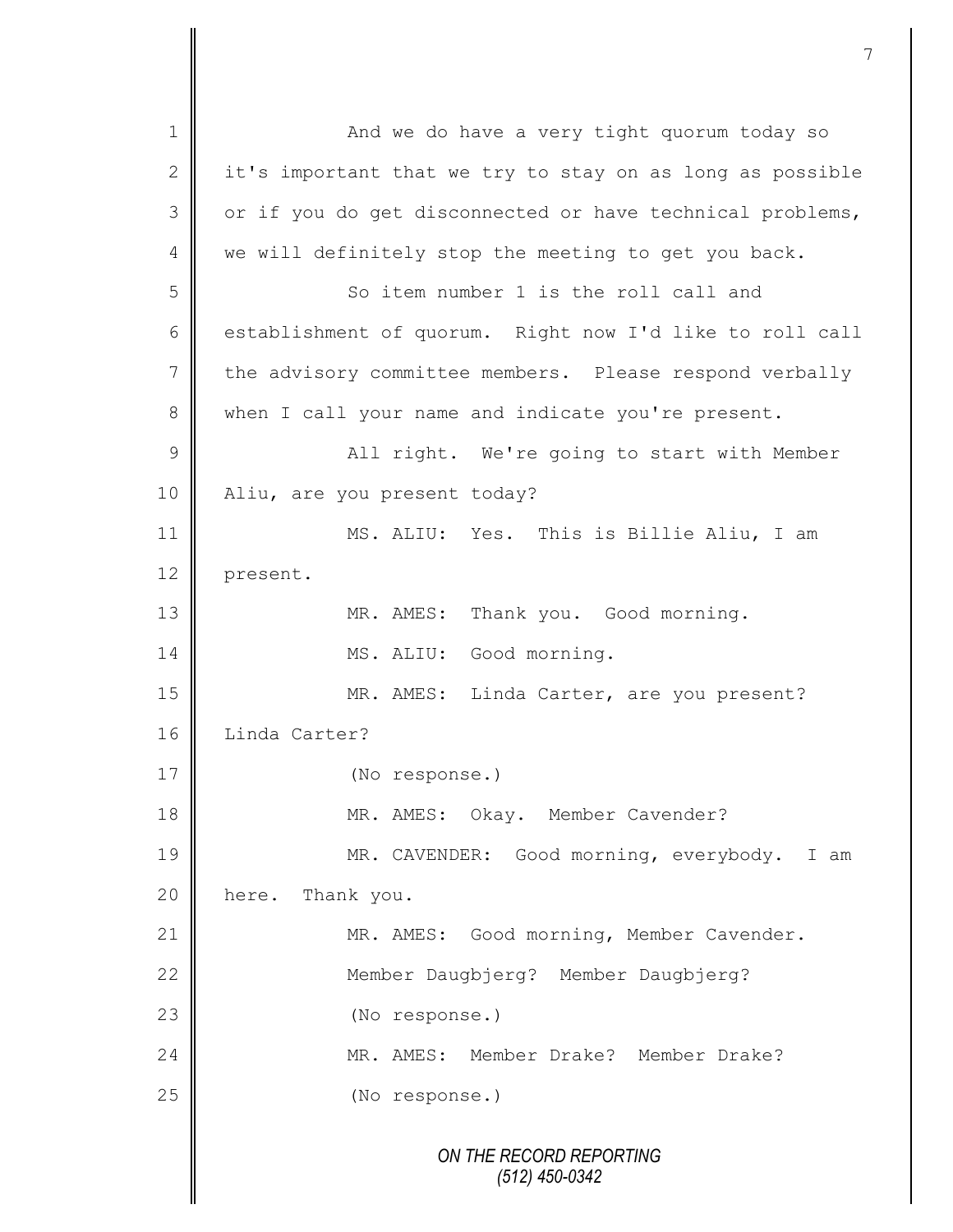| 1              |                  | MR. AMES: Member Gaston?                   |
|----------------|------------------|--------------------------------------------|
| $\overline{2}$ |                  | MR. GASTON: Member Gaston is present.      |
| 3              |                  | MR. AMES: Thank you, Member Gaston.        |
| 4              |                  | Member Gonzalez? Member Gonzalez?          |
| 5              |                  | (No response.)                             |
| 6              |                  | MR. AMES: Member Hayter?                   |
| 7              |                  | MR. HAYTER: Russell Hayter present.        |
| 8              |                  | MR. AMES: Thank you, Member Hayter.        |
| 9              |                  | Member Hoyt?                               |
| 10             |                  | MS. HOYT: Good morning. I'm here.          |
| 11             |                  | MR. AMES: Good morning, Member Hoyt.       |
| 12             |                  | Member King?                               |
| 13             |                  | MS. KING: Member King present.             |
| 14             |                  | MR. AMES: Wonderful. Glad to have you with |
| 15             | us, Member King. |                                            |
| 16             |                  | MS. KING: Thank you. Glad to be here.      |
| 17             |                  | MR. AMES: Member Palacios?                 |
| 18             |                  | MR. PALACIOS: Member Palacios is here.     |
| 19             |                  | MR. AMES: Fantastic.                       |
| 20             |                  | Member Peace? Member Peace?                |
| 21             |                  | (No response.)                             |
| 22             |                  | MR. AMES: Member Stidham? Member Stidham?  |
| 23             |                  | (No response.)                             |
| 24             |                  | MR. AMES: Member Sutton? Member Sutton?    |
| 25             |                  | (No response.)                             |
|                |                  | ON THE RECORD REPORTING<br>(512) 450-0342  |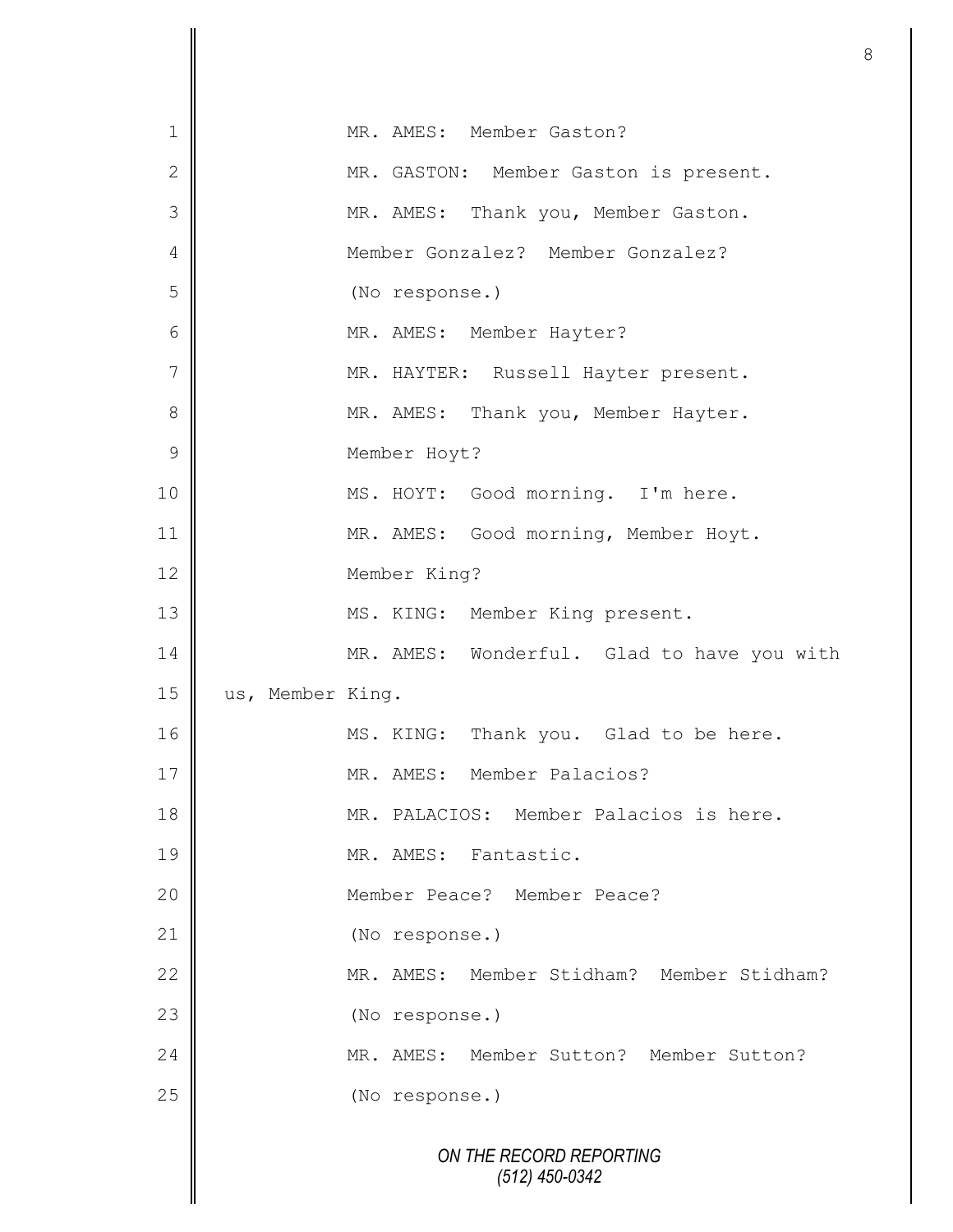|                | 9                                                          |
|----------------|------------------------------------------------------------|
| 1              | MR. AMES: Member Wagner?                                   |
| 2              | MR. WAGNER: Wagner is here.                                |
| 3              | MR. AMES: Fantastic. Good morning, Member                  |
| $\overline{4}$ |                                                            |
|                | Wagner.                                                    |
| 5              | And I, John Ames, the presiding officer is here            |
| 6              | also, so I do believe we have a quorum. Let me verify,     |
| $\overline{7}$ | one, two, three, four, five, six, seven, eight, nine.      |
| 8              | That is correct, we have nine members, which is what is    |
| $\mathcal{G}$  | required for a quorum. Congratulations, committee.         |
| 10             | Okay. Let's dive right into it. The purpose                |
| 11             | of this committee is to assist the department in obtaining |
| 12             | feedback regarding important legislation.                  |
| 13             | The advisory committees such as CSAC provide               |
| 14             | valuable input for the department in their advising        |
| 15             | capacity concerning issues related to improving and        |
| 16             | enhancing the department's customer service.               |
| 17             | I just want to thank all the members for                   |
| 18             | definitely being here and taking the time. I know this     |
| 19             | isn't your full-time job, but it is amazing what this      |
| 20             | committee can offer to the DMV to help them serve the      |
| 21             | public and work with their business partners.              |
| 22             | Item number 2. Mr. Richards, if you<br>Okay.               |
| 23             | would assist me when a hand goes up? I'm trying to         |
| 24             | monitor that, but I don't see any hands up right now.      |
| 25             | MR. RICHARDS: I'll be happy to, sure.                      |
|                | ON THE RECORD REPORTING<br>$(512)$ 450-0342                |

 $\mathbf l$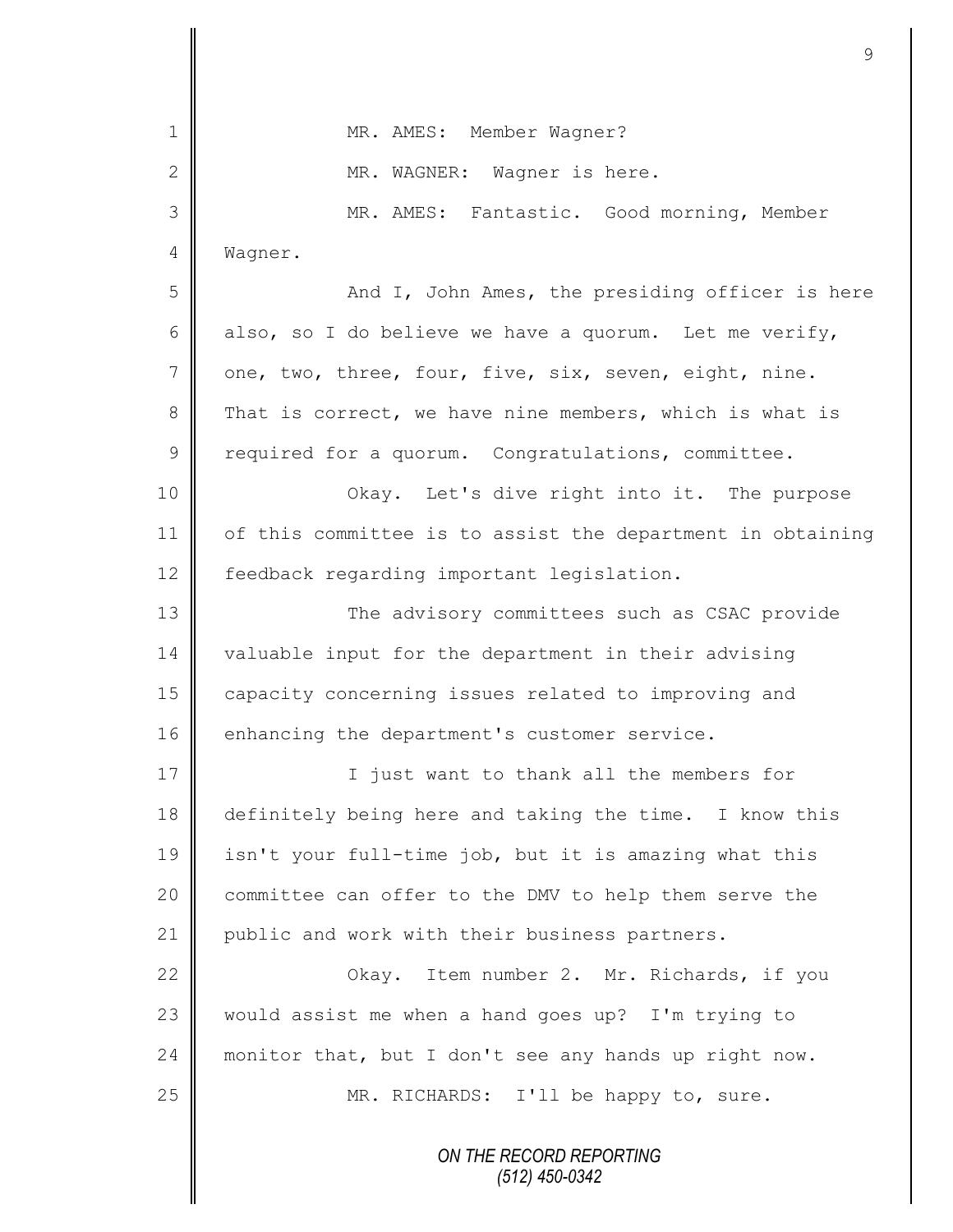*ON THE RECORD REPORTING (512) 450-0342* 1 || MR. AMES: Thank you, sir. 2 || Aqenda item number 2.A. Implementation plan for 3 advisory committee recommendations regarding Senate Bill 4 876. 5 Members, I will now move into agenda number 6  $\parallel$  2.A., which is the implementation plan for the advisory 7 committee members. This is on Senate Bill 876. I will 8 turn the meeting over to Director Luna of the Vehicle  $9 \parallel$  Titles and Registration Division, and he will be assisted 10 | today by Clint Thompson, the deputy director of VTR, and 11 various designated staff to lead the discussion on 12 | implementation. 13 || Director Luna, the floor is yours. 14 || MR. LUNA: Good morning, Presiding Officer 15 Ames. Committee members, welcome to the Customer Service 16 Advisory Committee. My name is Roland D. Luna, Sr. I'm 17 the director of the Vehicle Titles and Registration 18 Division, and Vehicle Titles and Registration Division 19 we'll refer to as VTR. 20 || **During our first Customer Service Advisory** 21 Committee meeting, VTR discussed and outlined the major 22  $\parallel$  tasks and efforts associated with the implementation of SB 23  $\parallel$  876, and today we want to provide an in-depth description  $24$  of the implementation plan, which includes four major 25 components: the first component is transaction processing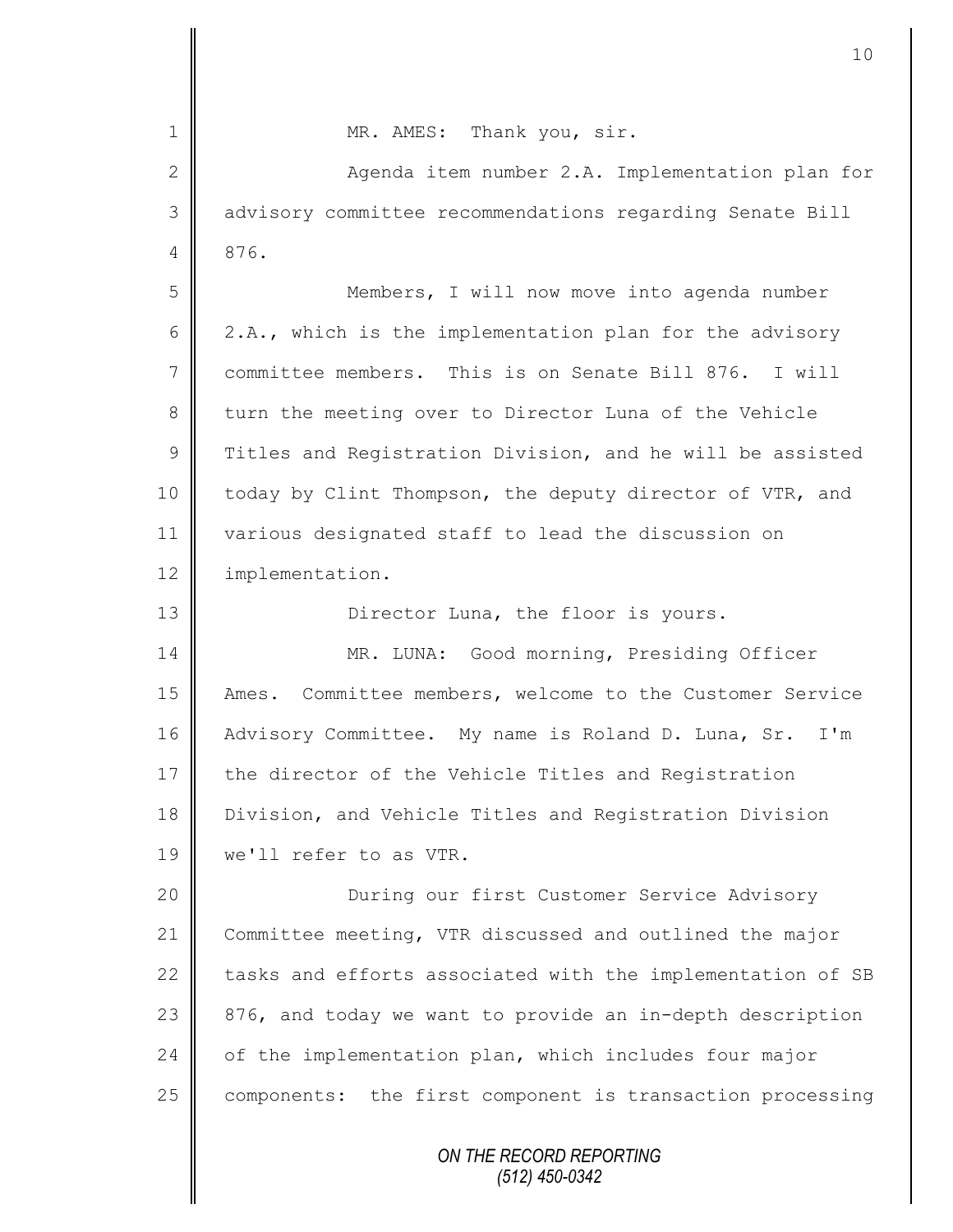1 and the impact to stakeholders, which includes the public, 2 dealers and county tax assessor-collectors; the second 3 component is programming enhancements to TxDMV systems; 4 the third component, funds structure; and then lastly, the 5 | fourth component is our communication plan.

6 In your committee packet you can find the 7 materials I just mentioned in the exact same order. Each 8 | of the four components of the implementation plan has its 9 own page.

10 For efficiency and focused discussion on a 11 particular component, we ask the committee to allow each 12 presenter to complete the presentation of the materials 13 and then we can proceed with discussion and any questions 14 that the committee may have.

15 With me today is Clint Thompson, VTR deputy 16 director, who is an excellent resource and available for 17 questions and will help facilitate discussion as well, as 18 | well as other VTR staff who will assist with the 19 presentations.

20 || Now I will turn it over to Lisa Resendez, 21 Section director of Title Services. Ms. Resendez.

22 | MR. AMES: Ms. Resendez, can you hear us? 23 || (No response.)

24 MR. AMES: Director Luna, she may be having  $25$  some technical difficulties. Would you like to take her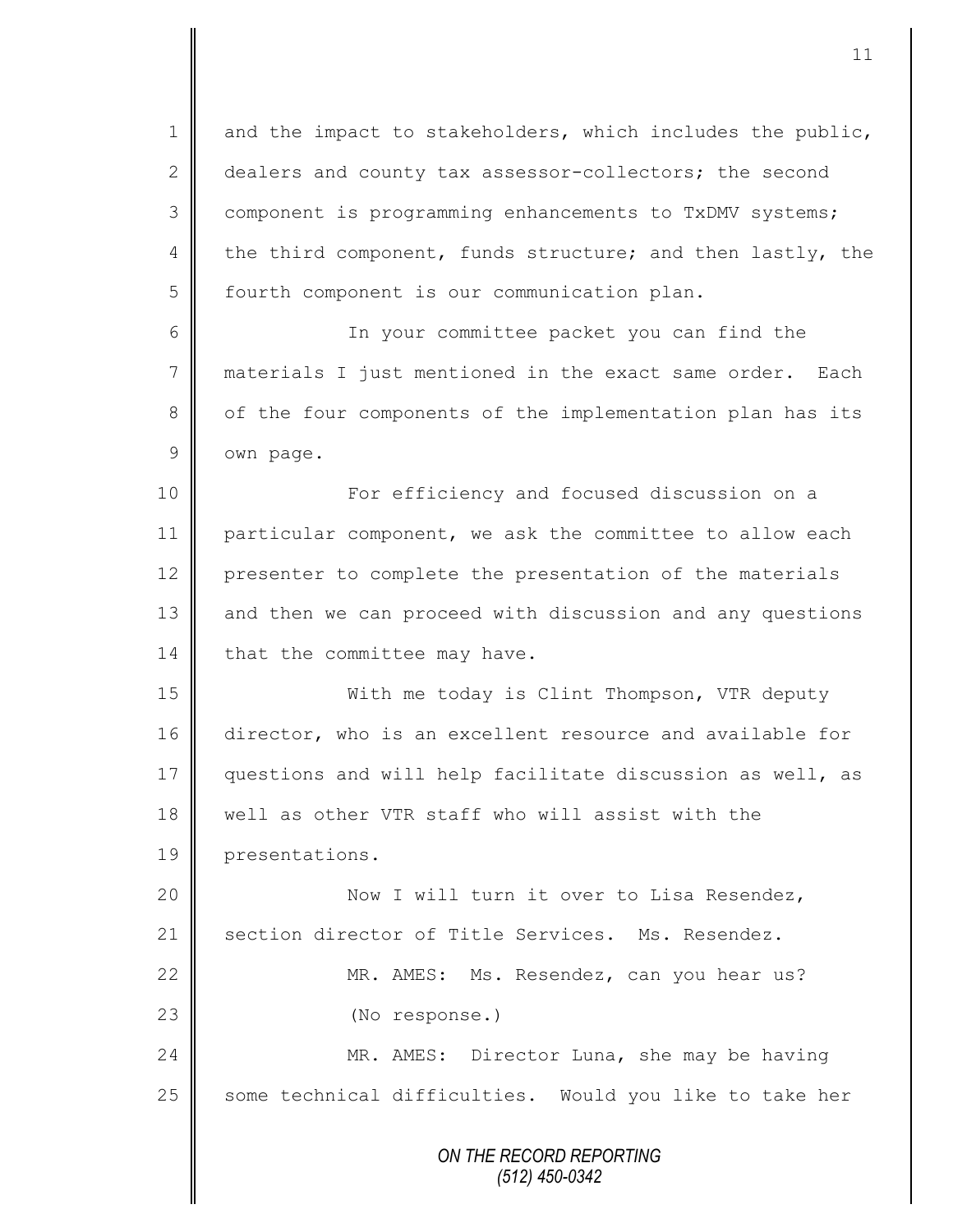$1 \parallel$  part?

| $\sqrt{2}$      | MR. LUNA: Officer Ames, if I could have                     |
|-----------------|-------------------------------------------------------------|
| 3               | everyone, committee members, refer to your materials and    |
| $\overline{4}$  | you will find a document that says at the very top "Senate  |
| 5               | Bill 876 Implementation Plan" and right below that you'll   |
| 6               | see it says "Transaction Processing." Was everyone able     |
| $7\phantom{.0}$ | to locate that document? And I'll continue with the         |
| 8               | presentation until Ms. Resendez is able to join us.         |
| $\mathcal{G}$   | MR. AMES: Thank you, Director Luna. Will Ms.                |
| 10              | Resendez be able to share the presentation once she         |
| 11              | arrives?                                                    |
| 12              | MR. LUNA: Yes, sir, we can do that now.                     |
| 13              | MR. AMES: That would be fantastic. Thank you,               |
| 14              | sir.                                                        |
| 15              | MR. LUNA: Absolutely.                                       |
| 16              | (Pause.)                                                    |
| 17              | MR. AMES: Members, thank you for your patience              |
| 18              | while we get this presentation up on the screen and         |
| 19              | Director Luna gets prepared to present this first section   |
| 20              | to us.                                                      |
| 21              | MR. THOMPSON: Good morning, Presiding Officer               |
| 22              | Clint Thompson, deputy director of VTR. If I could<br>Ames. |
| 23              | have the floor, please?                                     |
| 24              | MR. AMES: Yes, sir.                                         |
| 25              | MR. THOMPSON: Thank you.                                    |
|                 | ON THE RECORD REPORTING<br>$(512)$ 450-0342                 |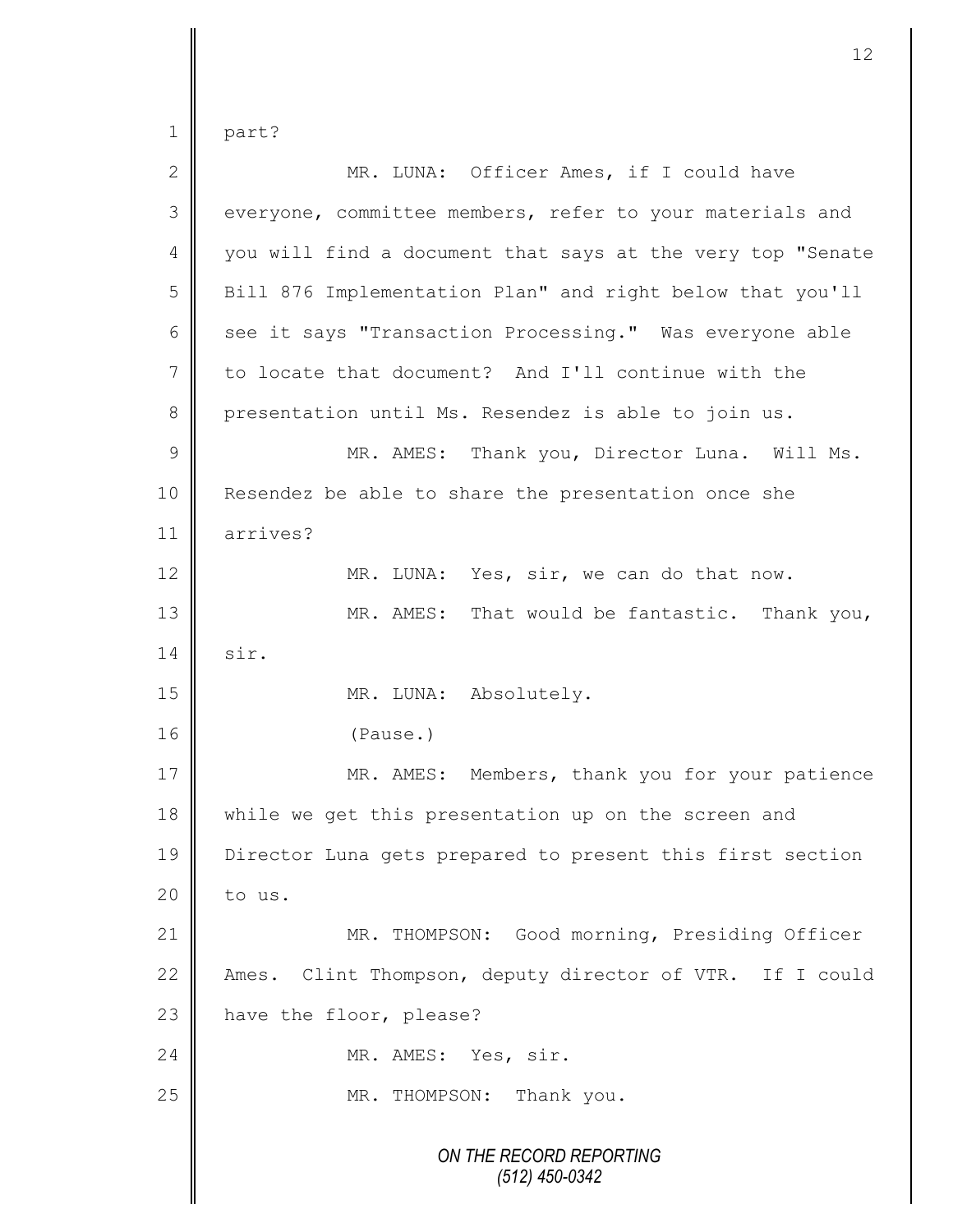*ON THE RECORD REPORTING (512) 450-0342* 1 || Jeff, are you going to be sharing, or I don't 2 know who is going to be sharing the document. I'm not  $3$  sure we have that ability as participants. 4 MR. TEMPLETON: My understanding, because  $5 \parallel$  there's call-in users, we're not sharing documents because  $6$  the won't be able to see them. 7 MR. THOMPSON: Gotcha, okay. So it's my 8 understanding that this material was emailed out -- either 9 emailed out to everybody or I know it's posted on our 10 website, so if everybody has access to that and starting 11 on page 5. And apologize for the technical difficulties  $12$  that we're having. 13 MR. AMES: No, it's on problem. Mr. Thompson, 14 **Presiding Officer Ames here real quick.** 15 NR. THOMPSON: Yes, sir. 16 || MR. AMES: In the future, Mr. Richards, if at 17 all possible we'd love to be able to share these documents 18 virtually. I know some people have called in, and we'll 19 ask them to print them and have them ready for them. 20 | MR. RICHARDS: I will check into that for you, 21 | Presiding Officer Ames, and get back with you. 22 || MR. AMES: Okay. Thank you. 23 Members, does anybody not have the document or  $24$  | do you need a minute to get the document? 25 || MR. LUNA: Officer Ames, may I be recognized?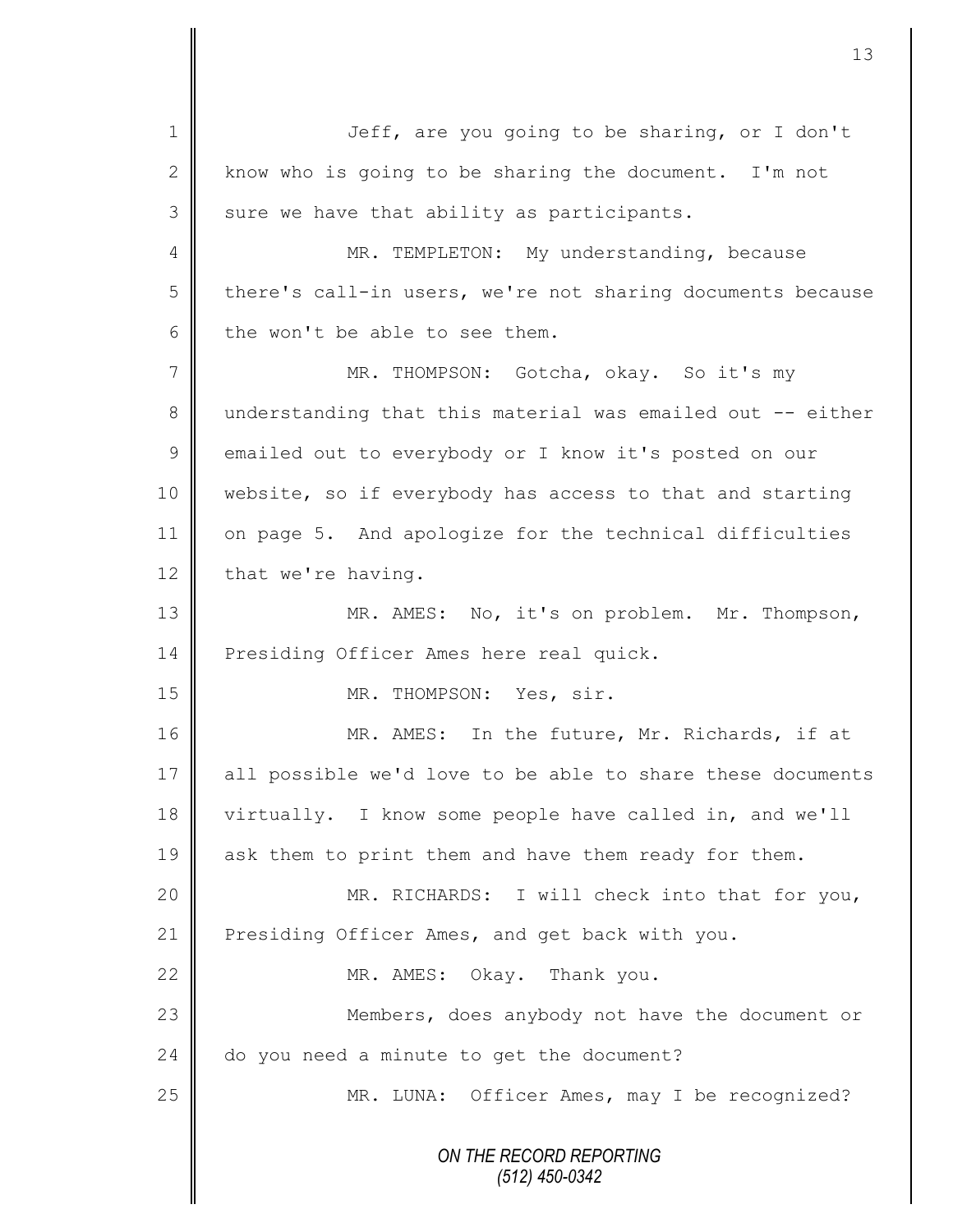*ON THE RECORD REPORTING (512) 450-0342* 1 | MR. AMES: Yes, sir, Mr. Luna. 2 MR. LUNA: For anyone that is calling in and is 3 near a computer, as Deputy Director Clint Thompson 4 mentioned, the materials are available on our website, and 5 they can easily be accessed that way as well, in the event 6 that they lost it in the shuffle of email. 7 || MR. AMES: Thank you. 8 And it was emailed out to all of the members,  $9 \parallel$  so in the future, members, if you don't have access or you 10 won't be dialing in via Webex and you'll be using your 11 | phone, please preprint these documents, because they are 12 extremely helpful. 13 || Please proceed, Mr. Luna. 14 | MR. THOMPSON: Presiding Officer Ames, Clint 15 Thompson, deputy director of VTR. I'm going to cover this 16 particular portion. 17 **MR. AMES:** Fantastic, Clint. Thank you. 18 || MR. THOMPSON: Thank you. 19 || Again on page 5, hopefully everybody was able 20 to pull these up. Good morning. I'm going to discuss 21 transaction processing, and what we've presented here is 22 basically a chart outlining the current state of title 23 || applications as well as registration renewals compared to 24 the future state relative to Senate Bill 876, again 25  $\parallel$  effective March 1. I want to cover this briefly, and then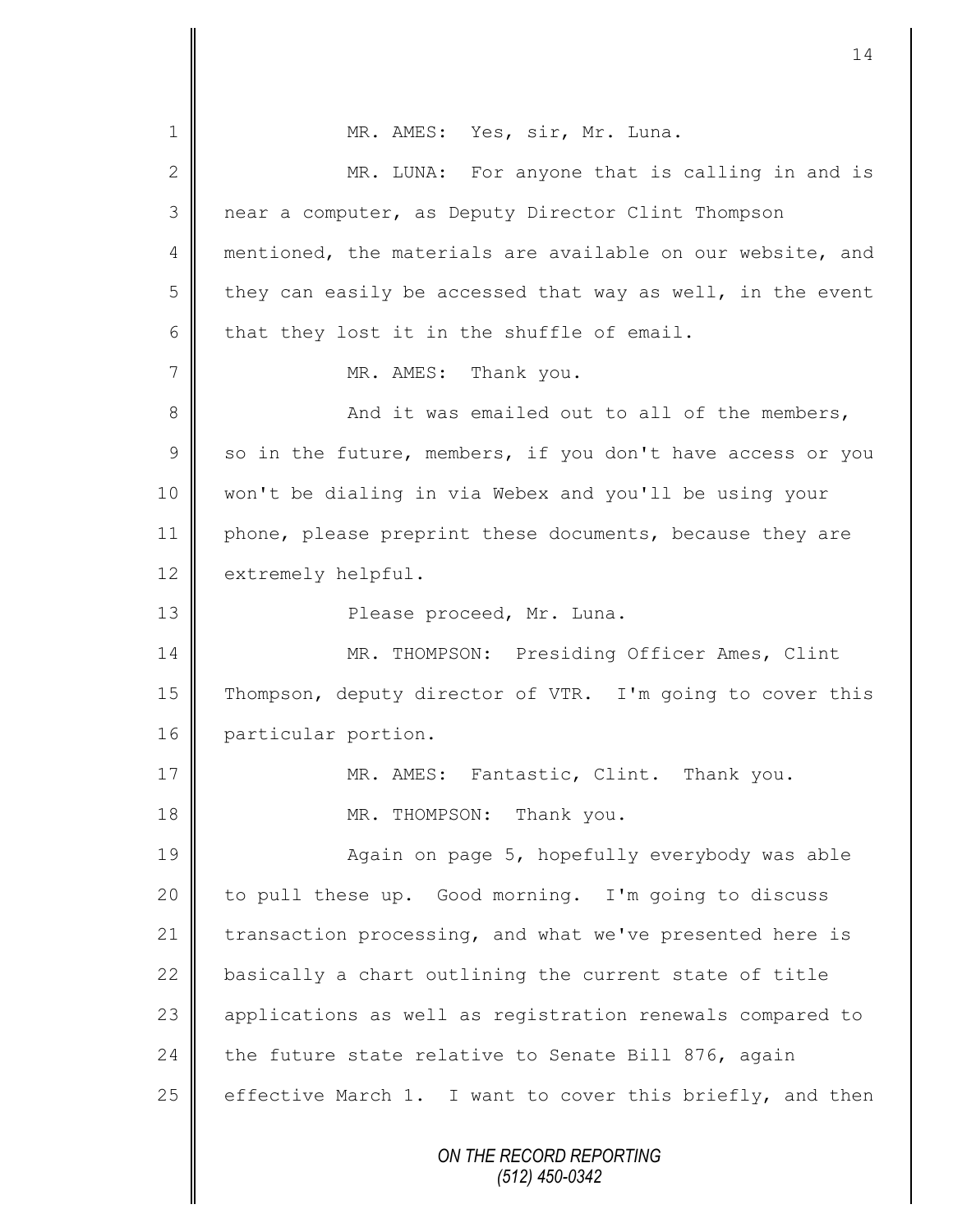1 we'll get into the impact to the various stakeholder 2 groups. 3 || So for title applications from a dealer 4 perspective, the transactions currently must be processed 5 in the purchaser's county, dealer's county, or the 6 | lienholder's county as specified by the purchaser. 7 || If the purchaser's county of residence happens 8 to be closed and was selected, the dealer then has the 9 ability to submit to any county that's willing to process 10 the transaction. 11 | Likewise, for a private party the purchaser has 12 the option to submit the title application in their county 13 of residence, the seller's county, or the lienholder's 14 county, and it is at the designation of the purchaser, and 15 likewise, if their county of residence happens to be 16 closed, then they can submit the transaction to any

17 | willing county.

18 || So for title applications with Senate Bill 876, 19 once it's effective, they must continue to be processed in 20 the purchaser's county and the dealer's county, which 21 | obviously is synonymous with the seller's county or the 22 | lienholder's county.

23 || The provision that has been removed in statute 24 is the requirement that the resident's county be closed 25  $\parallel$  for any other county to be able to process the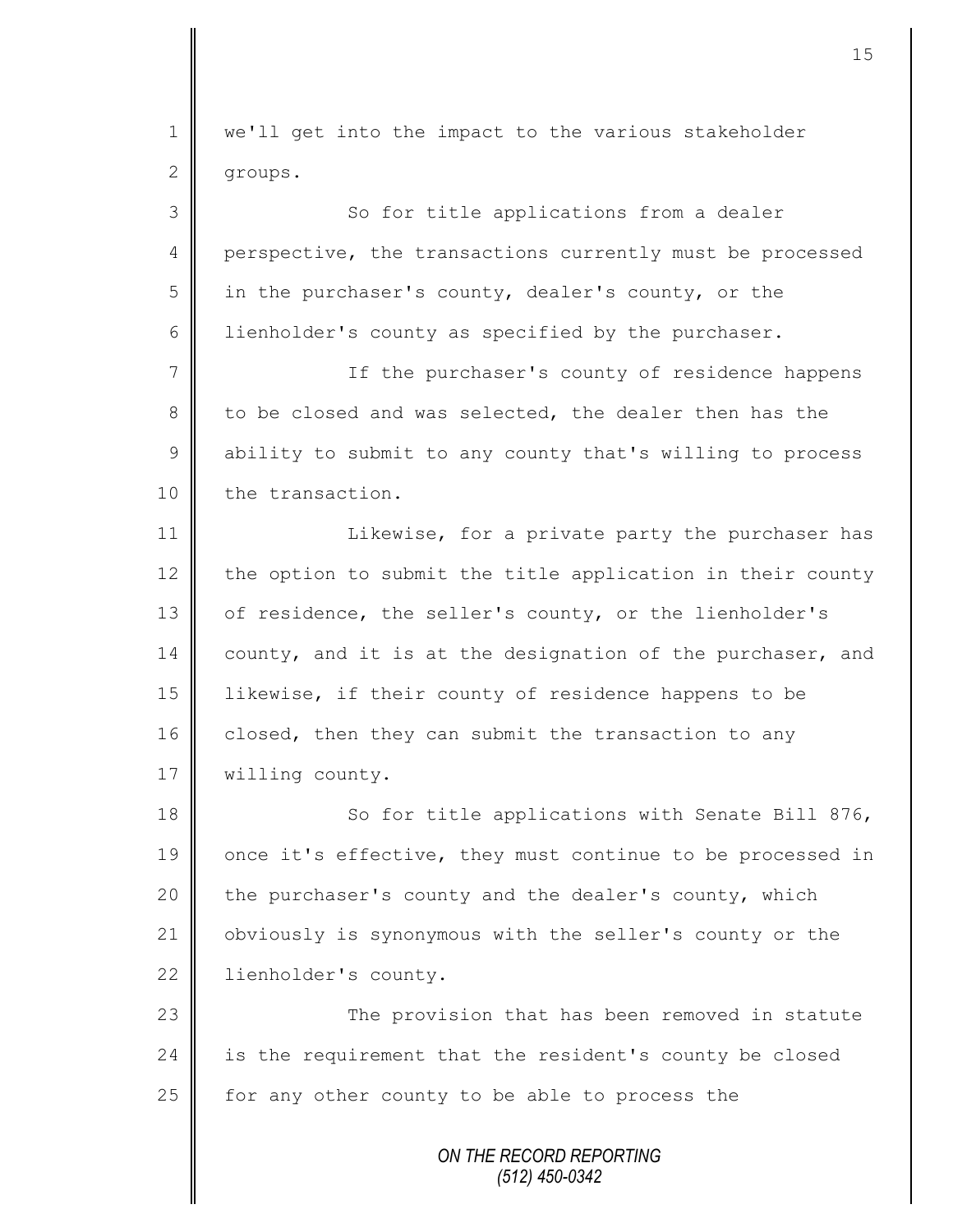1 | transaction. So essentially we have the three statutory 2 counties, that I know we discussed at the last meeting,  $3 \parallel$  and now we have any willing county, and again, there is no  $4 \parallel$  requirement that the resident county be closed.

5 I do want to point out that in a dealer  $6 \parallel$  transaction there is no longer the requirement that the 7 | purchaser specify the county where the transaction will be  $8 \parallel$  processed; that is at the discretion of the dealer.

9 || And as far as registration renewals, today we 10 | know that the transaction must be processed in the owner's 11 | county of residence unless the resident county is closed, 12  $\parallel$  and the customer can submit the transaction to any county 13 | willing to process the renewal, and again, the future  $14$  state is continued, the statutory county is resident 15 | county, or they can submit the registration renewal to any 16 | county willing to process it.

17 || So impact to various stakeholder groups: For 18  $\parallel$  the public this affords them the ability to process these 19 transactions anywhere that a county is willing. No longer 20 || are they confined to those statutory counties or the 21 | requirement that their county of residence be closed for 22 them to seek another county willing to process it.

23 || So again, this just gives them the flexibility 24 that they have if they're traveling, things of that 25  $\parallel$  nature, or happen to be close to a county line, whatever

> *ON THE RECORD REPORTING (512) 450-0342*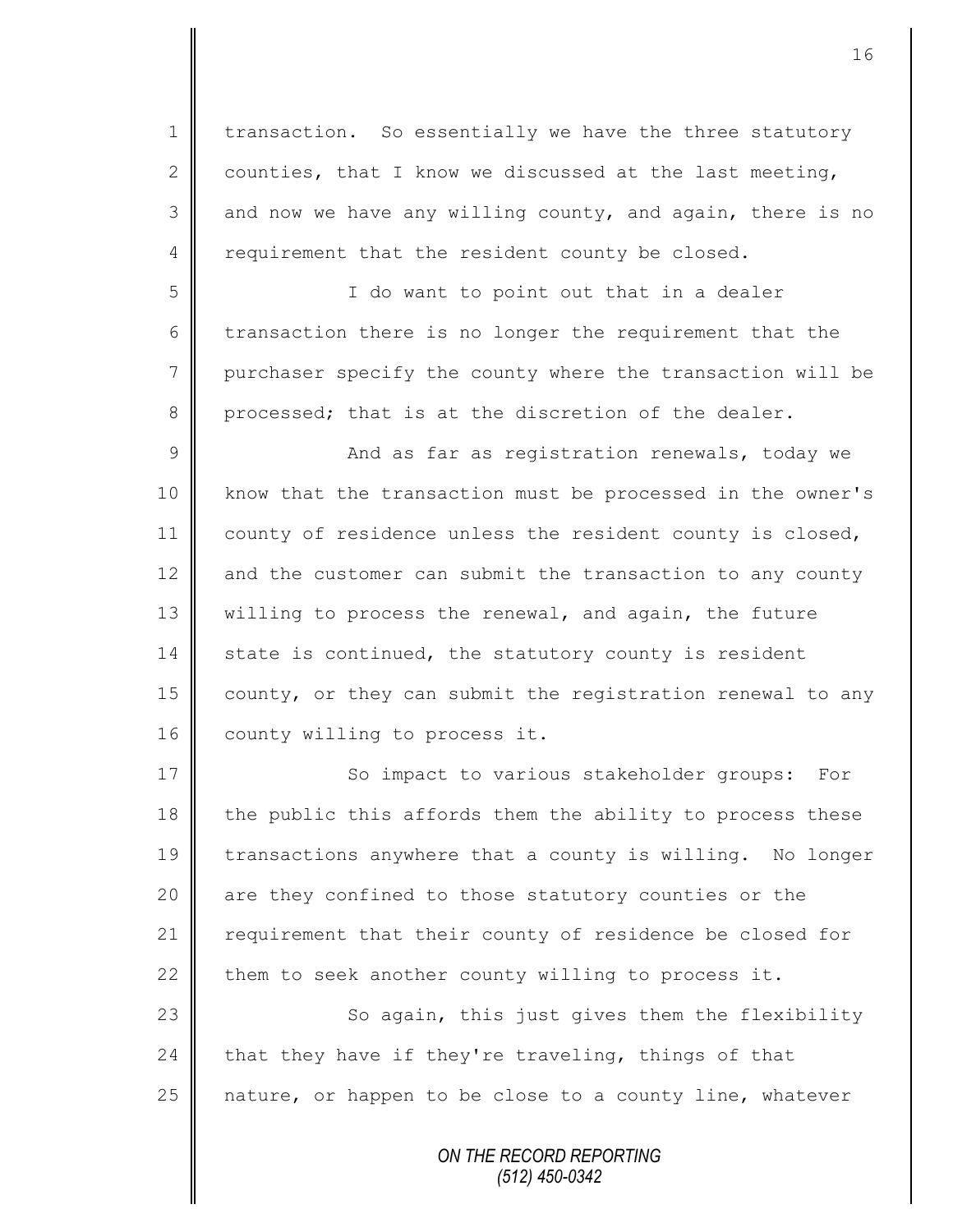| $\mathbf 1$    | the case may be, this is just a benefit for consumers.     |
|----------------|------------------------------------------------------------|
| $\mathbf{2}$   | But obviously one of the requirements here                 |
| 3              | being a willing county, they would be required to contact  |
| $\overline{4}$ | that county that is going to process the transaction to    |
| 5              | ensure that they are in fact willing to process            |
| 6              | transactions outside of the statutory defined counties.    |
| $\overline{7}$ | So for dealers impact, again, the processing               |
| 8              | county is now determined by the dealer and not the         |
| $\mathcal{G}$  | purchaser. What that means is the county of title          |
| 10             | issuance Form VTR-136 is no longer required, and it will   |
| 11             | be obsolete effective March 1, since that is the form      |
| 12             | where the purchaser specifies the processing county.       |
| 13             | Again, the dealer has the ability to select                |
| 14             | between the purchaser's county, the seller's county --     |
| 15             | i.e., the dealer's county -- the lienholder's county, or   |
| 16             | identifying any county willing to process the transaction. |
| 17             | The one thing we certainly want to point out               |
| 18             | here, this is an impact to everyone but certainly the      |
| 19             | potential impact to dealers who may require programming of |
| 20             | the dealer management systems, the title application fee   |
| 21             | with this implementation will be assessed based on the     |
| 22             | purchaser's county of residence, no longer will it be      |
| 23             | based on the processing county. Even if it's not a         |
| 24             | willing county and it's a statutory county, the title      |
| 25             | application fee again will be assessed based on the        |
|                |                                                            |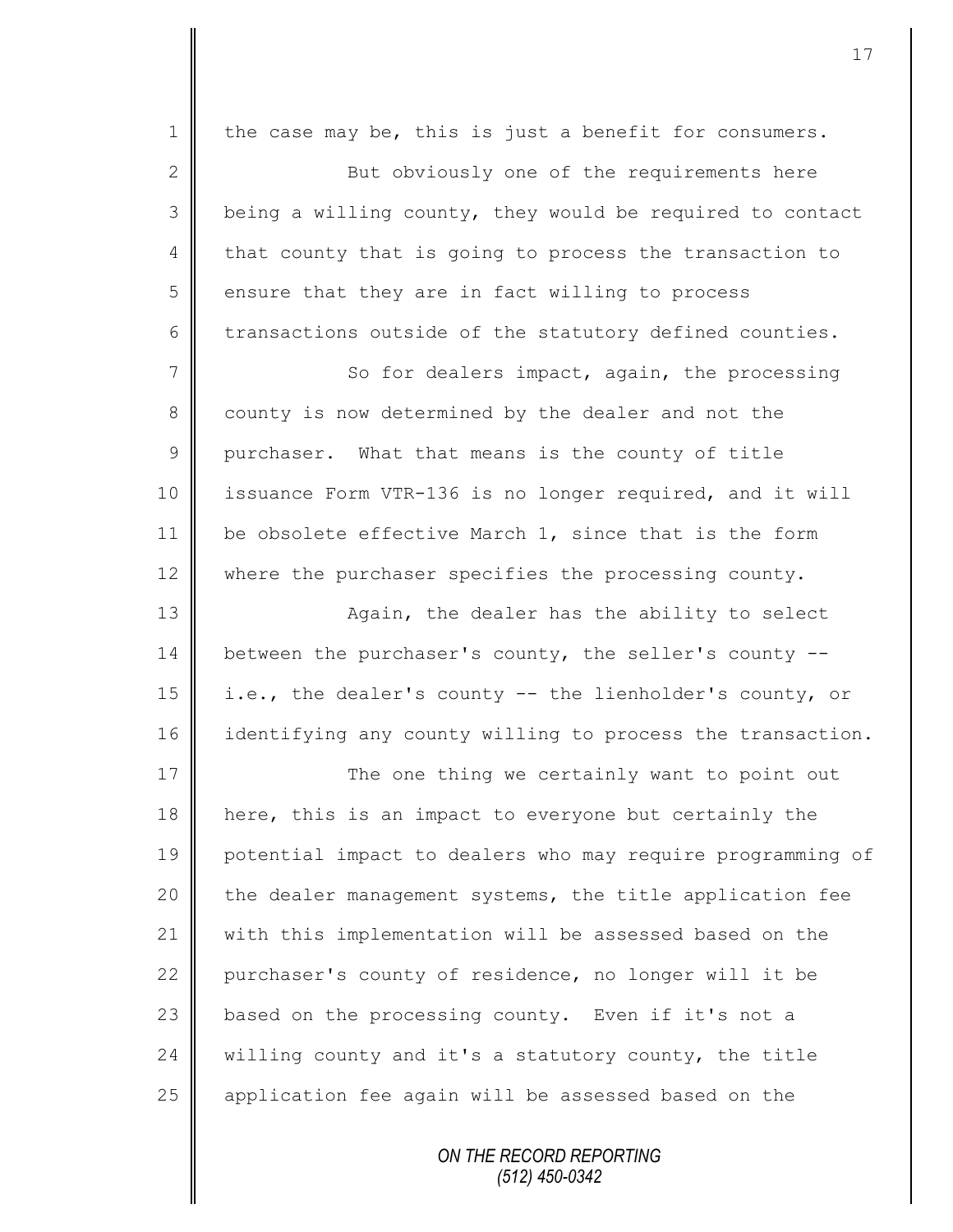1 purchaser's county of residence.

| $\overline{2}$ | And as far as impact to county tax                         |
|----------------|------------------------------------------------------------|
| 3              | assessor-collectors, at a high level the county is going   |
| 4              | to obviously have to make a determination if they're going |
| 5              | to process transactions as a willing county outside of     |
| 6              | those which they are statutorily required to process.      |
| 7              | Understand any changes to RTS, the funds                   |
| 8              | remittance, things of that nature -- which we're fixing to |
| 9              | get into in the remainder of this presentation --          |
| 10             | obviously we'll have release notes and things of that      |
| 11             | nature as well, but I think it's important for counties to |
| 12             | understand the programmatic changes that we're going to    |
| 13             | implement with this.                                       |
| 14             | And then the other consideration -- or another             |
| 15             | consideration is when providing fee estimates to           |
| 16             | customers, need to make sure that the staff providing      |
| 17             | estimates to customers are taking into consideration the   |
| 18             | customer's county of residence and whether or not your     |
| 19             | county is going to be a statutory county or not, because   |
| 20             | that's obviously going to impact the fees.                 |
| 21             | So today, as a county, when you provide an                 |
| 22             | estimate to someone who is applying for title to your      |
| 23             | county, you're going to tell them that it's your           |
| 24             | respective county's title application fee.<br>That will    |
| 25             | change tomorrow if the applicant's county of residence is  |
|                |                                                            |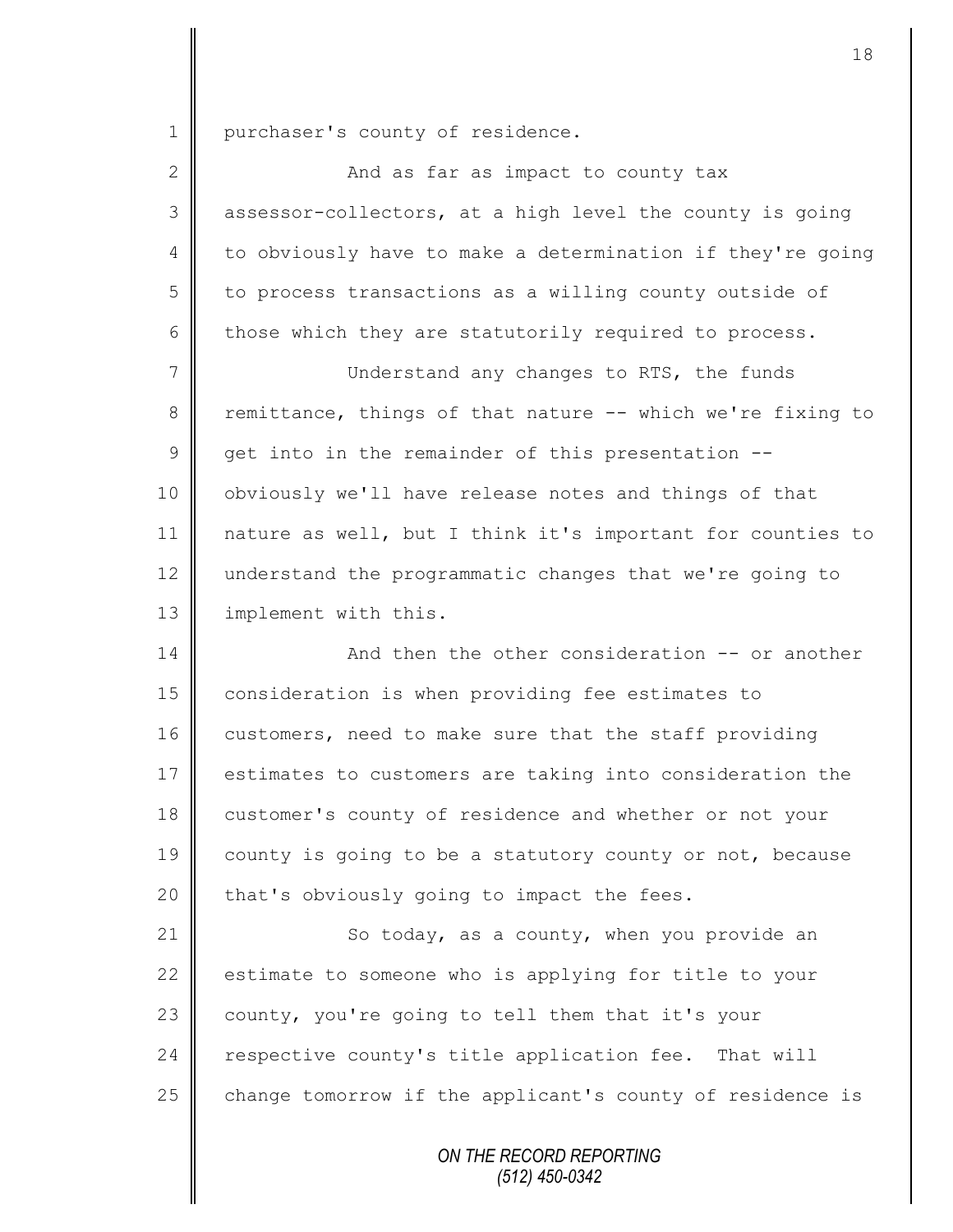$1 \parallel$  actually a county that charges a different title 2 application fee.

*ON THE RECORD REPORTING* 3 || Likewise, if you are going to be a willing 4 county for registration purposes, including in conjunction 5 with a title application, those fees will be assessed  $6 \parallel$  based on the owner's county of residence for registration  $7 \parallel$  renewal notice or the applicant if it's a title 8 application, so that's something that certainly staff is 9 going to need to consider when providing information on 10 potential fees for transactions. 11 | And so I will open it up if anybody has any 12 questions on that particular portion of it, again, impact 13 to stakeholders. 14 | As Roland indicated, we will be going through 15 the programming enhancements, fee structure, and our 16 communication plan. I don't see any hands up; I'll give 17 you just a minute, and in the meantime I'll hand it to 18 Romeo McCain for programming enhancements if we don't have 19 any questions. 20  $\parallel$  MR. AMES: Thank you, Mr. Thompson. 21 | Members, any questions about what we heard from 22 Mr. Thompson? Members? 23 || (No response.) 24 MR. AMES: Mr. Thompson, I do have a few 25 questions.

*(512) 450-0342*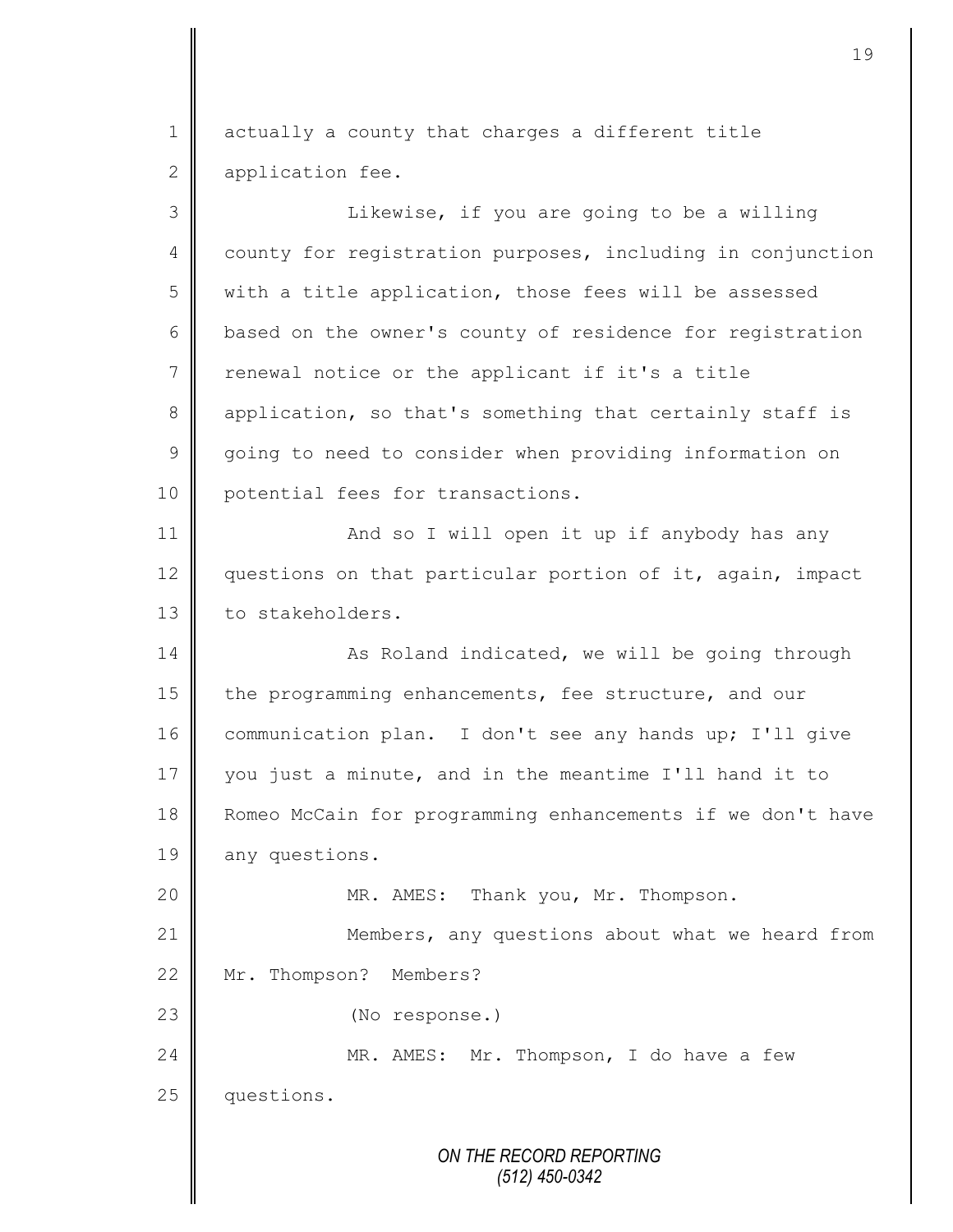|               | 20                                                         |
|---------------|------------------------------------------------------------|
|               |                                                            |
| 1             | MR. THOMPSON: Yes, sir.                                    |
| 2             | MR. AMES: Briefly, you stated that the VTR-136             |
| 3             | will be no longer required and will be obsolete effective  |
| 4             | March 1. Correct?                                          |
| 5             | MR. THOMPSON: That is correct.                             |
| 6             | MR. AMES: I just wanted to confirm that.                   |
| 7             | And then secondly, under the dealer section you            |
| 8             | spoke about the assessment of title fees based on the      |
| $\mathcal{G}$ | purchaser's residence -- and I'm sorry; this is Presiding  |
| 10            | Officer Ames that's asking these questions, for the        |
| 11            | record -- the assessment of title fees will be based on    |
| 12            | the purchaser's residence county. Can you give the         |
| 13            | committee an example of how those fees would change from   |
| 14            | county to county?                                          |
| 15            | MR. THOMPSON: Sure. Make sure I clarify,                   |
| 16            | Clint Thompson, deputy director of VTR.                    |
| 17            | So the title application fee essentially is                |
| 18            | assessed based on the county being a non-attainment county |
| 19            | or an affected county, and really that's, simply put, do   |
| 20            | you have an emissions program or not. That's the simplest  |
| 21            | way to put this.                                           |
| 22            | So the title application fee is either \$33 or             |
| 23            | \$28, and today it is based on the processing county,      |
| 24            | whether the processing county meets the clean air          |
| 25            | standards or not, and again, it's either \$33 or \$28, and |
|               | ON THE RECORD REPORTING<br>(512) 450-0342                  |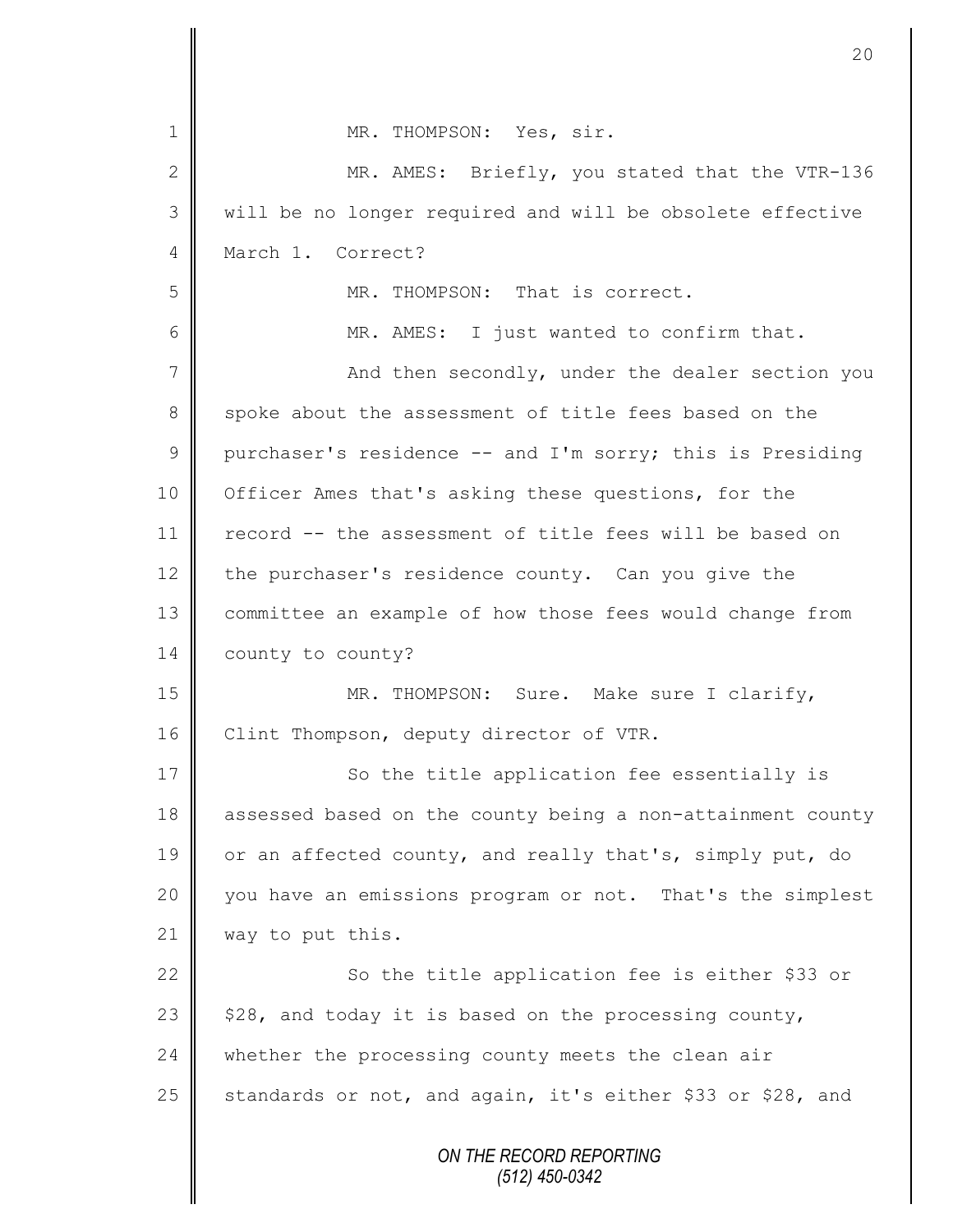1 it does not change.

| $\overline{2}$ | So March 1, Dallas County, for example,                     |
|----------------|-------------------------------------------------------------|
| 3              | charging the \$33 title application fee, if a customer from |
| $\overline{4}$ | another county, a resident of another county is applying    |
| 5              | for title in Dallas County and their county assesses a \$28 |
| 6              | title application fee, RTS will assess that \$28 fee as     |
| $\overline{7}$ | opposed to the \$33 that Dallas assesses themselves today   |
| $\,8\,$        | as a processing county and after March 1 as the             |
| $\mathcal{G}$  | purchaser's county of residence.                            |
| 10             | Does that make sense?                                       |
| 11             | MR. AMES: It does, Director Thompson. Thank                 |
| 12             | you. This is Presiding Officer Ames again. And for the      |
| 13             | education of the committee members who are not familiar,    |
| 14             | the counties do not choose whether they're emission         |
| 15             | counties or not emission counties; that is not a choice.    |
| 16             | And the large counties are emission counties                |
| 17             | and adjacent counties to them are emission counties, but    |
| 18             | most of Texas is not emissions. Is that correct, Director   |
| 19             | Thompson?                                                   |
| 20             | MR. THOMPSON: That is correct.                              |
| 21             | Thank you.<br>MR. AMES:                                     |
| 22             | Any other questions? Members, any questions                 |
| 23             | based on the information that Mr. Thompson just presented   |
| 24             | to us?                                                      |
| 25             | (No response.)                                              |
|                |                                                             |
|                | ON THE RECORD REPORTING<br>(512) 450-0342                   |
|                |                                                             |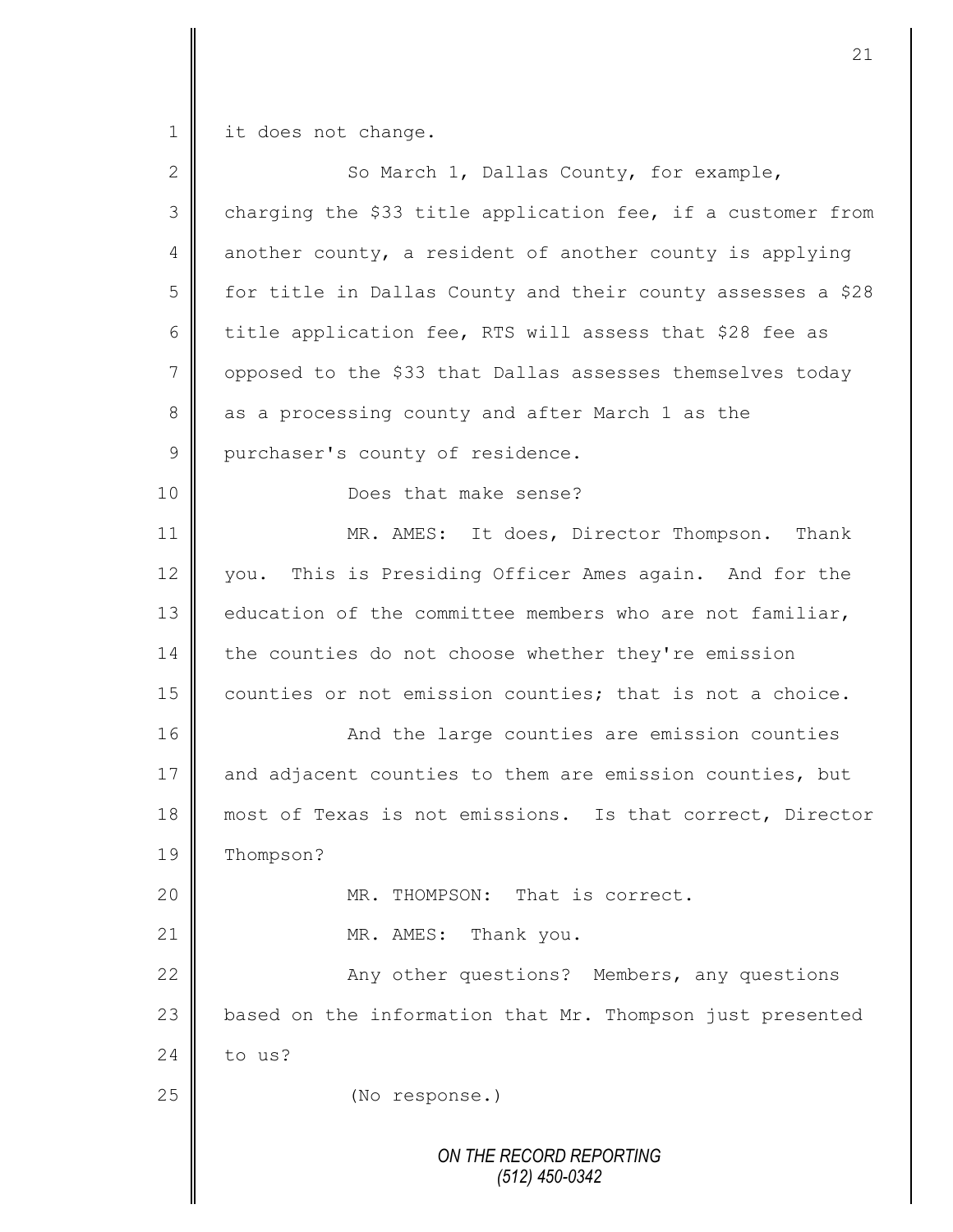1 MR. AMES: Okay. Hearing none, we're going to 2 move forward to out next presenter. 3 MR. McCAIN: Thank you, sir. Good morning to 4 everyone. For the record, my name is Romeo McCain, and I 5 am a program supervisor for Registration Services. I will 6 be speaking to you today regarding page 2 of our handout 7 | regarding department programming enhancements. 8 So before we get into the specific system  $9 \parallel$  changes, I'd like to just reiterate some of the 10 information provided by Deputy Director Clint Thompson in 11 terms of it's important to remember that a statutorily 12 required county stands apart from a willing county. 13 | So even with the new opportunities being 14 provided by Senate Bill 876, statute still mandates that a 15 purchaser, dealer, seller, or lienholder county is still 16 required to process a transaction if presented to them by 17 a purchaser or dealer. Conversely, a willing county is a 18 county processing a transaction that is not bound by 19  $\parallel$  statute in that respect, thus truly making them a willing 20 | county. 21 So the department, in its endeavor to automate 22 the needs of Senate Bill 876, we're continuing to 23 | implement system programming that will alleviate the need 24 for end-users to make live-time, real-time determinations  $25$  of what a statutorily required or willing county actually

*ON THE RECORD REPORTING (512) 450-0342*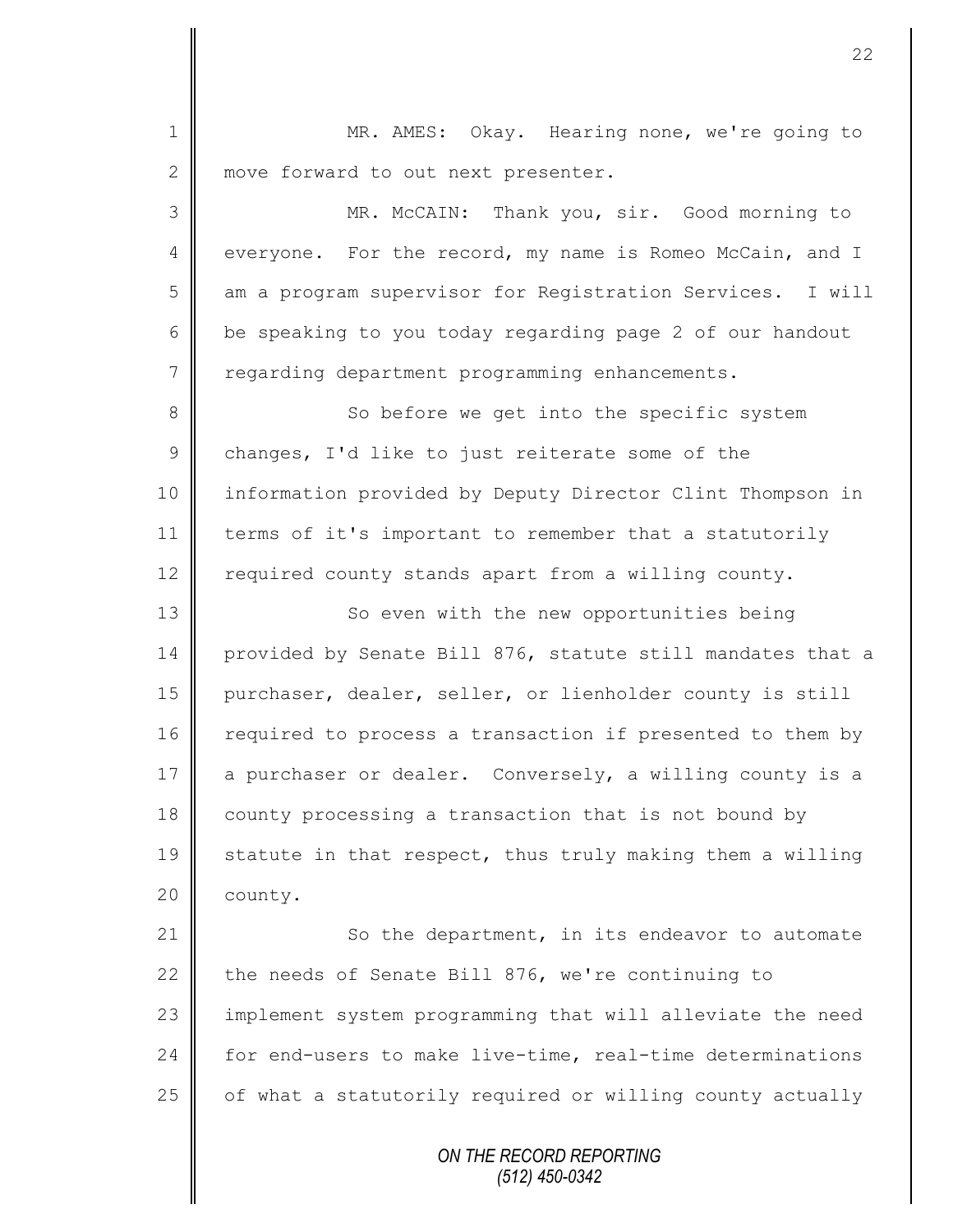$1 \parallel$  is.

| $\overline{2}$ | We want to make this a seamless endeavor as                |
|----------------|------------------------------------------------------------|
| 3              | you're assisting customers at your desk or work station,   |
| $\overline{4}$ | so one of the programming enhancements will include the    |
| 5              | use of address validation software to determine and verify |
| 6              | the Texas resident county.                                 |
| $\overline{7}$ | So as some of you may be aware, our systems                |
| 8              | offer multiple entry options for an address that is stored |
| 9              | as a part of the vehicle record. As a result, any of       |
| 10             | these addresses can be filled with any number of           |
| 11             | variations, addresses that a person may have. We found it  |
| 12             | important when using this address validation software to   |
| 13             | determine which order to evaluate and consider these       |
| 14             | addresses.                                                 |
| 15             | Based on current system functionality and                  |
| 16             | varying scenarios, we thought it most appropriate to       |
| 17             | consider the renewal address, owner address, and then the  |
| 18             | vehicle location address in that order when validating a   |
| 19             | resident county.                                           |
| 20             | Utilizing this approach, we think, allows the              |
| 21             | continued use of multiple Texas addresses, P.O. boxes, and |
| 22             | out-of-state addresses that one may present when           |
| 23             | conducting business related to their vehicle, be it        |
| 24             | renewal or title.                                          |
| 25             | So with all those opportunities for varying                |
|                | ON THE RECORD REPORTING<br>$(512)$ 450-0342                |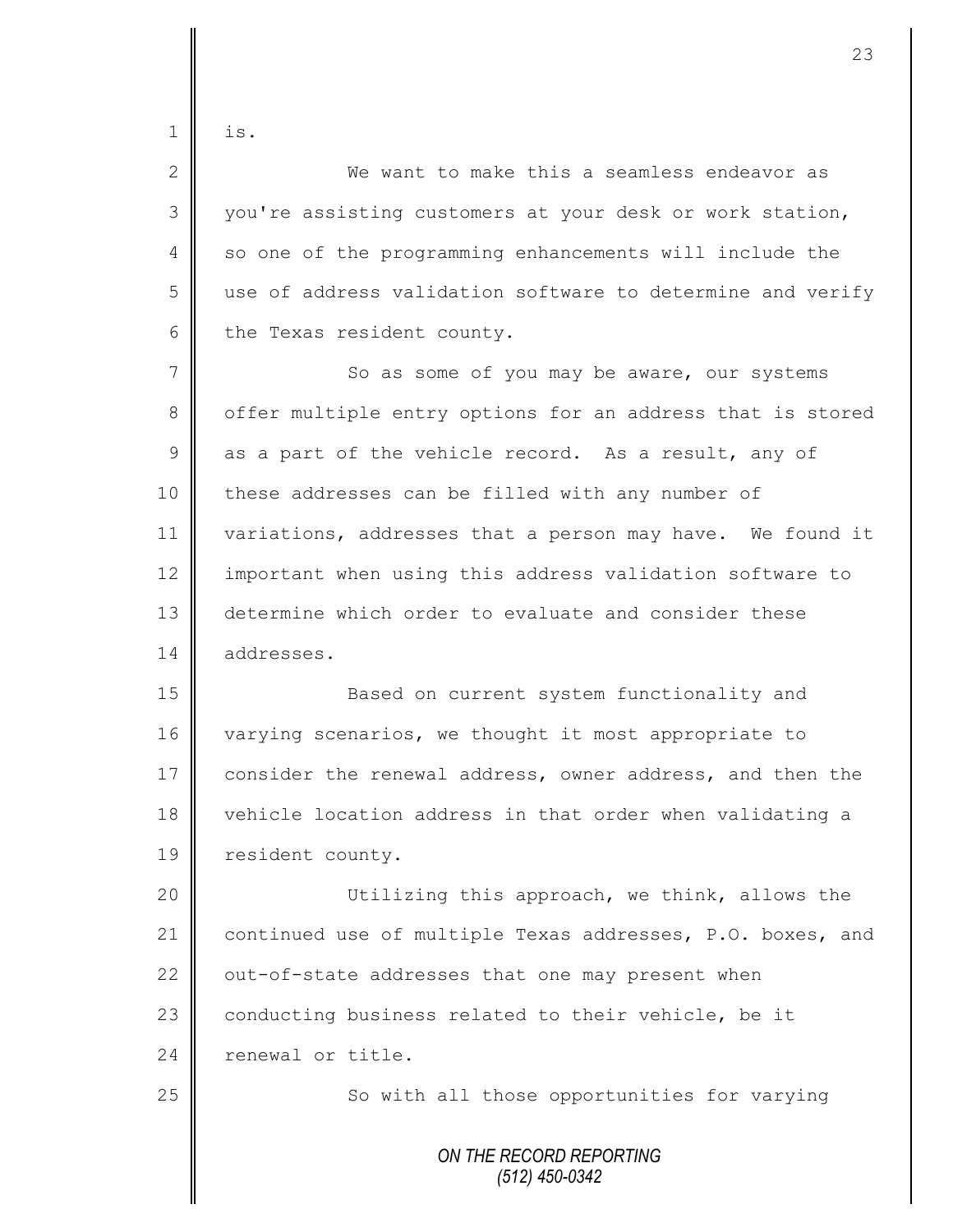1 addresses, we had to make sure that we are honing on what 2 are we looking at first and how are we working our way  $3 \parallel$  through the various opportunities address-wise.

4 || So this address validation programming will 5 also be used to determine the statutorily required 6 counties using data elements currently provided and 7 | available when processing title transactions.

8 When processing a title transaction, a 9 purchaser's county is going to be determined by the 10 residence county. Dealer information, such as the 11 dealer's license number, is required when processing a 12 title transaction and will be used to determine the 13 dealer's county, utilizing the address associated to their 14 actual license. So again, we're looking to use what 15 information we currently have to, again, alleviate any 16 pressure points for the end-user.

17 || In a private-party sale, the determination of 18 the seller county will be based on the previous Texas 19 | owner's resident county when available. And of course, 20  $\parallel$  the last one listed there, the lienholder county will be 21 determined by the address validation using that lienholder 22 address.

23 | So all these validations will take place behind  $24$  the scenes, and the system will determine which of these 25 Statutorily required components needs to be considered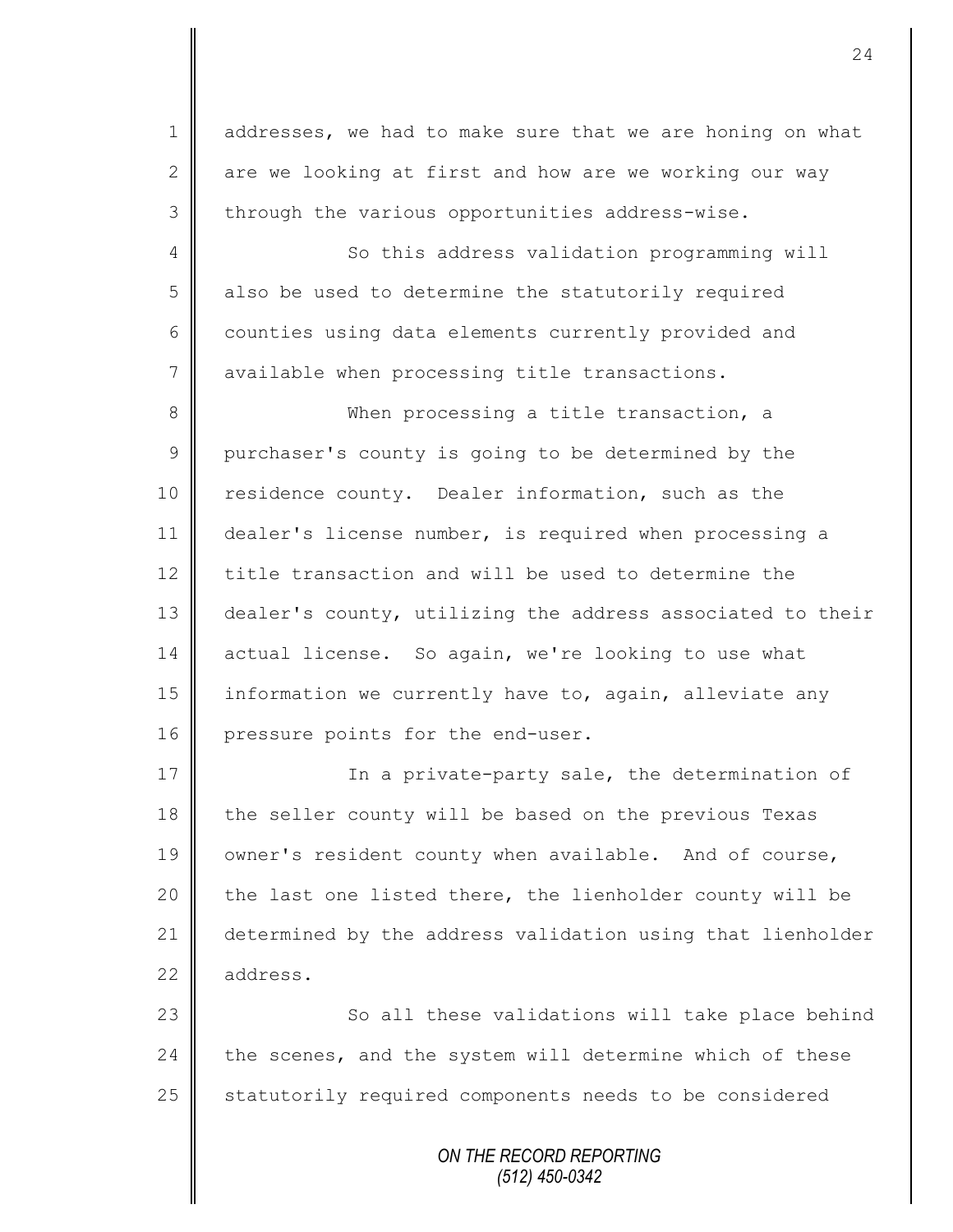1 || when identifying the willing county scenario. 2 Working our way through, another programming 3 enhancement involves adding functionality to the 4 Registration and Titling System, which is referred to as  $5$  RTS. 6 || Just taking a moment, a bit of a refresher from 7 | our last discussion, RTS is the department's primary 8 system, if you will, that is used by internal staff and 9 county tax assessor-collectors offices to process various 10 | title and registration related transactions, so those 11 | transactions are including, but not limited to, title 12 transfers and registration renewals, so it's a very key 13 | component in what we're discussing here today. 14 **RTS** currently has existing functionality that 15 allows users known as administrators to set up varying 16 levels of access for county users, depending on the nature 17 of the transaction, so these transactions within the 18  $\parallel$  system are referred to as events, if you will. 19 That's just some internal ways that we describe  $20$  the various types of transactions that you can process. 21 So what we've done is we've looked to leverage this 22 capability and add functionality under one of those

> *ON THE RECORD REPORTING (512) 450-0342*

23  $\parallel$  events, referred to as the local options event, to allow

24 for a county to specifically designate the transactions

25 that they are willing to process, other than those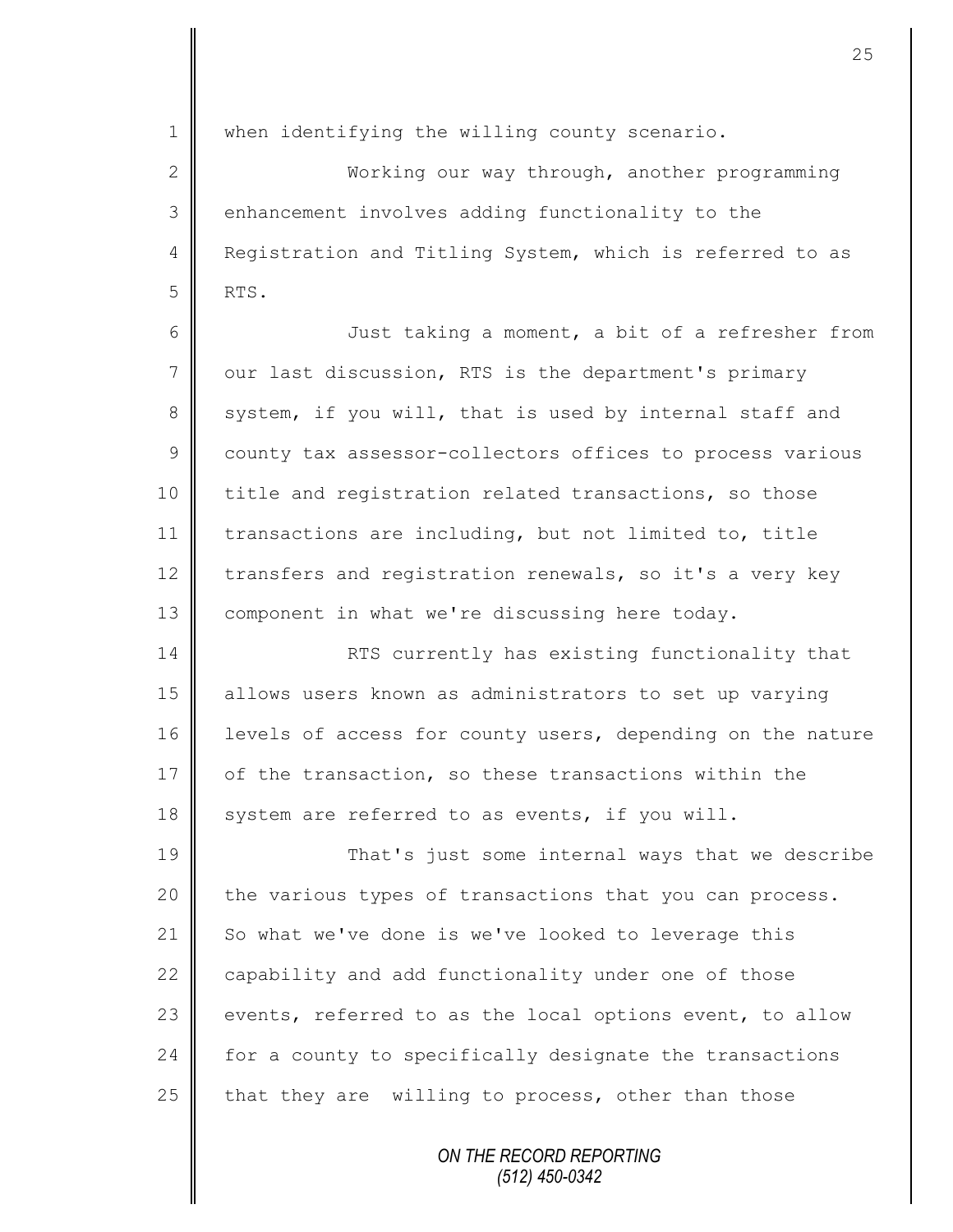1 | transactions they are required by statute to process, of 2 course.

3 || So as we are developing and working through 4 requirements, we're looking to develop to allow a county  $5 \parallel$  to designate whether they are willing to process 6 registration renewals, title transactions, or both, if  $7 \parallel$  they choose. So it's not an all-or-nothing type of 8 situation, we're looking to set it up so that you can 9 determine which of the two or both that you're willing to 10 process. 11 **||** Otherwise, what we're doing is looking to set 12 the system up to prevent counties from processing 13 transactions as a default. So what that's meaning is when  $14$  the change takes place in March, everyone will be 15 defaulted to not accept out of county, unstatutorily 16 required transactions, so you, as a county, would make the 17 decision to turn that feature and functionality on.

18 **And we thought that was the best approach to** 19 make sure that everyone that is participating is making 20 that decision. So this functionality works in tandem with 21 the statutorily required parameters previously discussed.

22 So although RTS will serve as the initiating 23 point for this county-driven designation, the impact of  $24$  that decision will also carry over into other systems. So 25  $\parallel$  as some of us are aware, and we've discussed in our

> *ON THE RECORD REPORTING (512) 450-0342*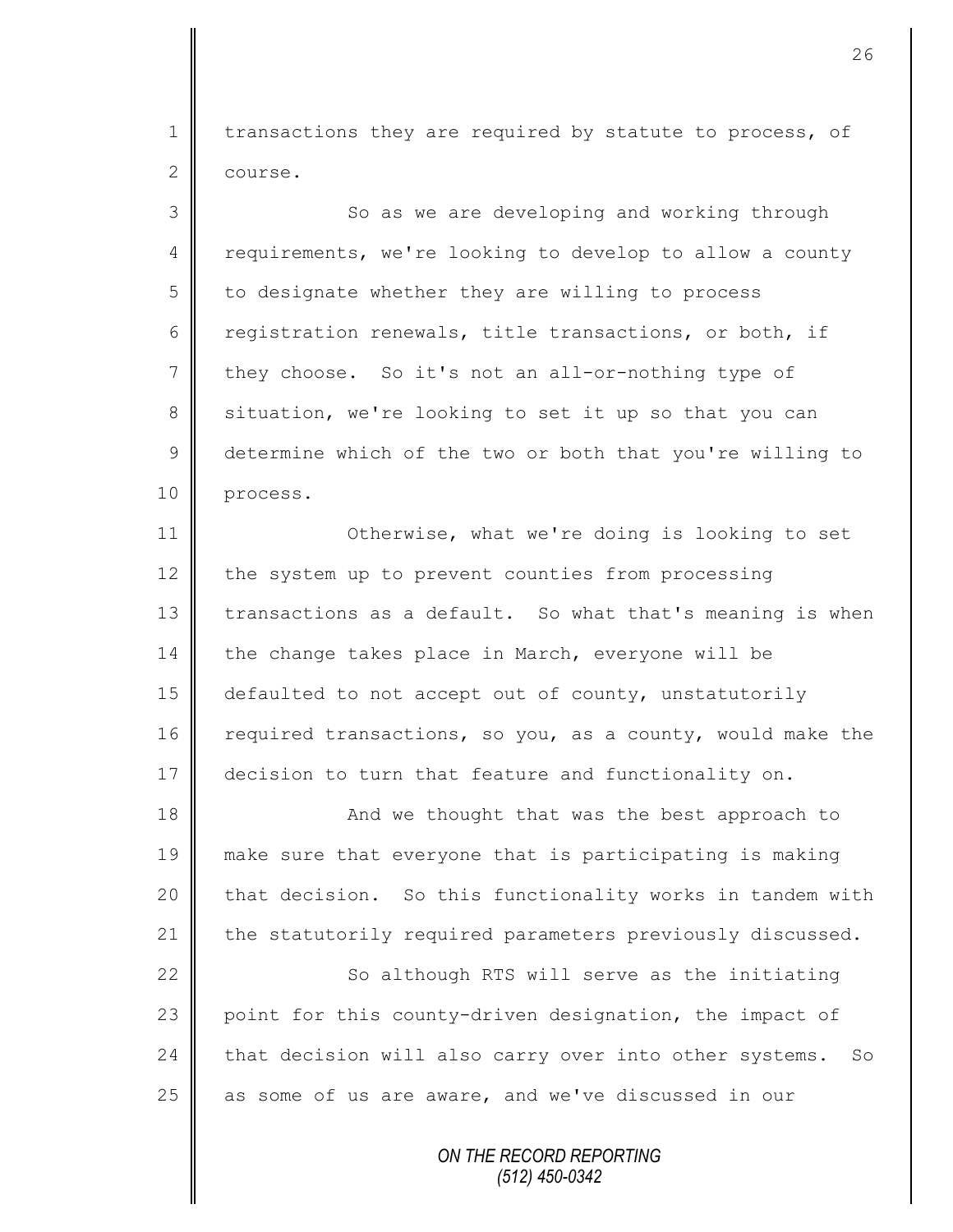1 | previous meeting, we have other systems in place, 2 WebDEALER and webSUB, that are involved with this any 3 willing county situation, so the decision point made in 4 | RTS will carry over into these other systems as well. 5 Again, looking to do the best we can to make sure that 6 decision points are easy; once the decision is made 7 everything is done automatically with that decision. 8 So with that, as I mentioned, if any of you  $9 \parallel$  recall in our last meeting, I just want to reiterate that 10 the department, we continue to work through implementation 11 and programming requirements, and consideration is and 12 | will continue to be given to all program options that will 13 assist in streamlining this process for everyone that's 14 involved. 15 || At this point I'd like to ask if there are any 16 questions, comments, concerns that anyone would like to 17 discuss. 18 MR. AMES: Thank you, Mr. McCain. 19 || Presiding Officer Ames here. Members, any 20 comments or questions for Mr. McCain? Any comments or 21 questions on what you just heard from Mr. McCain? 22 (No response.) 23 || MR. AMES: Mr. McCain, I'm not seeing any 24 questions from the members. I do have a few things I'd  $25$  like to ask.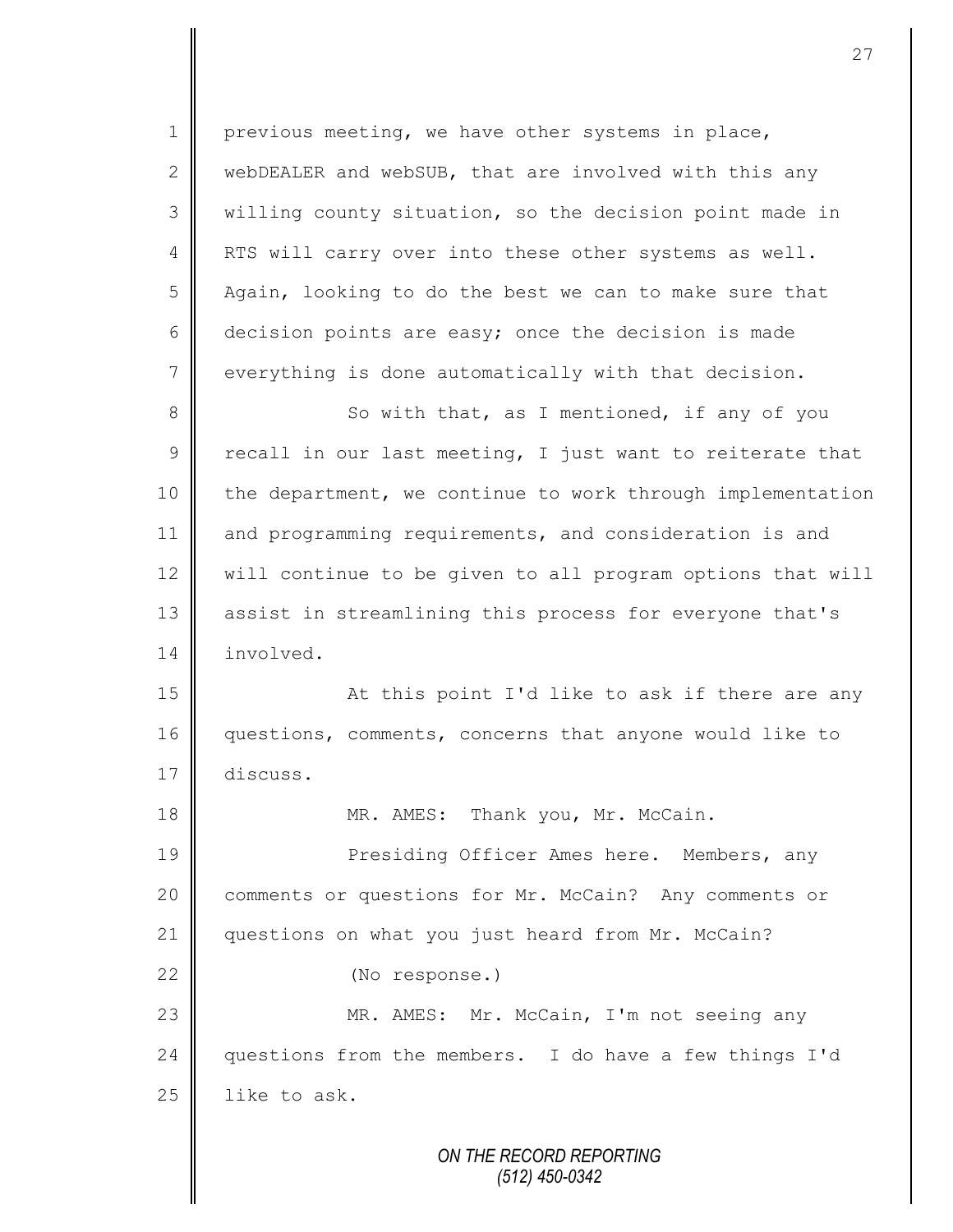*ON THE RECORD REPORTING (512) 450-0342* 1 Can you discuss a little bit more about the 2 d address validation software? Is this a software currently 3 in use or one that's designated by the state? 4 MR. McCAIN: For the record, this is Romeo 5 | McCain, program supervisor for Registration Services. 6 Presiding Officer Ames, may I have the floor? 7 || MR. AMES: Yes, sir. 8 || MR. McCAIN: All right. So we do currently  $9 \parallel$  have address validation components that we utilize within 10 | our system. If you are aware, IVTRS, there are certain 11 | components there that check whether an address is 12 | appropriate or if there are any differences between what 13 the system pulls versus what a customer may enter. 14 So using that type of functionality and 15 | software and building on it, there are opportunities to 16 add additional components and layers, which is what we're 17 doing, when you start wanting to make sure of county  $18$  selections and things of that nature. 19 || So it is something that we currently utilize 20 | within the department. Now, it is a matter of within our 21 | requirements and development portion to dive deeper, add 22 functionality and features to what is already in  $23$   $\blacksquare$  existence. 24 MR. AMES: Thank you, sir. 25 | Che clarification, or a few clarifications,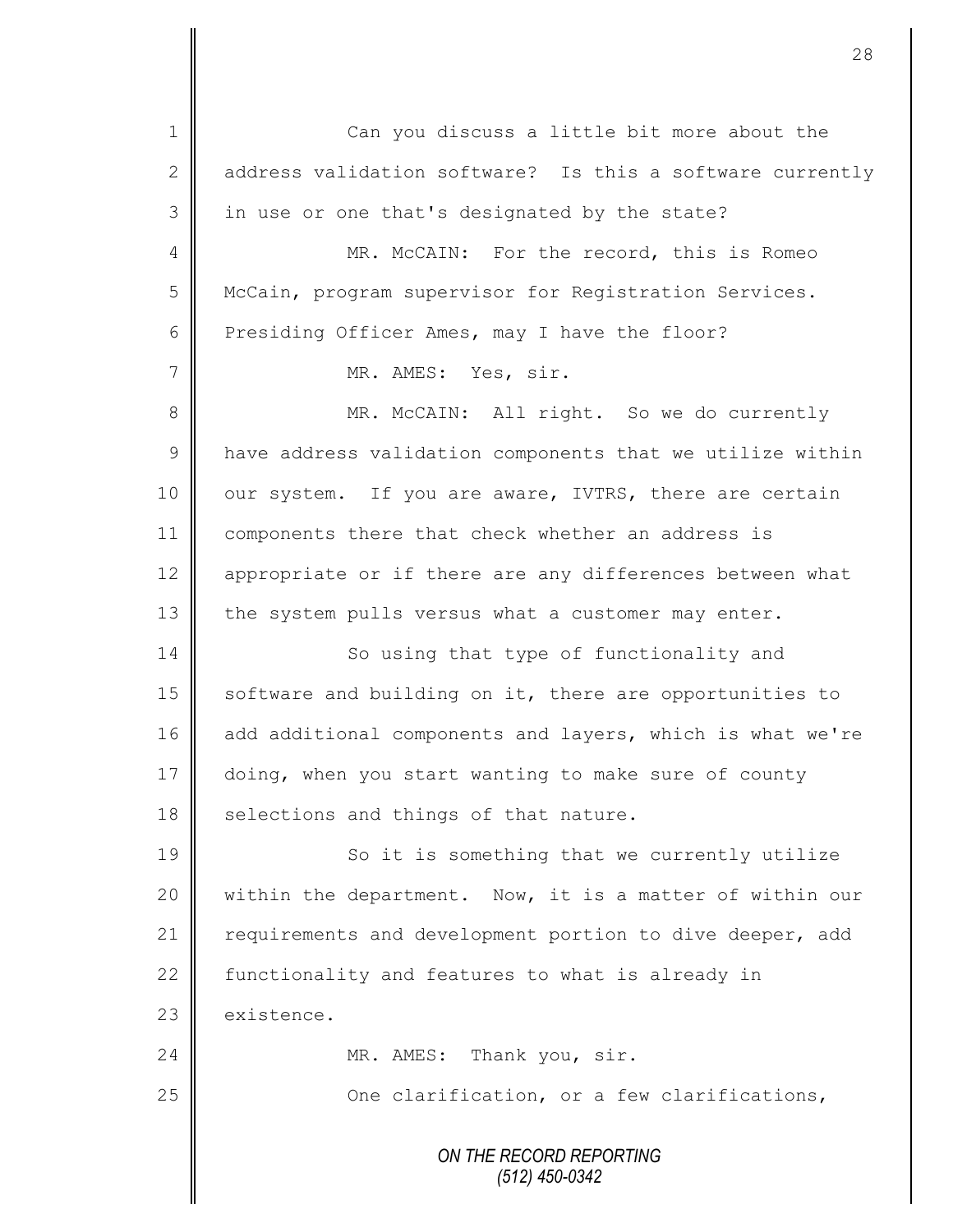*ON THE RECORD REPORTING (512) 450-0342* 1 actually, on the ability to turn the system on and off. 2 This is Officer Ames speaking. 3 || So I love the ability for the tax assessor-4 collector to determine within their county whether they 5 want to process out-of-county transactions for either 6 title or registration, and you said that would carry over 7 to webDEALER and webSUB. 8 So I quess my question is is it an all or 9 || nothing? If we turn it off for one of our representatives 10 | or frontline clerks, do we turn it off for everybody? Is 11 it all or nothing for the county? 12 I understand we can either choose to the titles 13 and/or the registration separately, but can we have some 14 people in our county processing them and some not? 15 || MR. McCAIN: Again for the record, my name is 16 Romeo McCain, program supervisor for Registration 17 Services. 18 || As it stands right now and as we are, again, 19 | walking through and developing the concept, we have is 20  $\parallel$  structured to be an all-inclusive designation. I think 21 it's something that we certainly can take back as we 22  $\parallel$  continue to move forward to discuss if there are any 23 | opportunities there to drill it down to the individual 24 processor or county user level. 25  $\parallel$  As it stands right now, the idea is that that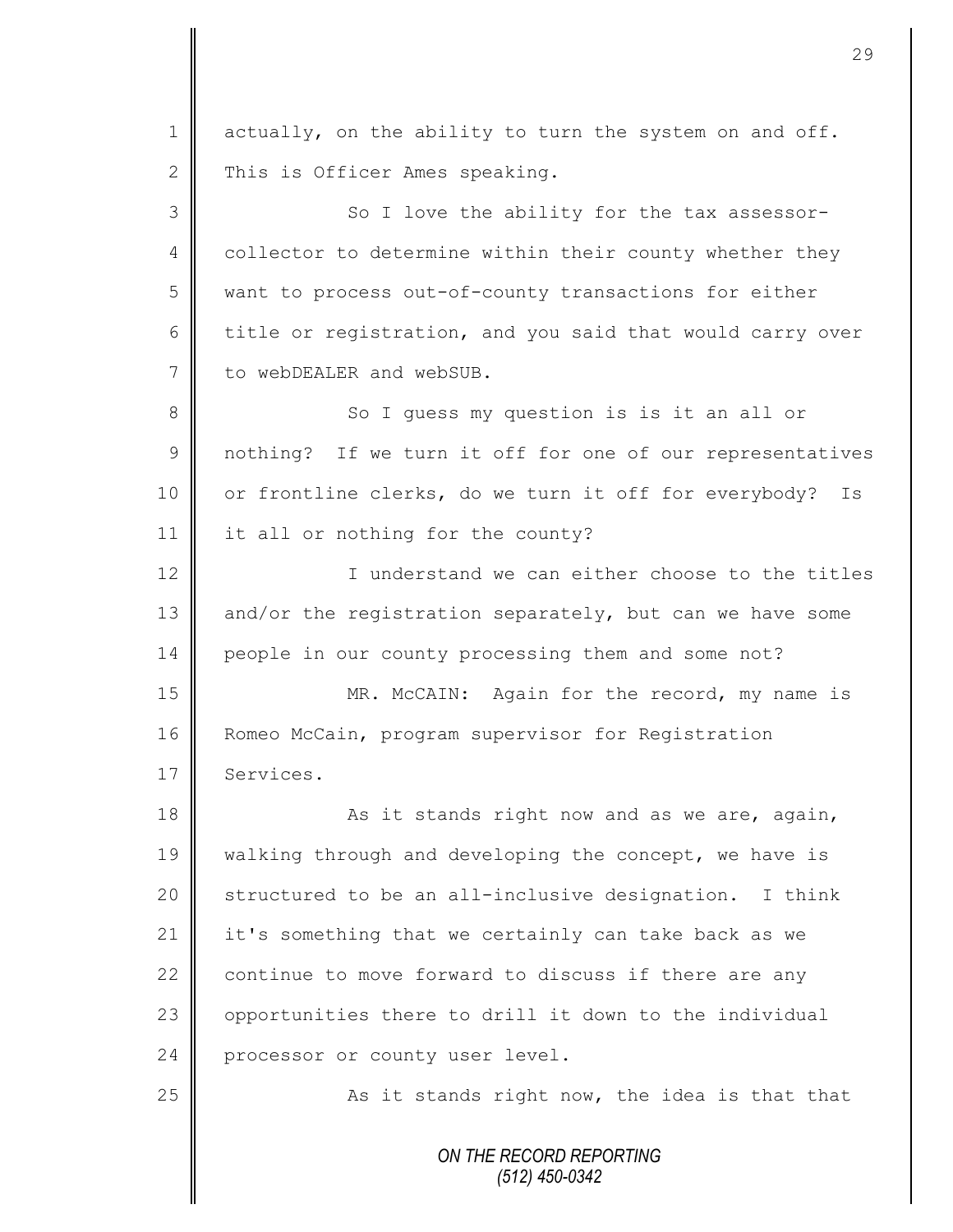1 selection or designation would cover everyone within your 2 county, and then, as stated, webDEALER and webSUB 3 | opportunities as well. But I think that's definitely an 4 || idea very much worth considering as we move forward in our 5 | requirements and development.

6 MR. AMES: Thank you, Mr. McCain. John Ames 7 here again.

8 || I would like for you to explore that further. 9 I can see where some counties would want to turn it off 10 and only give maybe their supervisors the ability to do 11 that and that allows that transaction to be vetted through 12  $\parallel$  a process before it's just willingly done by a frontline 13 staff member. So if you would explore that for future 14 programming, that would be great.

15 || One other question. Because you mentioned 16 webDEALER and webSUB, if we have dealers that are outside 17 of our county but they're on webDEALER processing work 18 within our county and we turn off the willing county 19 label, or switch, if you will, will those dealers still be 20 || able to process through webDEALER in our county?

21 | MR. McCAIN: The functionality in webDEALER I 22  $\parallel$  am not 100 percent certain on, so I would ask any of my 23 associates who have a lot more understanding in that area 24 to speak to that. I know that's something that we've 25  $\parallel$  considered, and I don't want to misspeak when it comes to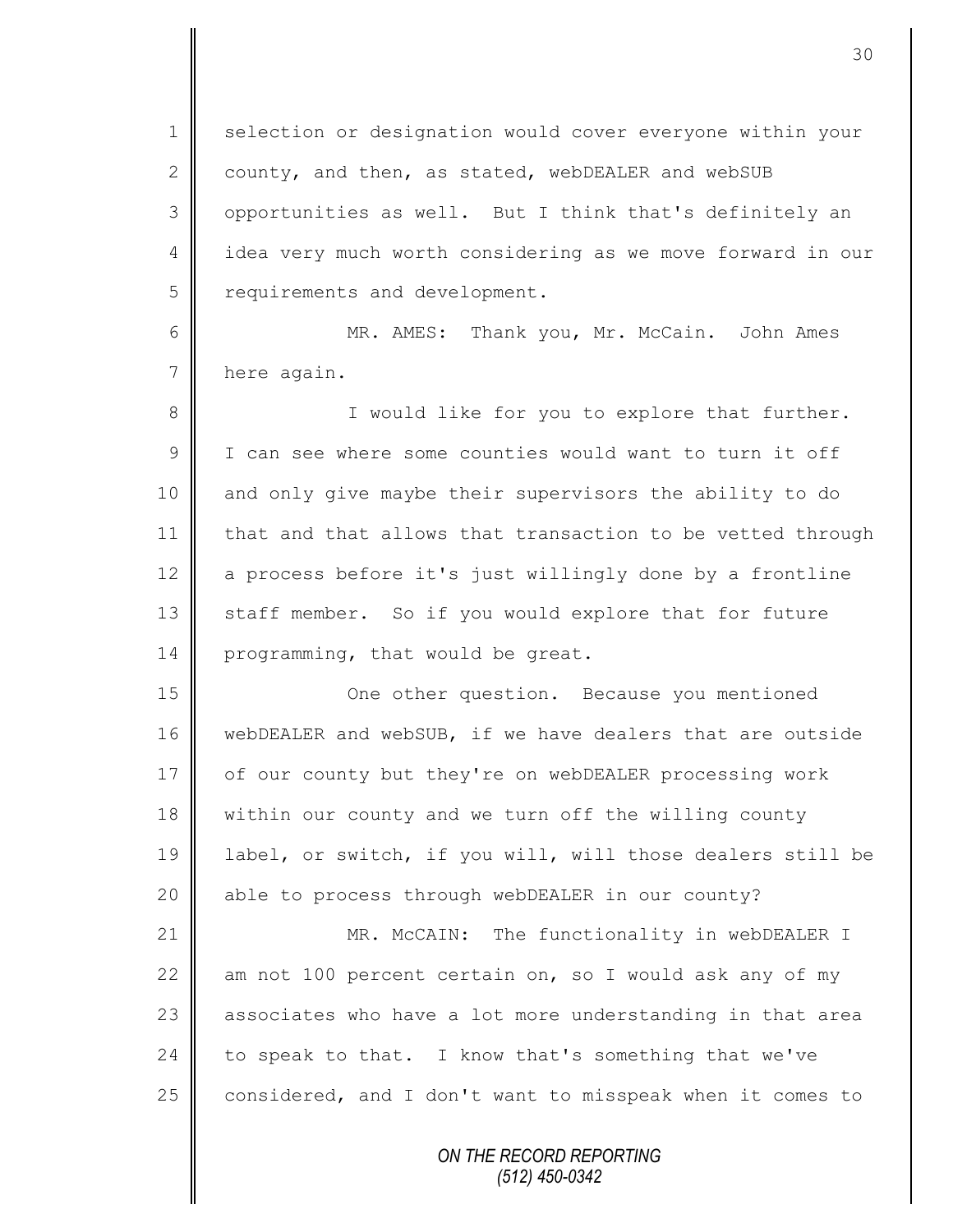$1 \parallel$  that.

2 || MR. THOMPSON: Romeo, I've got it. Clint 3 Thompson, deputy director of VTR.

4 | MR. AMES: Yes, Mr. Thompson.

5 MR. THOMPSON: Thank you. So I want to make 6 sure I understand the question. So opting to turn off the  $7 \parallel$  willing county functionality, you have a dealer that is 8 | outside of your county, not located in Dallas County, or 9 whatever the particular county is, and they submit a 10 transaction to your county, they would have to be the 11 | selling dealer.

12 | If they are the selling dealer, i.e., they're a  $13$  statutory connection, you do not have the willing county 14 functionality on, they will continue to be able to submit 15  $\parallel$  those transactions to you as they do today.

16 MR. AMES: But if they were not -- oh, I see 17 what you're saying about being the selling dealer.

18 || MR. THOMPSON: Correct.

19 MR. AMES: But if a dealer is outside of our 20 county, Clint -- John Ames here -- if a dealer is outside 21  $\parallel$  of the county -- and let's use Harris county, for example. 22 Say the dealer is in Montgomery County and they want to 23 process the work in Harris County because their purchaser 24 is in Harris County. As a webDEALER user they can do that 25 under the statutory requirements. Correct?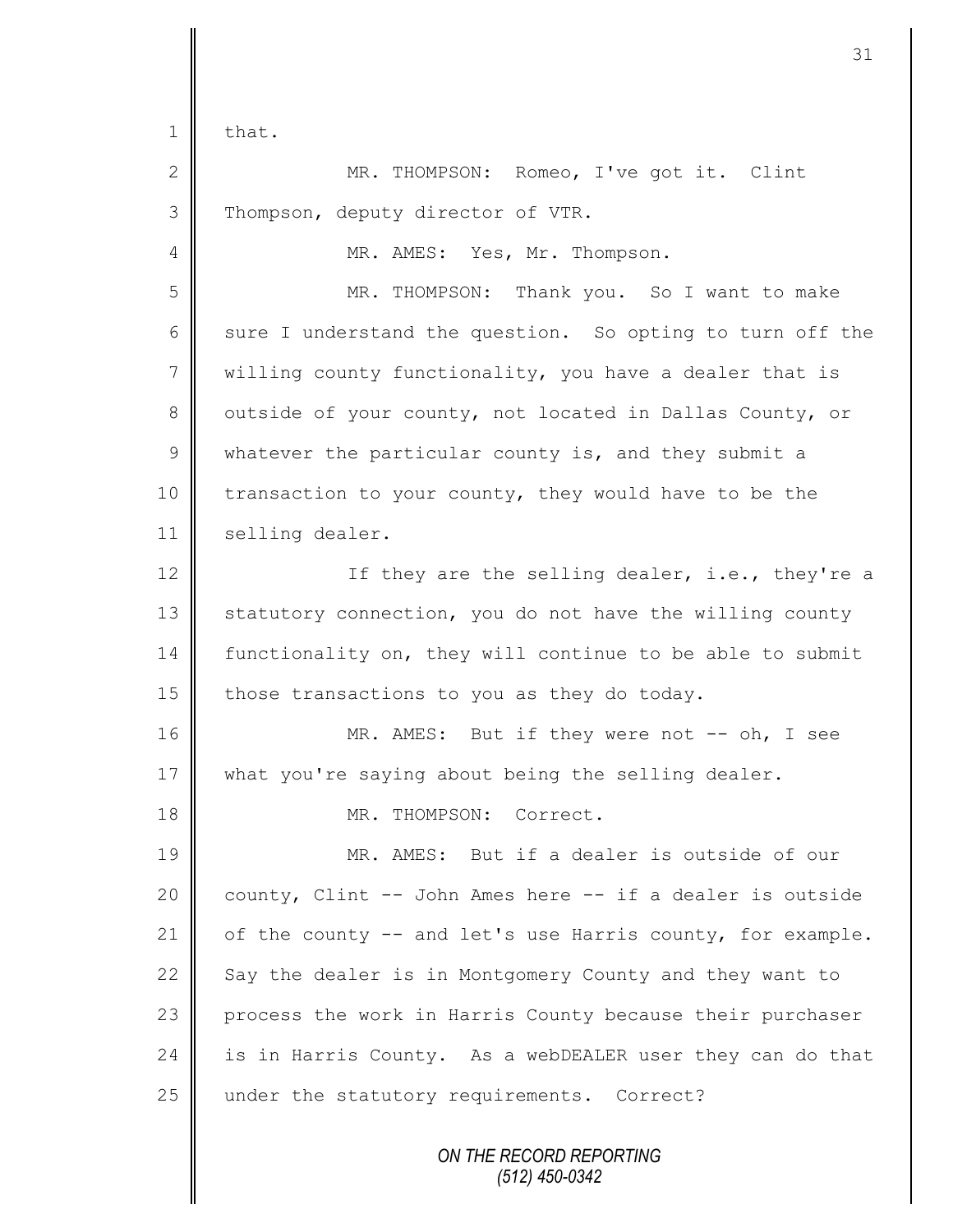|               | 32                                                         |
|---------------|------------------------------------------------------------|
| 1             | MR. THOMPSON: Clint Thompson, deputy director              |
| 2             | of VTR.                                                    |
| 3             | The dealer, obviously to be submitting a                   |
| 4             | transaction is going to be the seller, otherwise they      |
| 5             | wouldn't be submitting a transaction, but if they are      |
| 6             | located, you said, in Harris County. Correct?              |
| 7             | MR. AMES: Use any example you'd like.                      |
| 8             | MR. THOMPSON: Okay. Located in Harris County               |
| $\mathcal{G}$ | and the purchaser is in Montgomery County, then they can   |
| 10            | submit that transaction -- statutorily today they would be |
| 11            | able to submit that transaction statutorily tomorrow,      |
| 12            | assuming that they have been set up with the county where  |
| 13            | they are submitting it, so in this situation they would    |
| 14            | have to be previously set up by Montgomery County to       |
| 15            | submit the transaction. But this does not have any         |
| 16            | bearing on that functionality.                             |
| 17            | So the example would be a selling dealer in                |
| 18            | Harris County, the purchaser resides in Montgomery County, |
| 19            | the selling dealer tries to submit the transaction to      |
| 20            | Dallas County.                                             |
| 21            | If Dallas County has not enabled the                       |
| 22            | functionality and set that dealer up or even if they have  |
| 23            | not set the dealer up, if they have not enabled that       |
| 24            | functionality, the dealer will be prevented from           |
| 25            | submitting the transaction to the alternate county because |
|               | ON THE RECORD REPORTING<br>(512) 450-0342                  |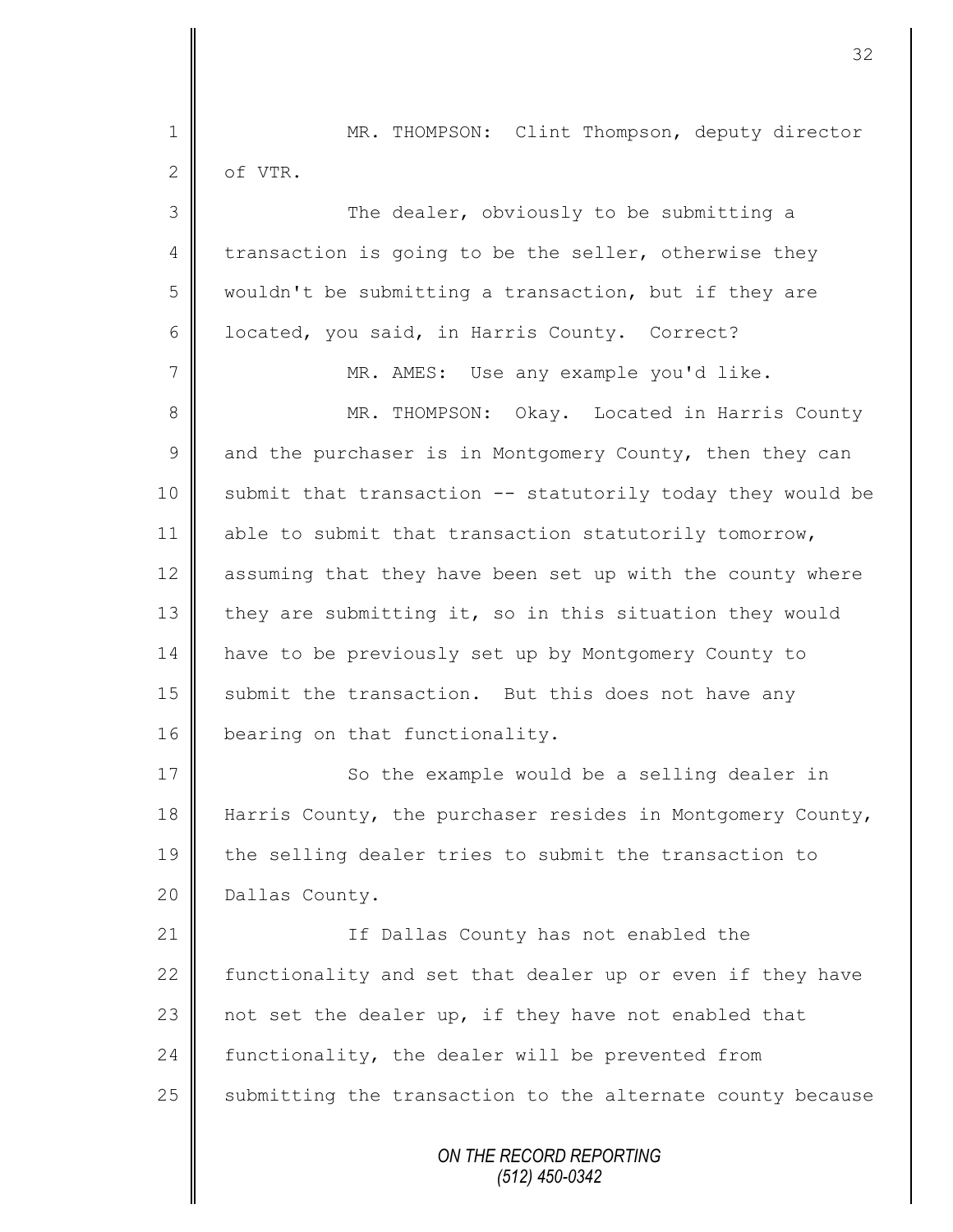*ON THE RECORD REPORTING (512) 450-0342* 1 you have not enabled that functionality. 2  $\parallel$  So essentially, if the willing county 3 functionality is not turned on for title applications, a 4 dealer who is not in your county or submitting for the 5 purchaser or a lienholder, they would be prevented from 6 Submitting that transaction to you. 7 || MR. AMES: Thank you, Mr. Thompson, for the 8 clarification. 9 | MR. THOMPSON: Certainly. 10 MR. AMES: Members, any questions based on that 11 discussion just now? Committee members, any questions, 12 **Comments or discussion?** 13 (No response.) 14 | MR. AMES: Okay. Hearing none, we'll move on 15  $\parallel$  to the next section. Mr. Luna, your next presenter, 16 | please. 17 MS. JASO: Good morning, everyone. This is 18 Kimberly Jaso. I'm the Title Services program supervisor, 19 and I will be covering page 7 of the materials on the 20 | funds structure. There is a chart that represents the 21  $\parallel$  current and future state. 22 | So currently, for private party and dealer 23  $\parallel$  title transactions -- which we touched on some of this  $24$  already -- title fees and optional county fees are  $25$  | assessed based on the processing county.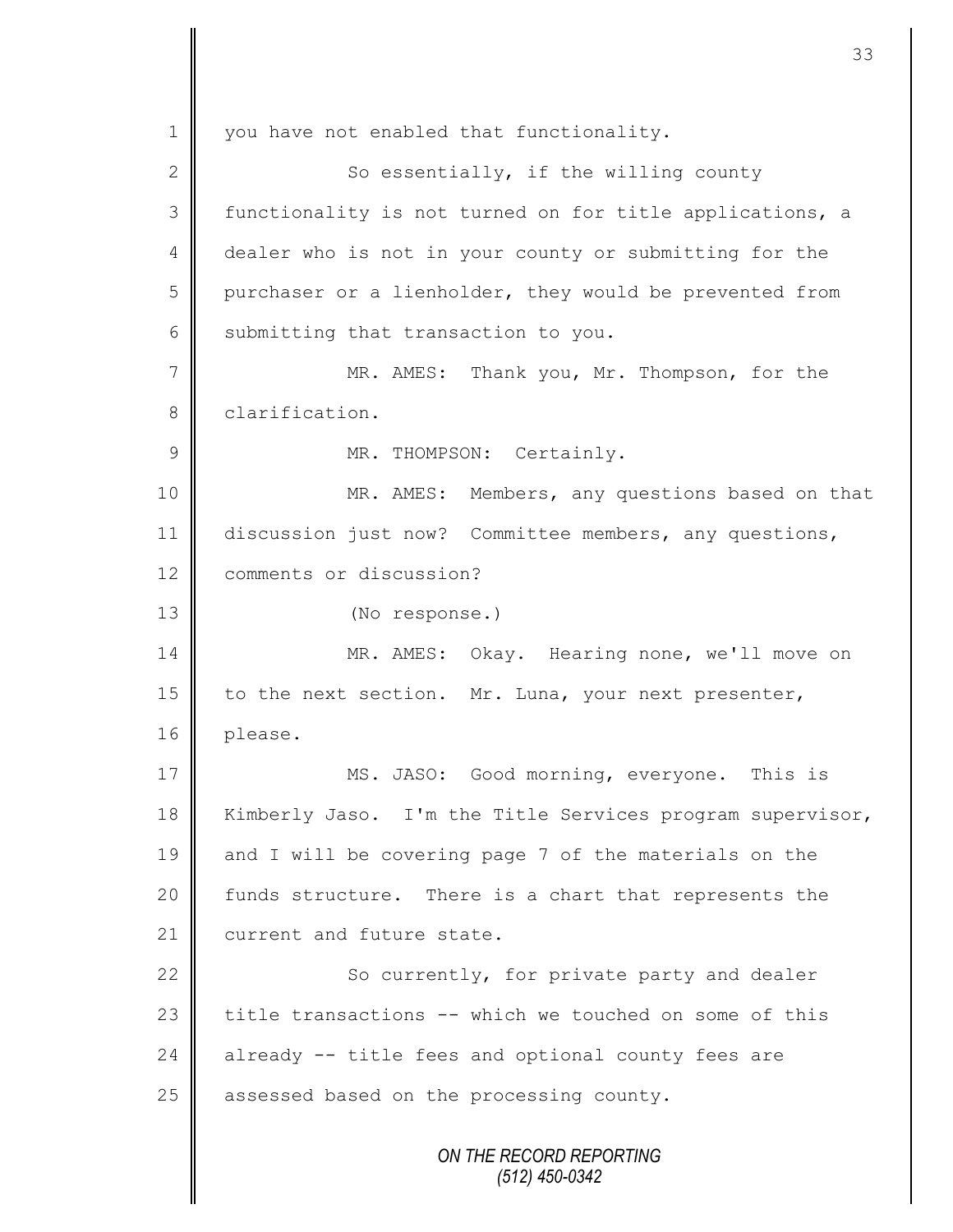*ON THE RECORD REPORTING (512) 450-0342* 1 The processing county also retains their  $2 \parallel$  county's portion or what would be their compensation from  $3 \parallel$  the title fee and the processing and handling fee, and 4 they also retain their local county fees, and then they  $5 \parallel$  remit the applicable fees to the state and receive credit 6 for those taxes and fees that they collected. 7 || With SB 876 for private party and dealer title  $8 \parallel$  transactions, it will go back to whether it's a 9 Statutorily required processing scenario or a willing 10 county scenario. 11 | If the processing county is required to process 12 the transaction by statute  $-$  again, that means the 13 processing county is either the purchaser or dealer/seller 14 or lienholder's county -- then the only change to the 15 funds structure is that the title fee will be assessed 16 based on the resident's county instead of the processing 17 | county. 18 **Optional county fees are still based on the** 19 processing county. There's no change to any county 20 | compensation from the title fee or the processing and 21 handling fee. The processing county will still remit any 22  $\parallel$  applicable fees to the state that they collected and 23 they'll still receive credit for those taxes and fees that 24 they collected. 25 **However,** if the processing county is not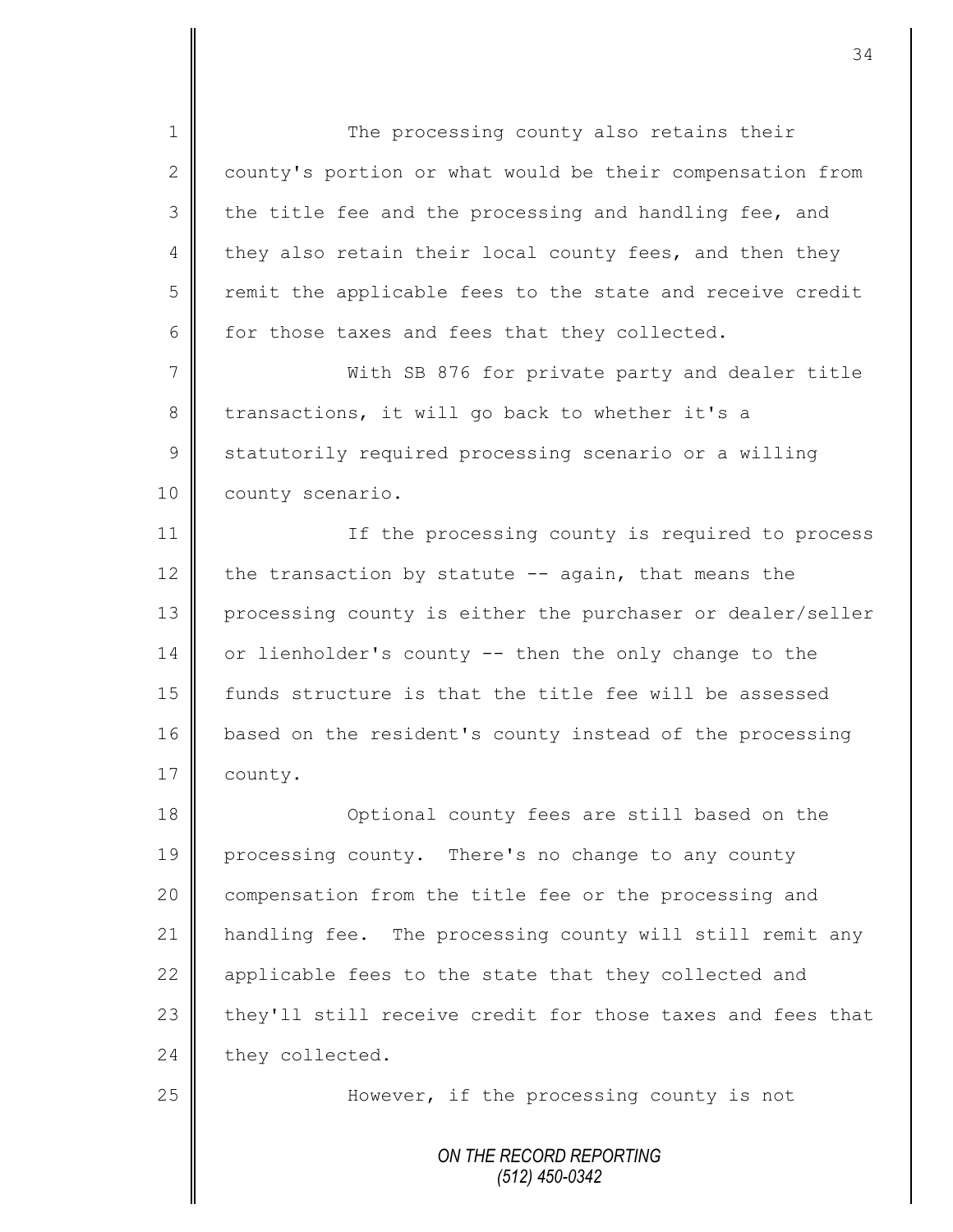1 statutorily required to process that title transaction and 2 they are willing to process it, then that's where the 3 | funds structure changes slightly.

4 || So at this point both the title fee and the 5 | optional county fees will be based off the resident 6 county, the resident county will receive credit for any 7 taxes and fees that are collected by that processing 8 county on their behalf.

9 || The processing county will retain their 10 compensation still from the title fee and any processing 11 and handling fees, and they'll still be required to remit 12 the applicable fees to the state since they were the ones 13 **that** collected them.

14 For registration renewal, the resident county 15 is also the processing county so those optional fees that 16 are collected at registration are based on the resident 17 county. The resident county again will retain their 18 county portion of the processing and handling fee, their 19 county optional fees, they remit the applicable fees to 20 the state and receive credit for the registration fees  $21$  that they collected.

22 With 876 the renewals processed by the resident 23 county will have no change to the funds structure since 24 they're still statutorily required to process those. 25 However, it if it's a willing county that's processing it,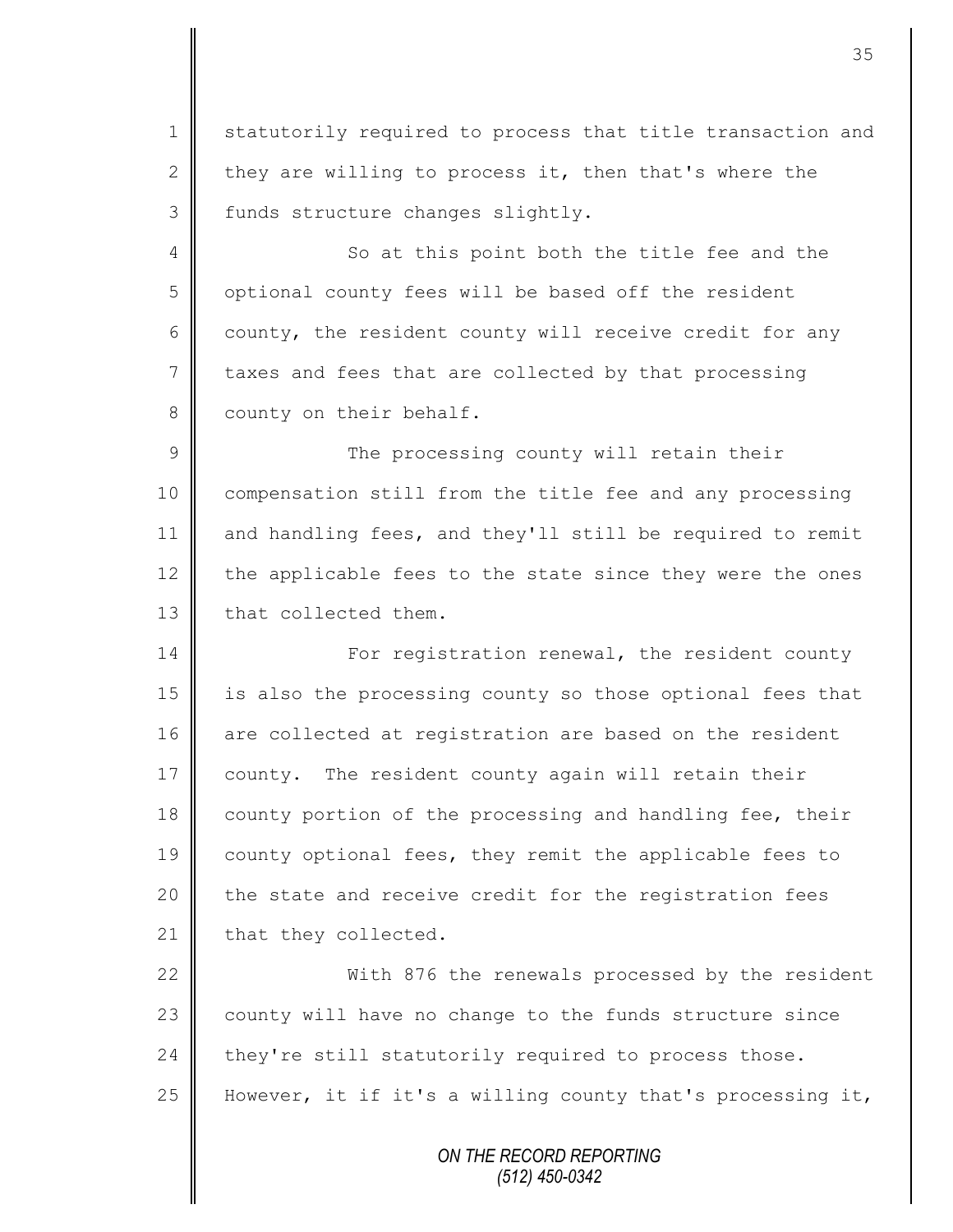1 | meaning it's a county other than the resident county, the  $2 \parallel$  county optional fees will still be based on the resident 3 county and the resident county will still receive credit 4 for the registration fees. The processing county will  $5 \parallel$  just be able to retain the county portion of the 6 processing and handling fee and be responsible for 7 T remitting those fees to the state.

8 So as far as our reporting goes, clearly there 9 are some funds structure differences for willing county 10 | type situations, so we want to ensure that we 11 | programmatically update reports and things that are going 12 to assist the county with funds reconciliation and 13 | remittance.

14 One of those reports that we will make changes 15 to is the funds remittance report. This is used by 16 counties today to reconcile the fees and transactions that 17 were processed. This report currently has an out-of-18 county amount section of that report, and we will be 19 utilizing that section to reflect the transactions that 20 were considered willing county transactions, 21 non-statutorily required process transactions. And this 22  $\parallel$  will help the county to see on the report both the fees 23 that the county collected on behalf of another county, as 24 well as seeing the credit for the fees that were collected 25  $\parallel$  by another county on their behalf.

> *ON THE RECORD REPORTING (512) 450-0342*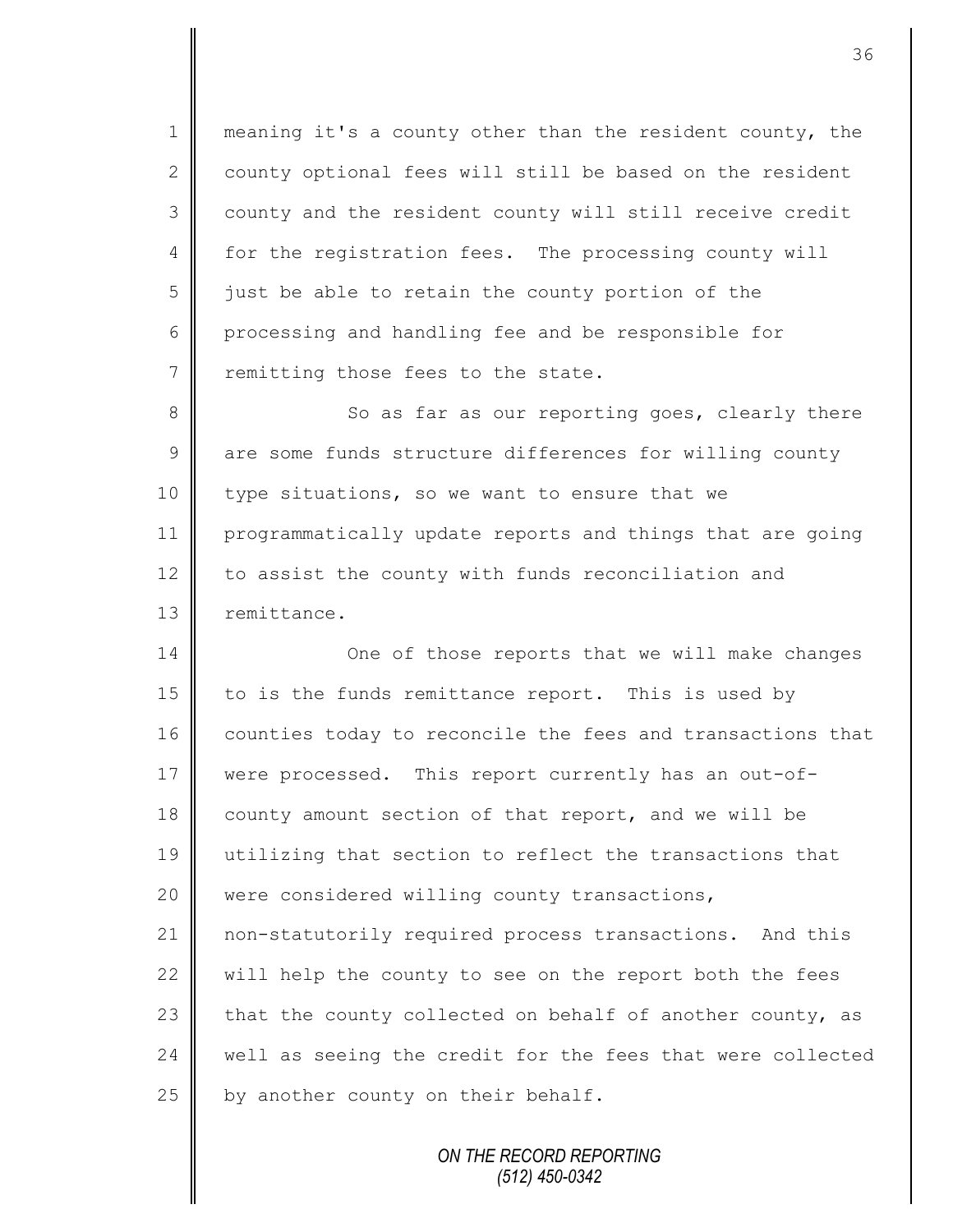1 || We also have the county closure sales tax 2  $\parallel$  report that's an existing report that we'll also be 3 | re-purposing for the willing county transactions, and this 4 | report allows a county to see the sales tax related fees 5 that were collected by another county on their behalf. 6 So since sales tax is remitted to the 7 comptroller outside of our Registration and Titling 8 System, this report is to assist a county in determining  $9 \parallel$  the sales tax amounts that they will receive credit for 10 | that they weren't the one that processed the transaction 11 and collected those amounts. 12 We're also looking at the ability to include in 13 this report the sales tax related fees that a county 14 collected on behalf of another county, so those will be 15 | representative of sales tax amounts that they processed 16 but would not receive credit for, and so we're also in 17 discussions with the Comptroller's Office regarding the 18 sales tax reporting and remittance to make sure we're

20 | The last report that we have that will have 21 some programming changes is the vehicles sold by dealer 22  $\parallel$  report. This again is also an existing report that a 23 county can run to see the total number of transactions 24 that a specific dealer in their county processed, and this 25  $\parallel$  is usually used to help a county verify against the

19 | covering all these.

*ON THE RECORD REPORTING (512) 450-0342*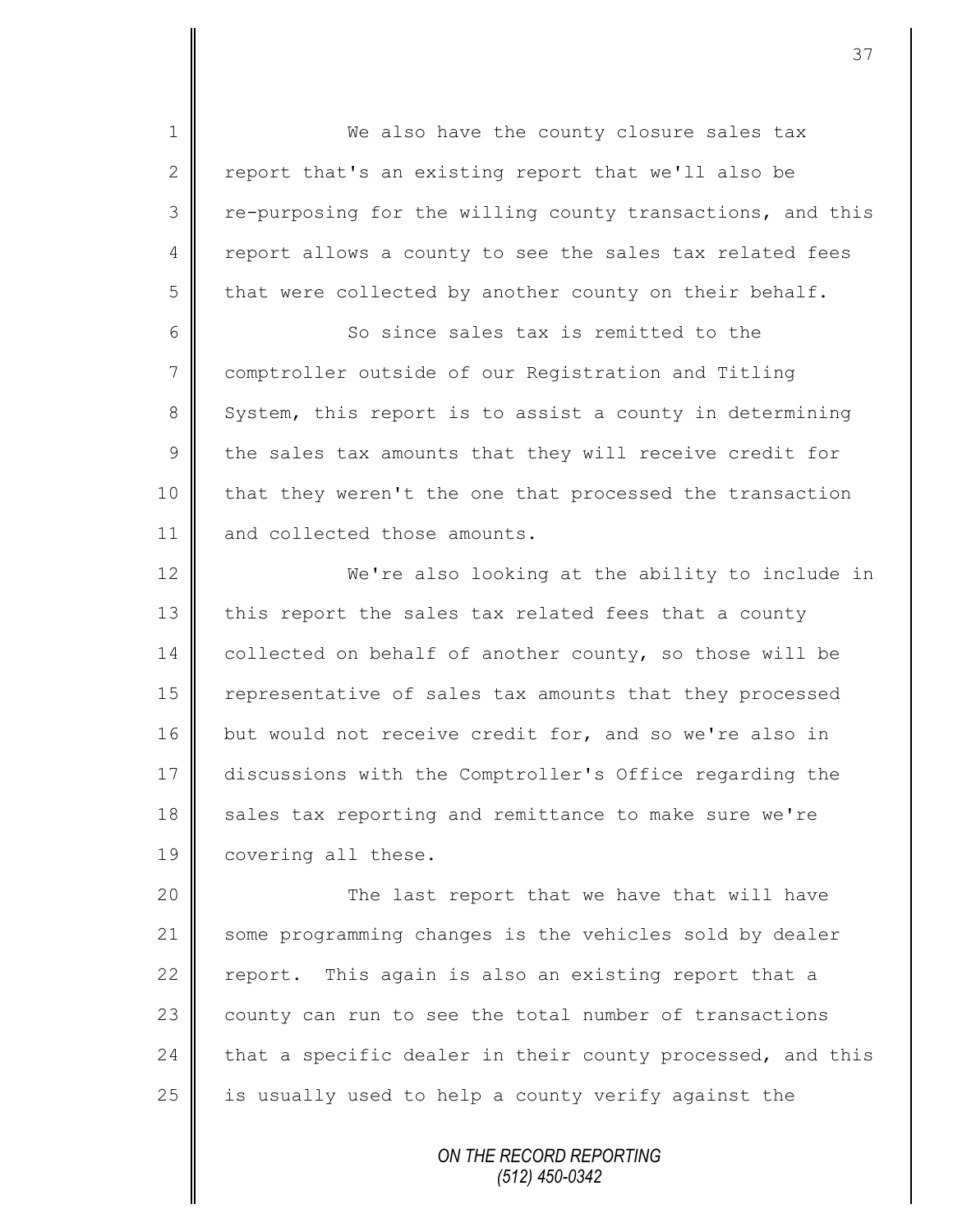*ON THE RECORD REPORTING (512) 450-0342* 1 | vehicle inventory tax that a dealer pays the county. 2 || Currently this report the county can only run 3 || it and see the transactions they processed from a 4 particular dealer, but going forward, as part of the 5 changes of SB 876, we're going to allow the county to run 6 that statewide so that they can see all the transactions  $7 \parallel$  that were processed for that particular dealer that 8 resides in their county.  $9 \parallel$  So with that, if anybody has any questions or 10 concerns or any discussion, I'll open it up. 11 || MR. AMES: Thank you, Ms. Jaso. 12 **Members, any questions or concerns for Ms.** 13 Jaso? Any discussion or questions for Ms. Jaso? Members, 14 any questions or comments? 15 (No response.) 16 MR. AMES: Ms. Jaso, I have a few questions or 17 | comments. This is Presiding Officer Ames. 18 Number one, thank you to the department for 19 doing this programming. With 254 different counties and 20 | the accounting systems within each county being somewhat 21 different, this will make a more streamlined and 22  $\parallel$  consistent process and I think will be good not only for 23 the State of Texas but for each county tax assessor, so we 24 appreciate this. 25 | Talso want to commend the department on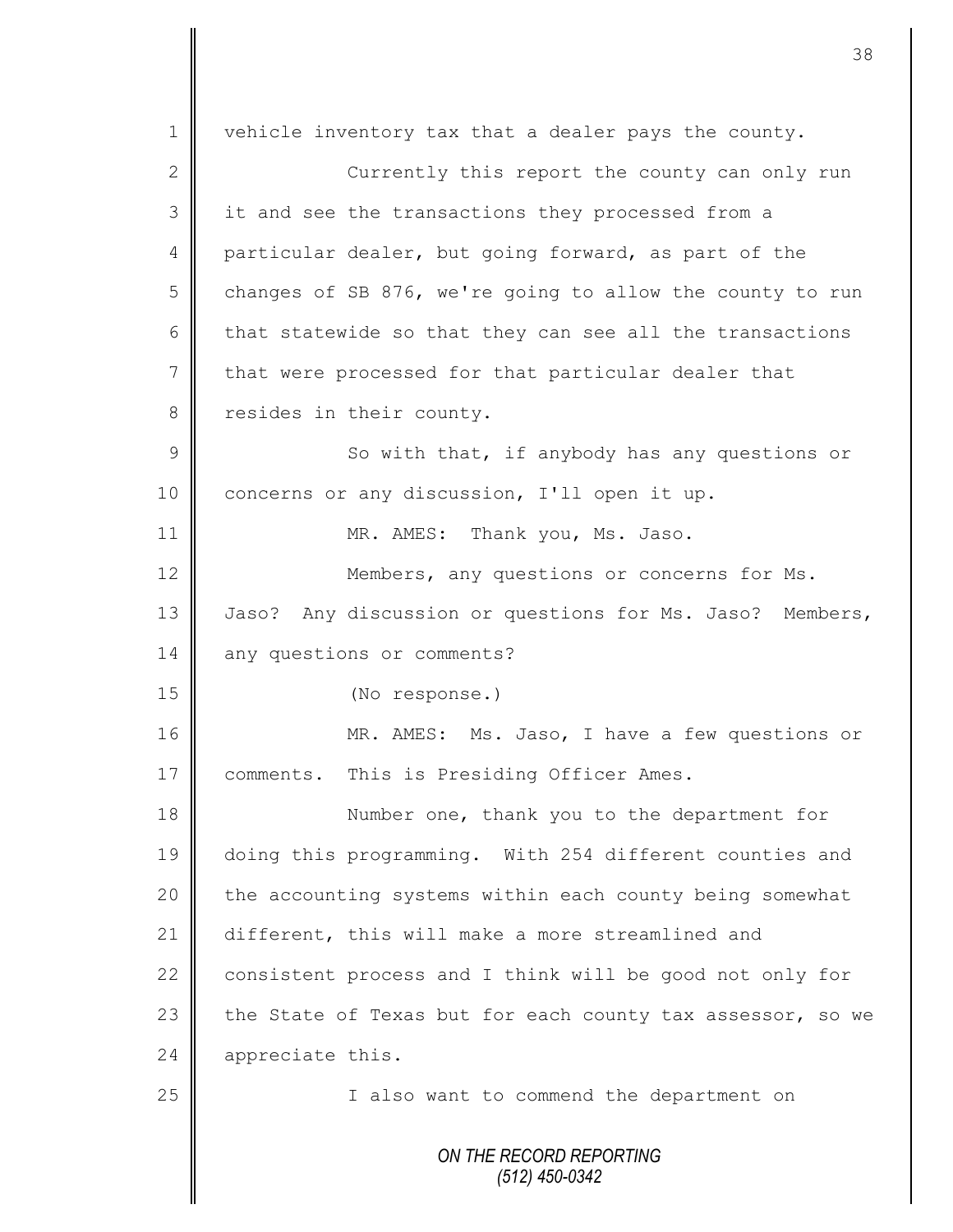1 | working directly with the Comptroller's Office because, as 2 you stated, those are two separate state agencies that tax 3 assessors remit funds to, but the requirement of those 4 funds does come from the RTS system, so having those 5 reports will greatly benefit and help us with our fund 6 procedures.

7 || And huge kudos to the department on the 8 vehicles sold by dealer being statewide. That will really 9 assist in our auditing of SRT with various dealers and 10 verifying that funds are remitted properly. So thank you 11 and kudos to that. You did a great job explaining all 12  $\parallel$  this.

13 || Members, any questions or concerns? 14 (No response.)

15 MR. AMES: Hearing none, I would like to go 16 back real quick to Mr. McCain. I do have one question.

17 When Ms. Jaso was discussing her options I 18 thought of the question, and I think it's probably more 19 appropriate for you, Mr. McCain.

20 || If a county chooses to turn off the willing 21 county feature for the in-house transactions, the ones 22 processed by county staff, can they turn it on for a 23 webSUB transaction, those processed by our neighborhood or 24 Subcontractor locations?

25 || MR. McCAIN: For the record, this is Romeo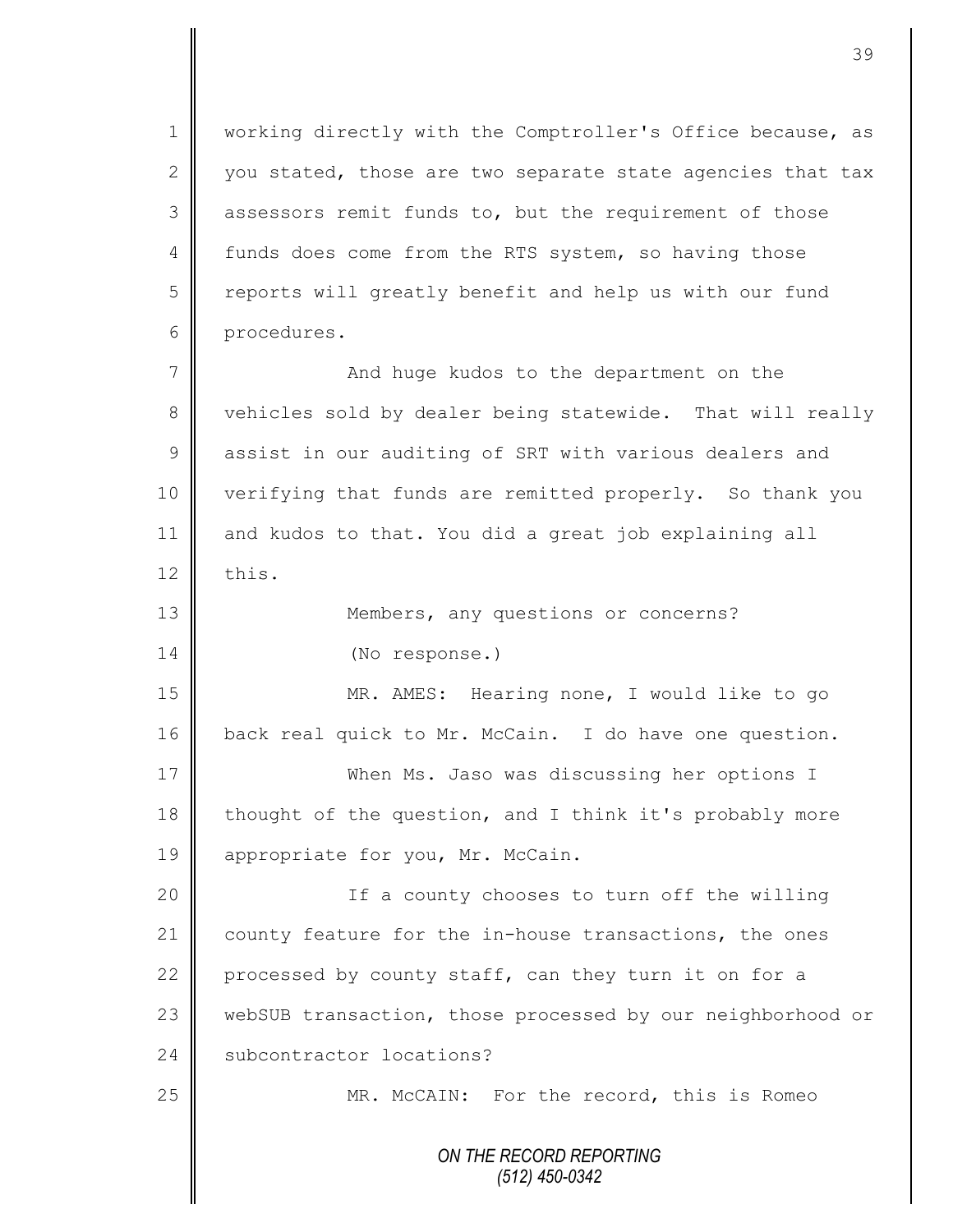*ON THE RECORD REPORTING (512) 450-0342* 1 | McCain, program supervisor for Registration Services. 2 Presiding Officer Ames, may I have the floor? 3 || MR. AMES: Yes, sir. 4 | MR. McCAIN: Thank you, sir. 5 || At this point in time, again, the designation 6 || is all-encompassing so that selection once made either on 7 | or off would include both your county users and webSUB and 8 webDEALER users as well. The only break would be between,  $9 \parallel$  at this point, registration versus title transactions, the 10 | transaction level opportunity to distinguish between the 11 | two is all that is in play at this point. 12 MR. AMES: Thank you, sir. 13 **O**fficer Ames here. I would like the department 14 to consider having that functionality split. I can see 15 where a grocery store would be on a county line and may 16 service constituents from both counties, citizens from 17 both counties, and they would be willing, if the tax 18 assessor is willing, to process vehicle registrations from 19 **both** counties at a webSUB. 20 || So if the department would consider adding that 21  $\parallel$  to the agenda to have that split, as well as the ability 22  $\parallel$  to have individual staff members within the county be able 23 to process willing transactions and not process willing 24 transactions. 25 || MR. McCAIN: I just wanted to say, sir, we'll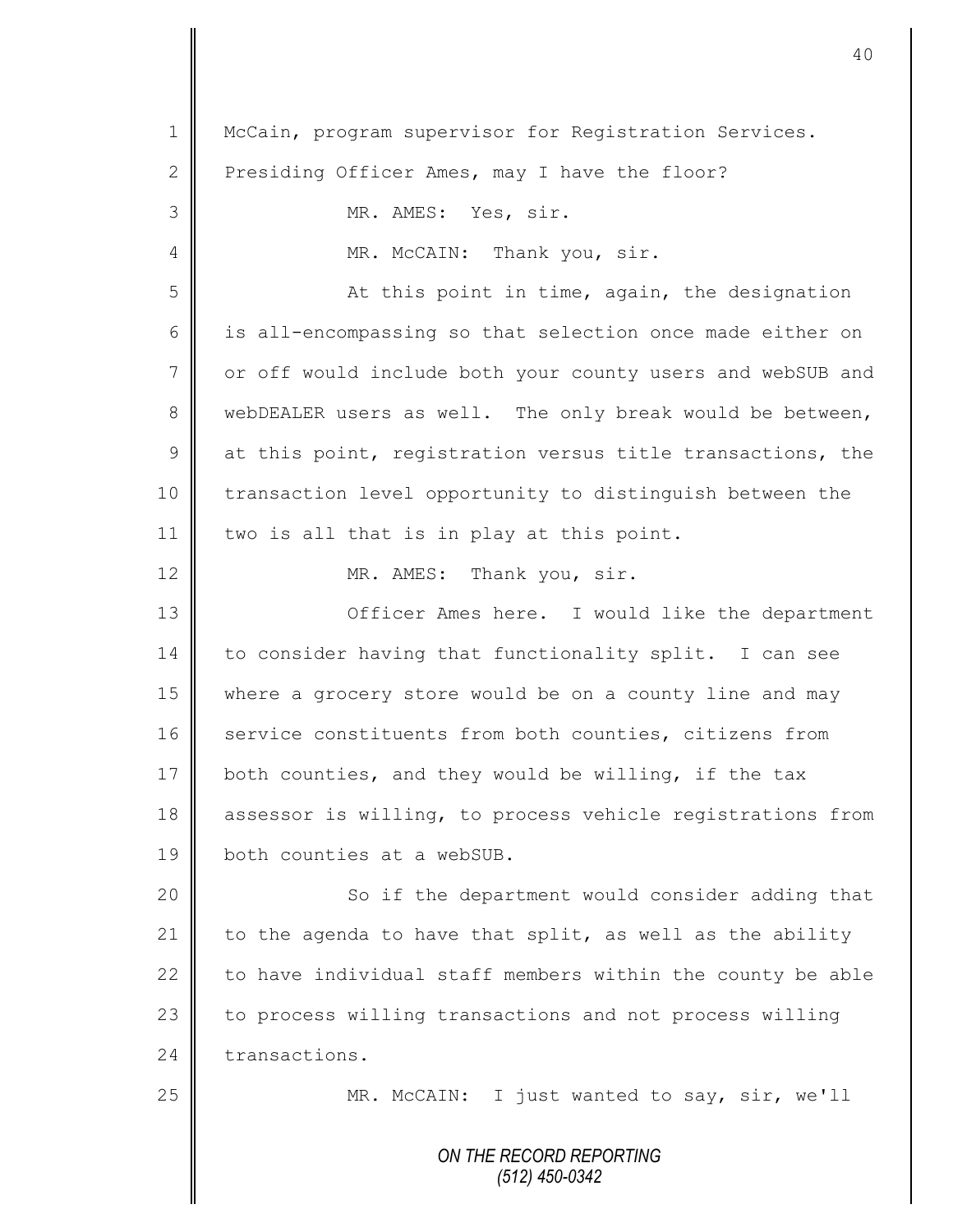1 || definitely take that back for consideration. 2 || MR. AMES: Thank you. Thank you, Mr. McCain. 3 I appreciate that. 4 || MR. THOMPSON: Presiding Officer Ames, Clint 5 | Thompson, deputy director of VTR. If I can have the 6 floor, please? 7 || MR. AMES: Yes, sir. 8 MR. THOMPSON: Thank you. 9 || So I want to make sure I understand the request 10 and the scenario. The scenario would be to turn off the 11 willing county functionality for staff of the county tax 12 office in RTS but allow for a subcontractor, a limited 13 service deputy of that particular county to process 14 registration renewals for out of county residents? 15 MR. AMES: Yes, sir, Mr. Thompson, that is the 16 recommendation. 17 MR. THOMPSON: Okay. Then the question I would 18 pose to the counties is if you were turning that 19 | functionality off in RTS, would you not be declaring 20 yourself as unwilling, thus your subcontractor limited 21 service deputy cannot process transactions that you're not 22 processing? 23 **MR.** AMES: I believe that would be the 24 discretion of the county tax assessor. Officer Ames here 25 speaking.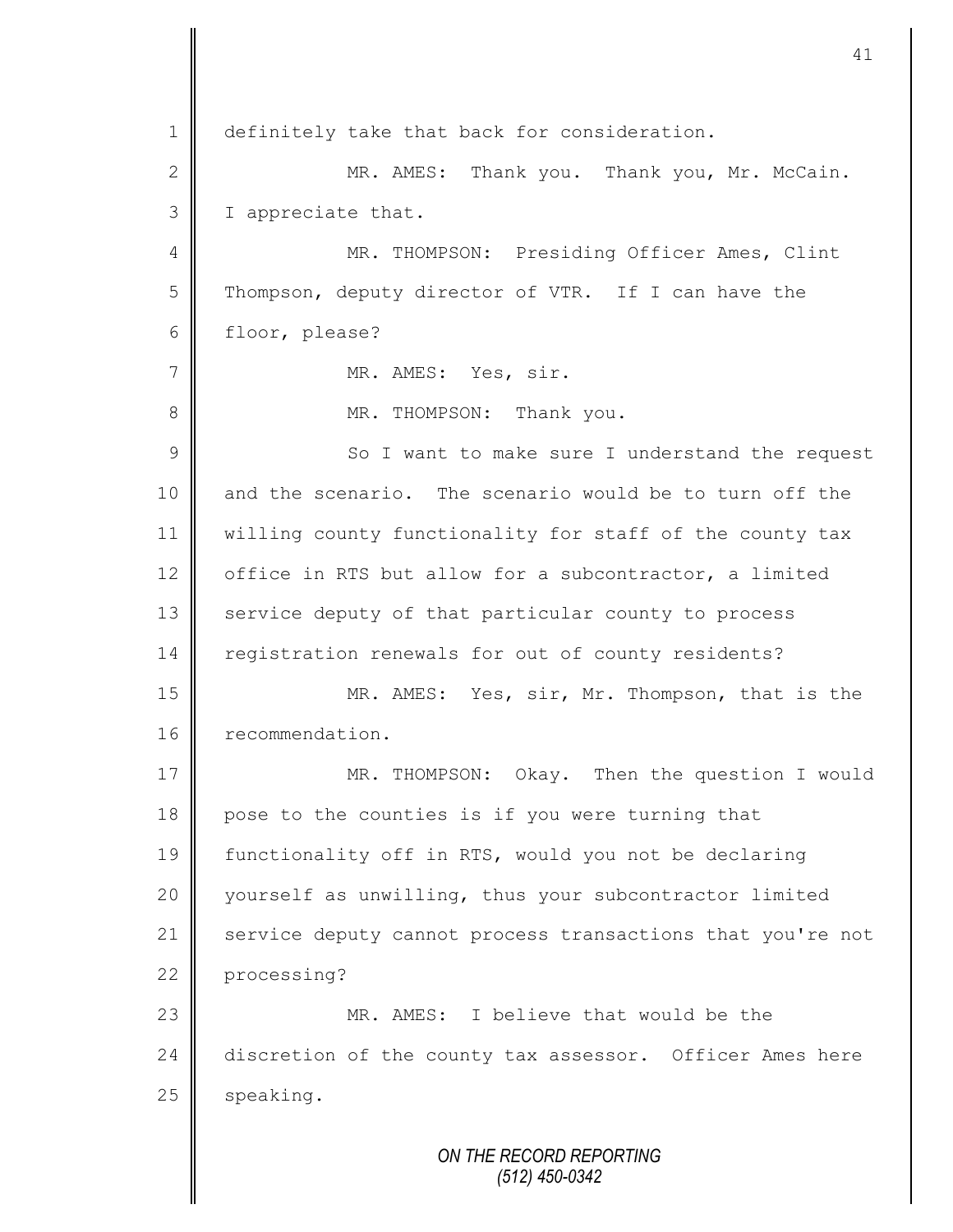*ON THE RECORD REPORTING (512) 450-0342* 1 Some counties may not have the capacity within 2 their own staffs, but their subcontractors may have the 3 capacity to do out-of-county transactions, and as a 4 convenience to the public, the county tax assessor may 5 choose to allow their subcontractor to continue doing out-6 | of-county registrations even though they themselves don't 7 have the capacity to do that within their office. 8 || MR. THOMPSON: Clint Thompson, deputy director 9 of VTR. 10 || Thank you for that. We'll certainly take a 11 look at it. 12 MR. AMES: Thank you, Clint. 13 || And the other thing is as long as we're doing 14 it for webSUB, we may also consider it for webDEALER. 15 | Ckay. Thank, Ms. Jaso, Mr. McCain, and Mr. 16 | Thompson. 17 Mr. Luna, the next presenter, please. 18 || MR. KRISCH: Good morning. My name is Stefan 19 Krisch, and I'm the section director of Registration 20 Services. May I have the floor? 21 | MR. AMES: Yes, sir. 22 MR. KRISCH: Thank you. 23 | The communications plan I'm going to outline 24 was developed using our customary processes for  $25$  communicating policy and procedural changes. That said,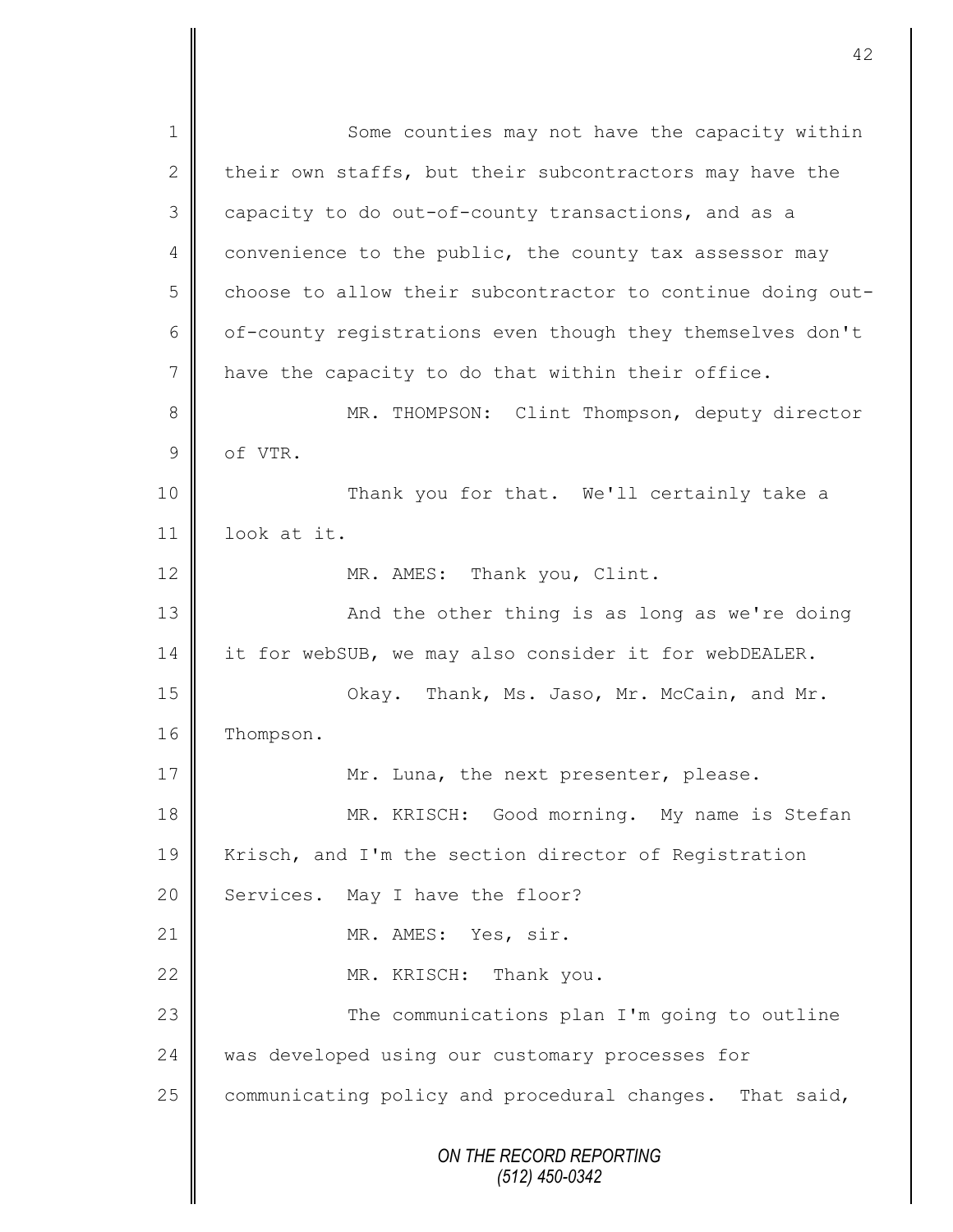*ON THE RECORD REPORTING* 1 we do understand that this bill is very impactful to our 2 county partners, and we encourage you to make any  $3 \parallel$  suggestions that strengthen this proposed plan. 4 So we anticipate proposing the rule changes 5 this November that should allow the rule to be adopted in 6 February of next year. On February 17 we will then 7 distribute the associated Registration and Title bulletins 8 and any revised forms. 9 || The following Tuesday, February 22, we will 10 | conduct a training webinar in the morning and one in the 11 afternoon for county tax office staff to attend. As 12 always, these webinars will be recorded and posted on our 13 Website for future reference. 14 On the following Wednesday, February 23, we 15 will hold a morning and afternoon training webinar for the 16 dealer community, and then on February 25 we will provide 17 the release notes for the Registration and Titling System. 18 The release notes will detail the changes to 19 the system and provide any procedural information for 20 county staff. Then the RTS update will occur the 21 following weekend, and the bill-revised administrative 22  $\parallel$  rules and RTS programming will then be in effect on March  $23 \parallel 1, 2022.$ 24 Were there any questions on our communications  $25$  | plan?

*(512) 450-0342*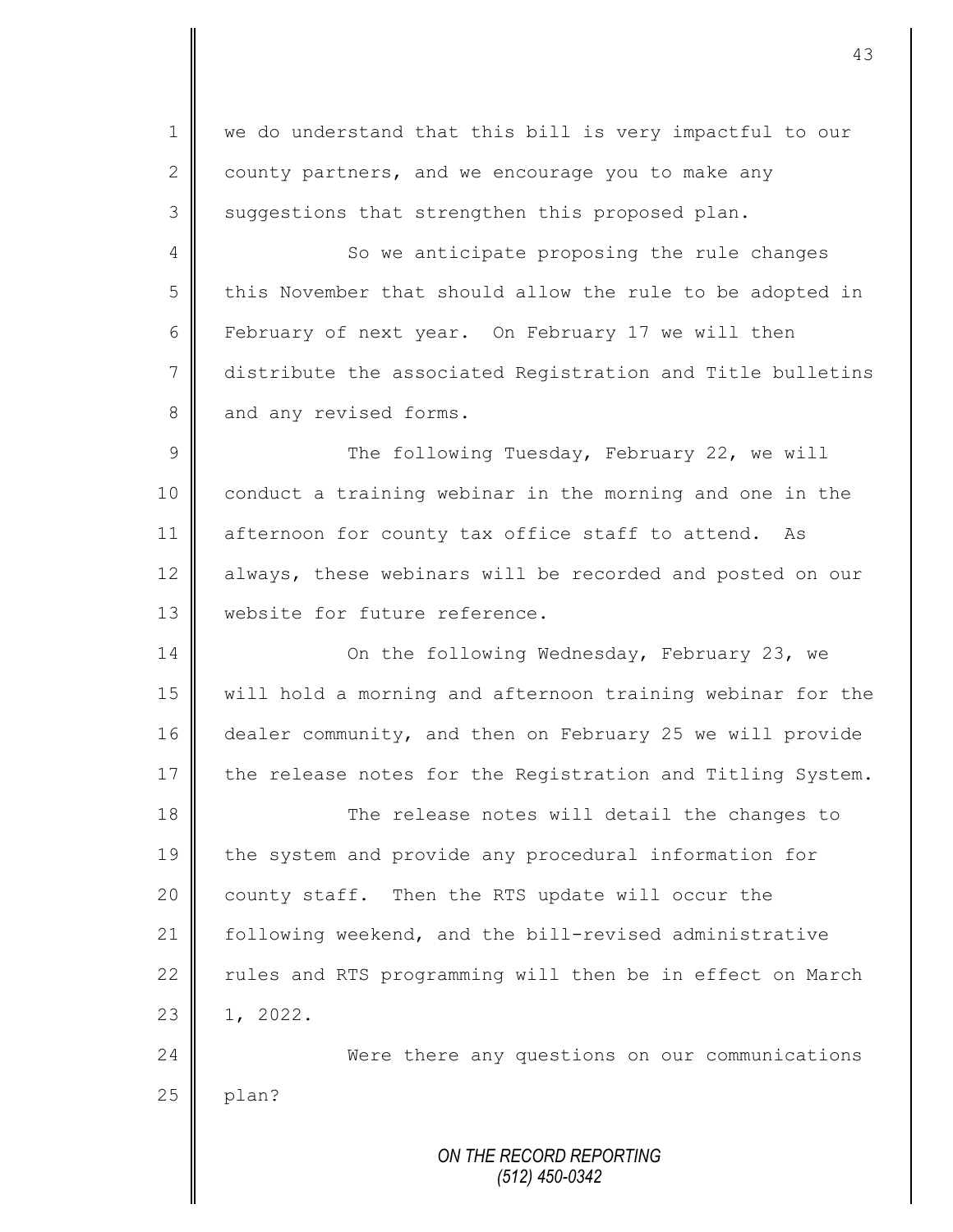| 1               | MR. AMES: Thank you, Mr. Krisch.                          |
|-----------------|-----------------------------------------------------------|
| $\mathbf{2}$    | Members, any questions on the communication               |
| 3               | that has just been proposed? Members, do we have any      |
| $\overline{4}$  | questions or discussion?                                  |
| 5               | MS. ALIU: This is Member Aliu.                            |
| 6               | MR. AMES: Member Aliu, please.                            |
| $7\phantom{.0}$ | MS. ALIU: Yes. I just have a question about               |
| $8\,$           | the training. We have one on February 22 at two different |
| $\overline{9}$  | times, morning and afternoon, for the tax assessor-       |
| 10              | collectors, and then one on February 23 at two different  |
| 11              | times for the dealers.                                    |
| 12              | It seems like that's not enough training                  |
| 13              | sessions. Is there any way another one can be held the    |
| 14              | week before in the same manner?                           |
| 15              | MR. KRISCH: Appreciate the comment. Stefan                |
| 16              | Krisch, for the record.                                   |
| 17              | We can certainly take that under advisement.              |
| 18              | Are you requesting for additional seminars in different   |
| 19              | weeks or different days during the same week? I just want |
| 20              | to be clear on the ask.                                   |
| 21              | MS. ALIU: Yes. Billie Aliu.                               |
| 22              | Yes, different weeks with the same webinars, so           |
| 23              | perhaps the week before can have the same setup as the    |
| 24              | week of February 22 and 23, but the same week prior to    |
| 25              | that.                                                     |
|                 | ON THE RECORD REPORTING<br>$(512)$ 450-0342               |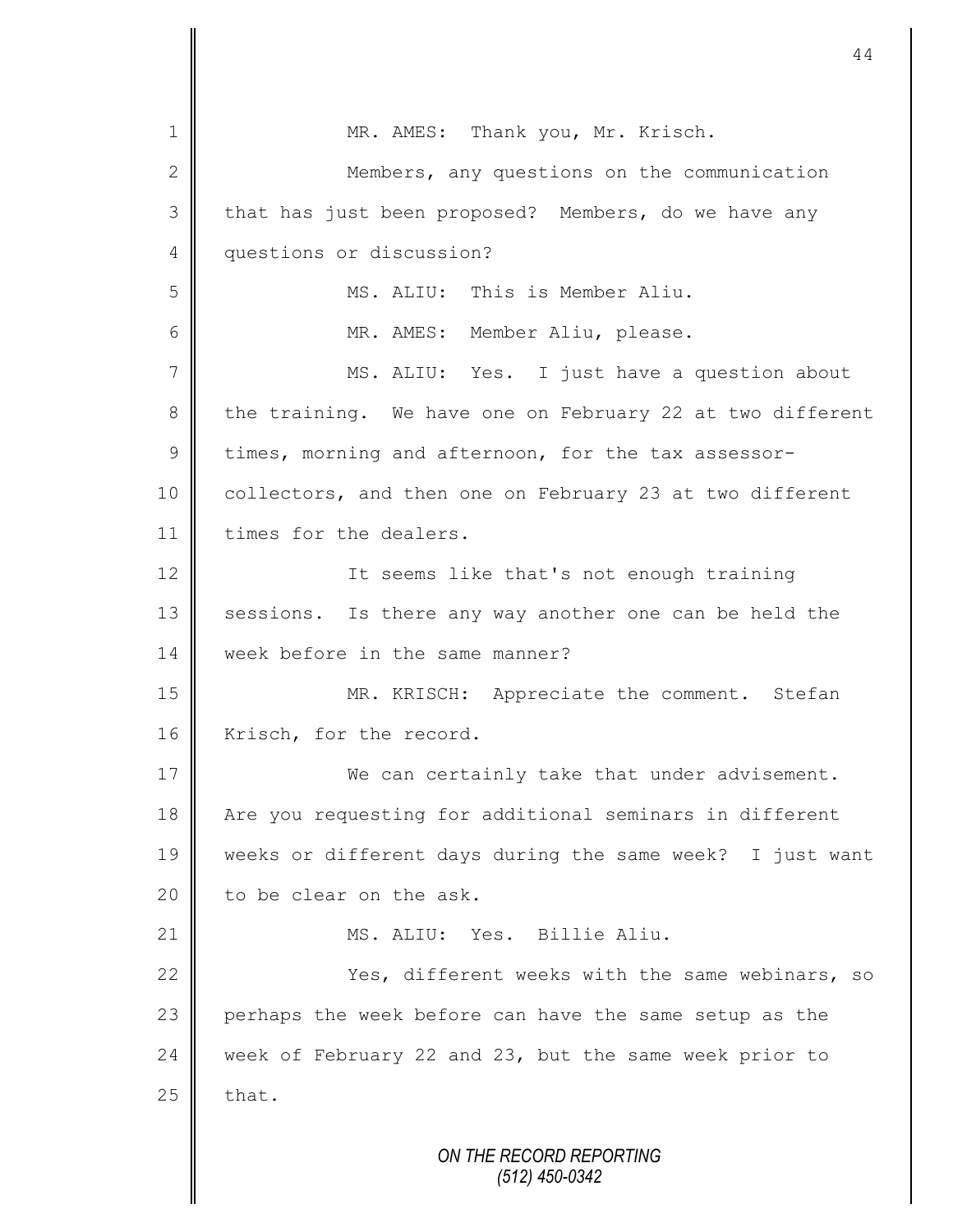| 1              | MR. KRISCH: Stefan Krisch, for the record.                 |
|----------------|------------------------------------------------------------|
| $\mathbf{2}$   | Absolutely, we'll take that under                          |
| 3              | consideration, look at scheduling and see what we can put  |
| 4              | together. I don't think that's going to be a problem.      |
| 5              | Thank you.<br>MS. ALIU:                                    |
| 6              | MR. AMES: Thank you, Member Aliu.                          |
| $\overline{7}$ | And I also agree with Member Aliu. This is                 |
| 8              | Officer Ames.                                              |
| $\mathcal{G}$  | This is the department's standard communication            |
| 10             | plan when riders come out, but this is a huge, huge change |
| 11             | to the system and to the procedures and how things go, and |
| 12             | so additional training for both the tax assessors and the  |
| 13             | dealers is definitely something that I would agree with.   |
| 14             | I, as the county tax assessor of the second                |
| 15             | largest county in the state, you know, I've got 150 people |
| 16             | that need to learn this, so having two options is not      |
| 17             | really enough. So I would concur with Member Aliu's        |
| 18             | comments and encourage the department to have more         |
| 19             | communication as far as webinars.                          |
| 20             | And that said, that process is important that              |
| 21             | this communication be timely and that it be earlier rather |
| 22             | than later. I believe tax assessors and car dealers would  |
| 23             | rather get two or three notifications than not enough, or  |
| 24             | get more than they needed earlier than they needed them to |
| 25             | be prepared.                                               |
|                | ON THE RECORD REPORTING                                    |
|                |                                                            |

*(512) 450-0342*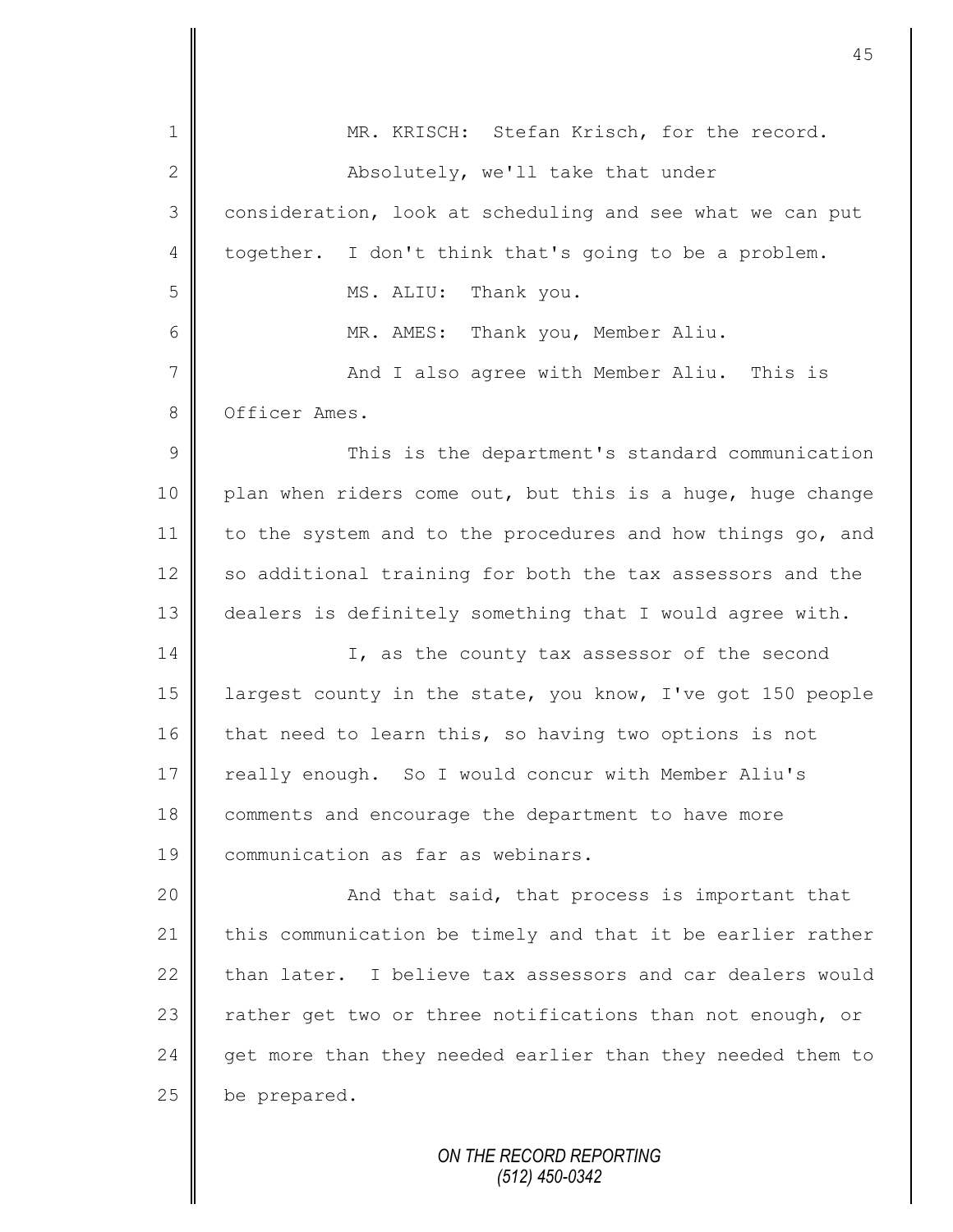*ON THE RECORD REPORTING* 1 || With today's COVID situation and the pandemic 2 and not knowing our staffing situation from day to day, we  $3 \parallel$  are planning further in advance than we ever have before, 4 and I know car dealers would appreciate the advance notice 5 also. 6 || For example, I noticed yesterday the notice of  $7 \parallel$  this meeting came out to tax assessors at 4:26 yesterday 8 afternoon. It would have been nice if it had come out 9 earlier in the week so that people had more plans to 10 attend this meeting. And in this case also with the 11 communication on Senate Bill 876, the more communication 12 earlier would be great. 13 || MR. CAVENDER: Officer Ames, Member Cavender 14 | wishes to speak, please. 15 || MR. AMES: Yes, sir. You have the floor. 16 MR. CAVENDER: Yes. Just from the dealer's 17 perspective, title clerks in our Cavender operations, we 18 have as many as six to eight title clerks working at any 19 || one time, so I would agree with Member Aliu that dealers 20  $\parallel$  certainly need a second option on the webinar, so a week 21 prior to the February 23 would be very helpful for the 22  $\parallel$  dealers so that we could put our title clerks on that 23 webinar. 24 | MR. AMES: Thank you, Member Cavender. I 25 | completely agree.

*(512) 450-0342*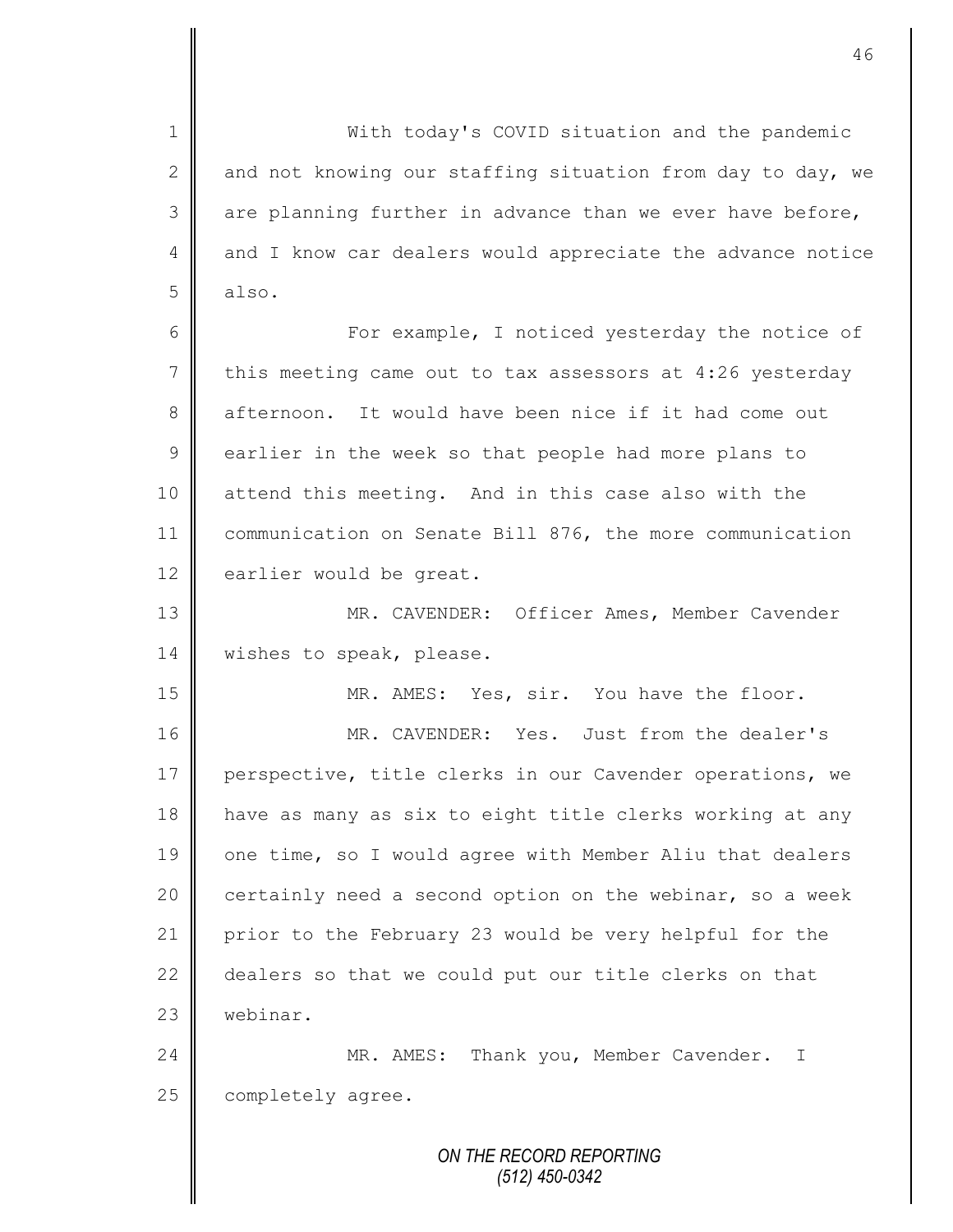*ON THE RECORD REPORTING (512) 450-0342* 1 Any other comments or questions at this time, 2 members? Any comments or questions, members? 3 (No response.) 4 || MR. AMES: All right. Hearing none, Mr. Luna, 5 would you like to wrap up the presentation? 6 MR. THOMPSON: Roland Luna, VTR director. 7 | Officer Ames, if I may? 8 **||** MR. AMES: Yes, sir. 9 || MR. THOMPSON: I just wanted to make sure that 10 we understood as an organization TxDMV that the committee 11 has talked about, as it relates to the communication plan, 12 | having more communication and further out prior to March 13 | 1, more webinars to give staff members, whether they work 14 for dealerships or they work for county tax assessor-15  $\parallel$  collectors, to give them an opportunity to attend the 16 | webinars. And so we certainly want to make sure that we 17 consider those things and make sure that we have 18 opportunities that are available for all staff members to 19 take part. 20 We have discussed the four components of our 21 implementation plan. There's been several questions that 22  $\parallel$  have been raised by the committee members. We hope that  $23$  we have answered all of your questions. 24 | Consumentant Control of the relations that you have now 25 | regarding any of the four components, we want to make sure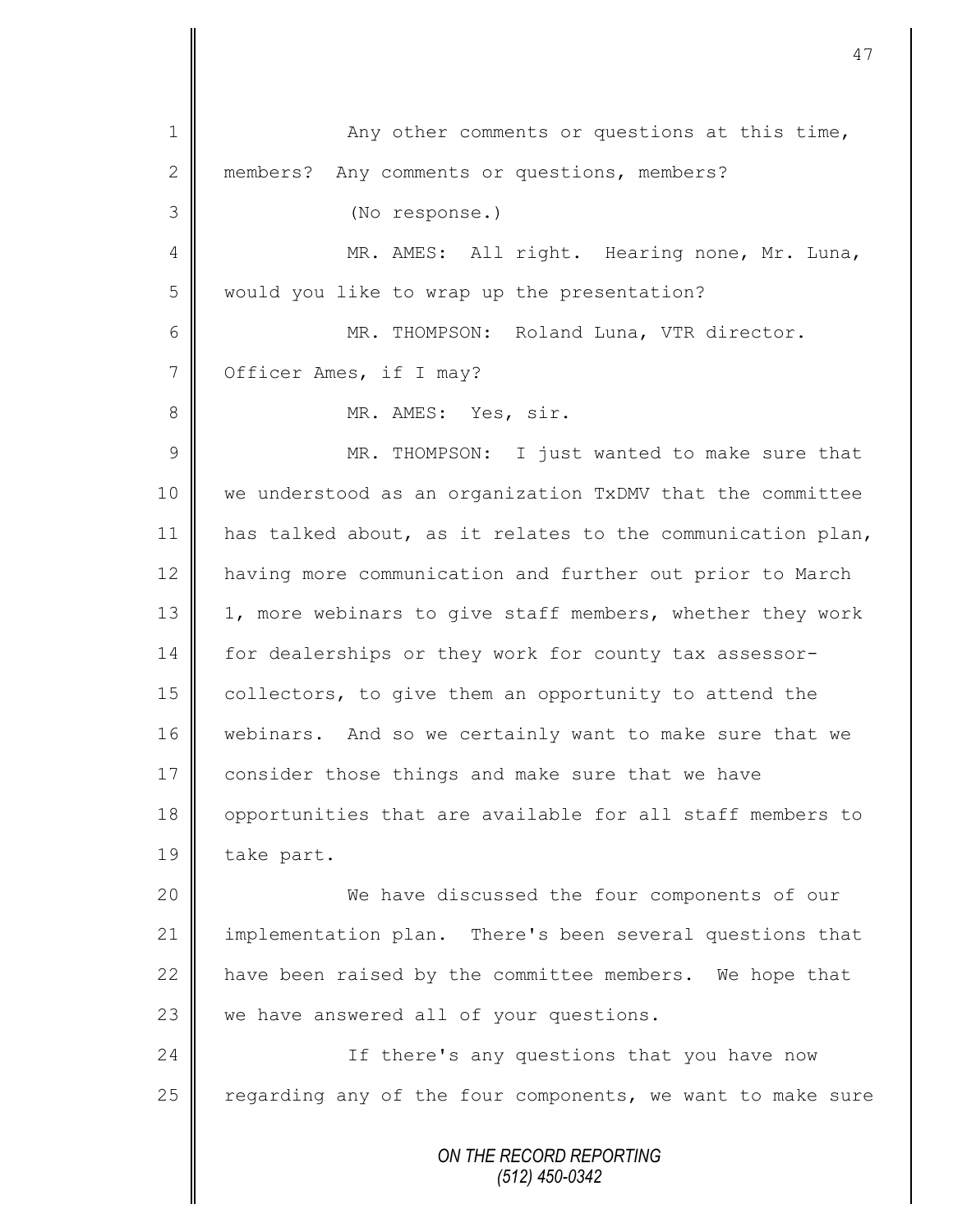1 | that we give you an opportunity to ask those questions  $2 \parallel \text{now.}$ 

| 3               | Also, as it relates to just our implementation             |
|-----------------|------------------------------------------------------------|
| 4               | overall, as we continue with the programming, there were   |
| 5               | some recommendations that were made. We will certainly     |
| 6               | take those under advisement, and we will work with our     |
| $7\phantom{.0}$ | information technology staff as well as our subject matter |
| $8\,$           | experts in VTR to see if any of those options are viable.  |
| $\mathcal{G}$   | And since we're not going to have and we don't             |
| 10              | plan to have another Customer Service Advisory Committee   |
| 11              | meeting related to the implementation of 876, we want to   |
| 12              | make sure that we hear any other questions, concerns, or   |
| 13              | recommendations that the committee may have.               |
| 14              | So Officer Ames, would you like to ask the                 |
| 15              | committee if there's any last questions that they have?    |
| 16              | MR. AMES: Thank you, Director Luna.                        |
| 17              | Committee members, do you have any other                   |
| 18              | further questions at this time for Mr. Luna or his team    |
| 19              | regarding the implementation of Senate Bill 876? Any       |
| 20              | questions, members?                                        |
| 21              | (No response.)                                             |
| 22              | MR. AMES: All right. Seeing or hearing none,               |
| 23              | Mr. Luna, I would like to say that your team did a great   |
| 24              | I really appreciate the visuals that you provided<br>job.  |
| 25              | At the last meeting we heard a lot of<br>for us.           |
|                 | ON THE RECORD REPORTING<br>(512) 450-0342                  |

 $\mathbb I$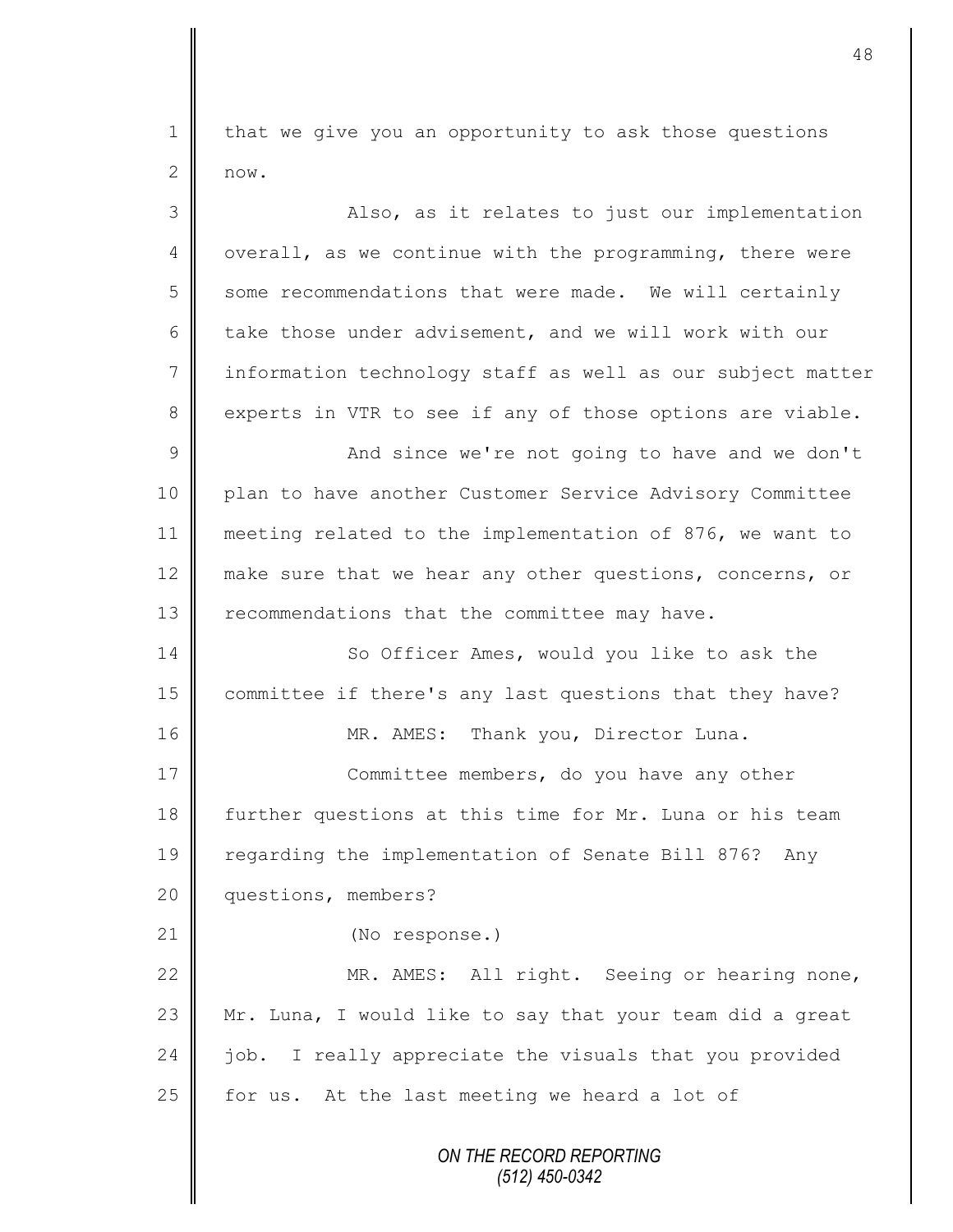1 | information, at this one, seeing it and reading it has 2 definitely sparked some questions.

3 You did mention that there's no scheduled next 4 meeting for this, but I don't believe that this committee 5 || is prepared to make a recommendation to the DMV Board just 6  $\parallel$  yet. We still have lots of things that we would like for 7 vou guys to consider and come back with us. 8 || And so at this time I would recommend to the 9 committee that we allow DMV staff to read through the 10 | recommendations and the questions that we had today and 11 make one more final presentation to the committee in the 12 next two or three weeks when they have that ready, and at 13 that time then the committee can decide if we're ready to

14 **move forward with this.** 15 | Do any of the committee members have any 16 comments or questions about that statement? From any

17 members?

18 (No response.)

19 MR. AMES: All right. Mr. Luna, is that 20 acceptable?

21 | MR. THOMPSON: Officer Ames, Roland Luna, VTR 22 Division director.

23 || I will need to defer to our general counsel, 24 | Tracey Beaver, or an associate general counsel to answer 25 that. What we can do at this point is we can take that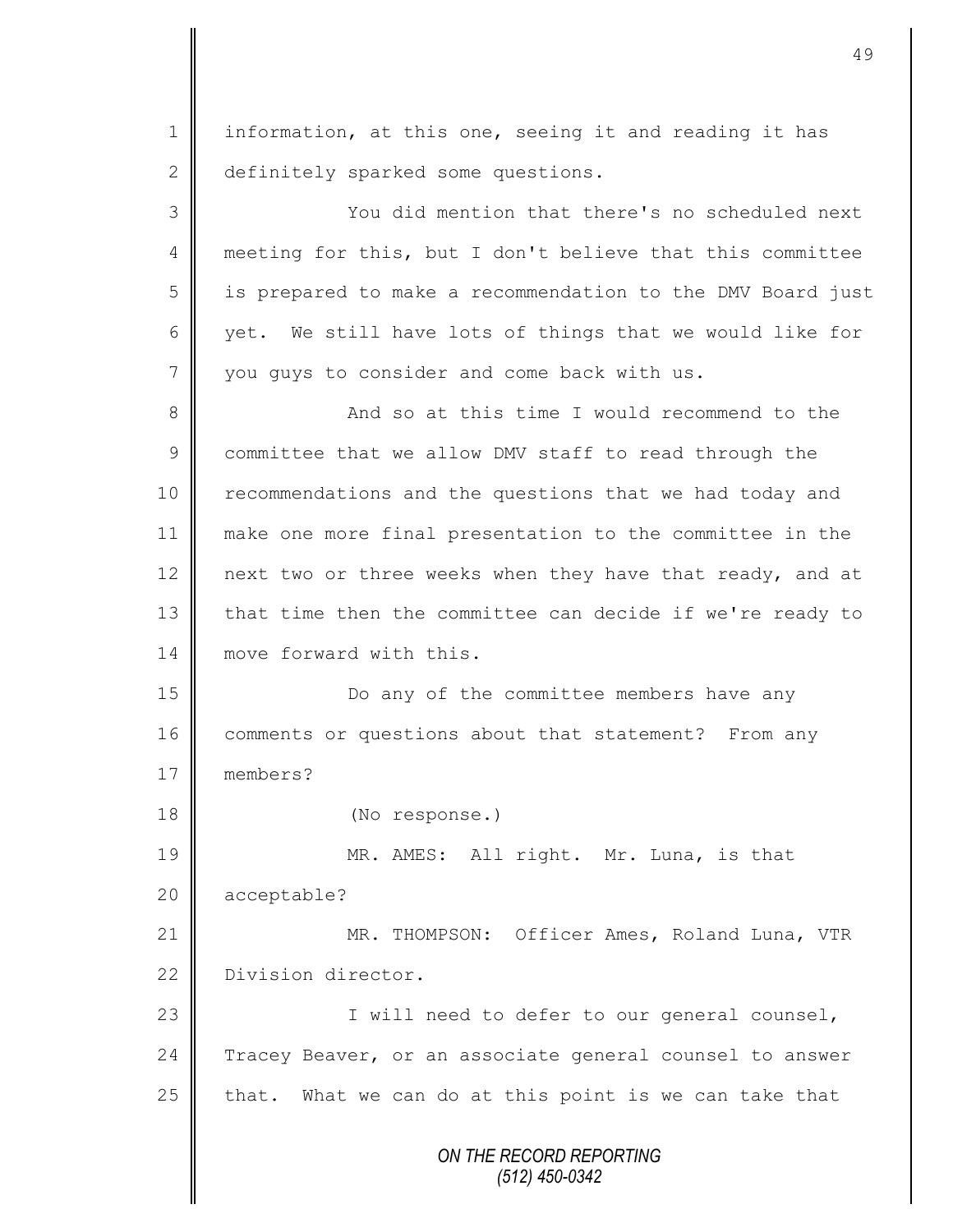*ON THE RECORD REPORTING (512) 450-0342* 1 | information, and then we can get back to the committee and 2 to you as the presiding officer, if that's okay. 3 || MR. AMES: Wonderful. 4 || Ms. Beaver, are you on the call? I believe Mr. 5 | Richards is. Mr. Richards, do you have any comment? 6 MR. RICHARDS: Yes. Officer Ames, David 7 Richards, associate general counsel, for the record. 8 We can definitely take what commentary and 9 Tecommendations that have set forth this morning during 10 this call and get back with you and also the committee 11 members with what we need to do. But we'll continue to 12 take it under advisement and communicate with the 13 committee. 14 Thanks. 15 MR. AMES: Wonderful. Thank you, Mr. Richards. 16 || All right. John Ames here. Hearing no 17 | opposition to the discussion just had, we will move 18 forward without a recommendation at this time, and we'll 19 wait to hear from Mr. Richards and Mr. Luna as to the next 20 meeting of this committee when we can discuss the final 21 presentation of this. We'll come to as a committee moving 22 forward to make a recommendation to the full DMV Board. 23 || At this time we're at section number 3. At 24 this time we'll go to public comments. 25 | David Richards, are there any comments from the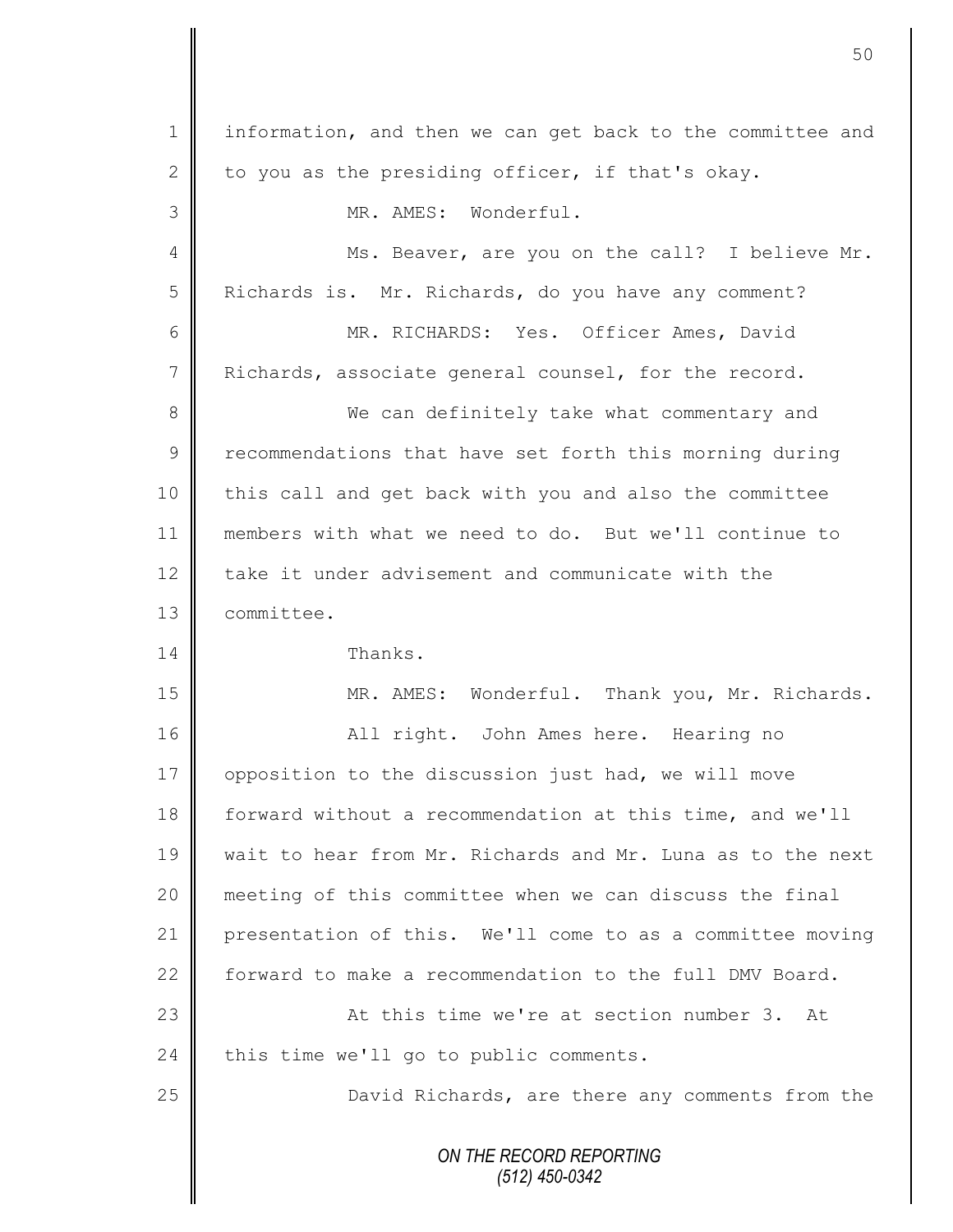|                | 51                                                         |
|----------------|------------------------------------------------------------|
| $\mathbf 1$    | public?                                                    |
| $\mathbf{2}$   | MR. RICHARDS: David Richards, for the record.              |
| 3              | There are no public comments at this time,                 |
| 4              | Officer Ames.                                              |
| 5              | MR. AMES: Okay, fantastic.                                 |
| 6              | Since there are no public comments, I want to              |
| $\overline{7}$ | thank everybody for their time today. Before we close, I   |
| 8              | would like to reiterate that this is an important          |
| $\mathcal{G}$  | committee to the DMV. Mr. Luna has some ideas in the       |
| 10             | pipeline, after we finish with SB 876, to provide input to |
| 11             | the DMV.                                                   |
| 12             | Mr. Luna, do you have anything that you'd like             |
| 13             | to say regarding that?                                     |
| 14             | MR. THOMPSON: Officer Ames, Roland Luna, VTR               |
| 15             | Division director. If I may?                               |
| 16             | MR. AMES: Yes, sir.                                        |
| 17             | MR. THOMPSON:<br>Thank you, sir.                           |
| 18             | The Texas Department of Motor Vehicles values              |
| 19             | the recommendations, the commitment, and the time that all |
| 20             | advisory committee members make to the committee and to    |
| 21             | the department.                                            |
| 22             | Whether it's the Customer Service Advisory                 |
| 23             | Committee or Consumer Protection, all of our advisory      |
| 24             | committees play a vital role in development of programs    |
| 25             | and processes.                                             |
|                | ON THE RECORD REPORTING<br>$(512)$ 450-0342                |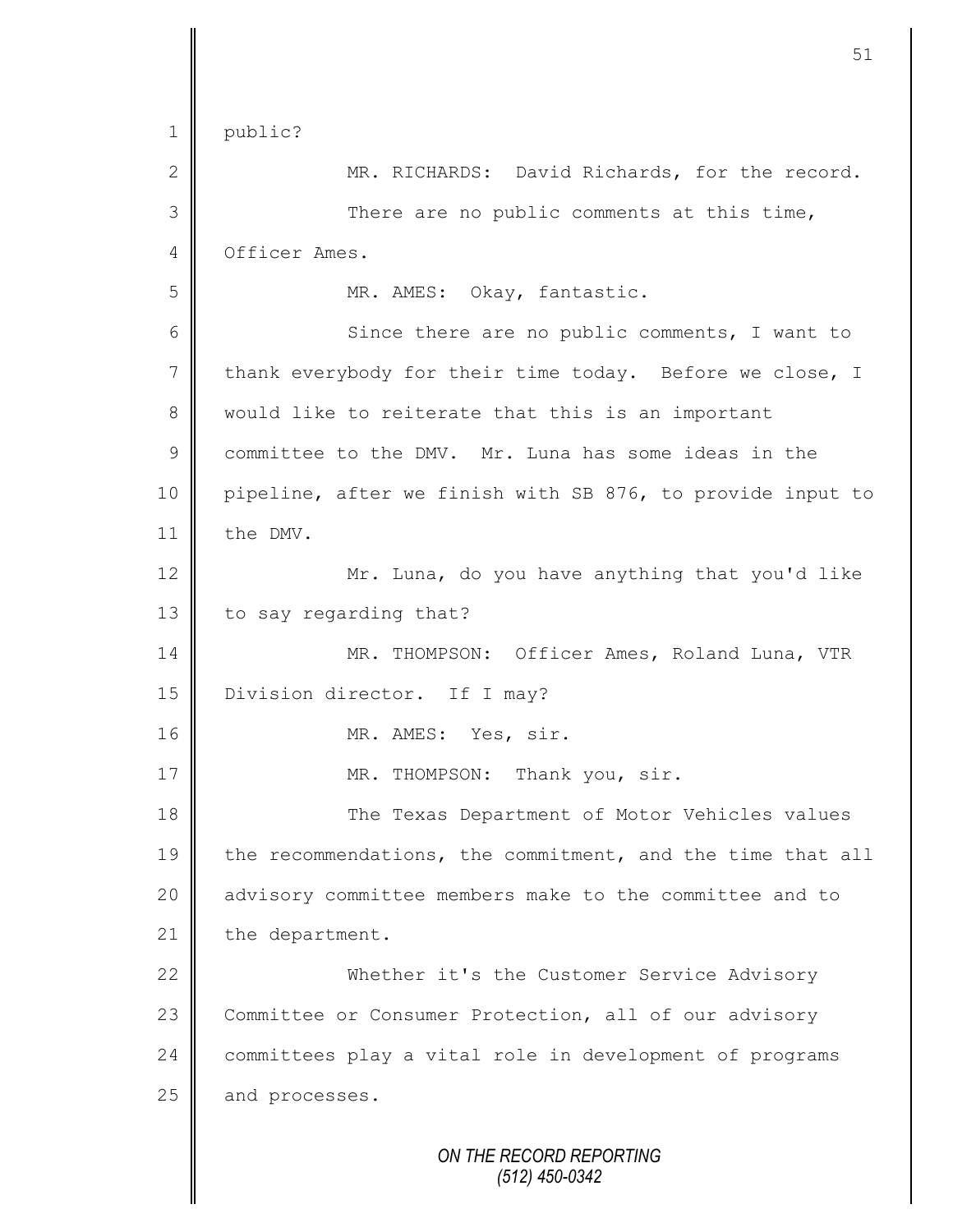1 And we value this committee, we value the 2 partnerships we have with the committee, we value our  $3$  | partners at the counties with the tax assessor-collectors,  $4 \parallel$  and one of the things that we want to do in the future is  $5 \parallel$  continue to evaluate items that could be brought to this  $6 \parallel$  committee for discussion and briefing and possible 7 **P** recommendations.

8 || I spoke with Officer Ames about trying to 9 develop items that are appropriate for this committee. It 10 | could enhance the customer service experience when those 11 individuals have business with the Texas Department of 12 | Motor Vehicles or any of our partners.

13 | So we want to continue to look at opportunities 14 and things that we can bring to this committee to enhance 15 that customer service experience. So more to come and I 16 | look forward to continuing to work with CSAC.

17 | MR. AMES: Thank you, Mr. Luna.

18 We as a committee are willing to serve and help 19 provide the DMV with as much input as possible on customer 20  $\parallel$  service relations, and I think we have a great committee 21 with a great diversity and they will definitely have  $22$  | input.

23  $\parallel$  23  $\parallel$  23  $\parallel$  25  $\parallel$  25  $\parallel$  25  $\parallel$  25  $\parallel$  26  $\parallel$  26  $\parallel$  26  $\parallel$  26  $\parallel$  26  $\parallel$  26  $\parallel$  27  $\parallel$  27  $\parallel$  27  $\parallel$  27  $\parallel$  27  $\parallel$  27  $\parallel$  27  $\parallel$  27  $\parallel$  27  $\parallel$  27  $\parallel$  27  $\parallel$  27  $\parallel$  27  $\parallel$  27  $\parallel$  27  $\$ 24 which is adjournment. Boy, just a little over an hour, so 25 I think our committee is doing great on time, not the two

> *ON THE RECORD REPORTING (512) 450-0342*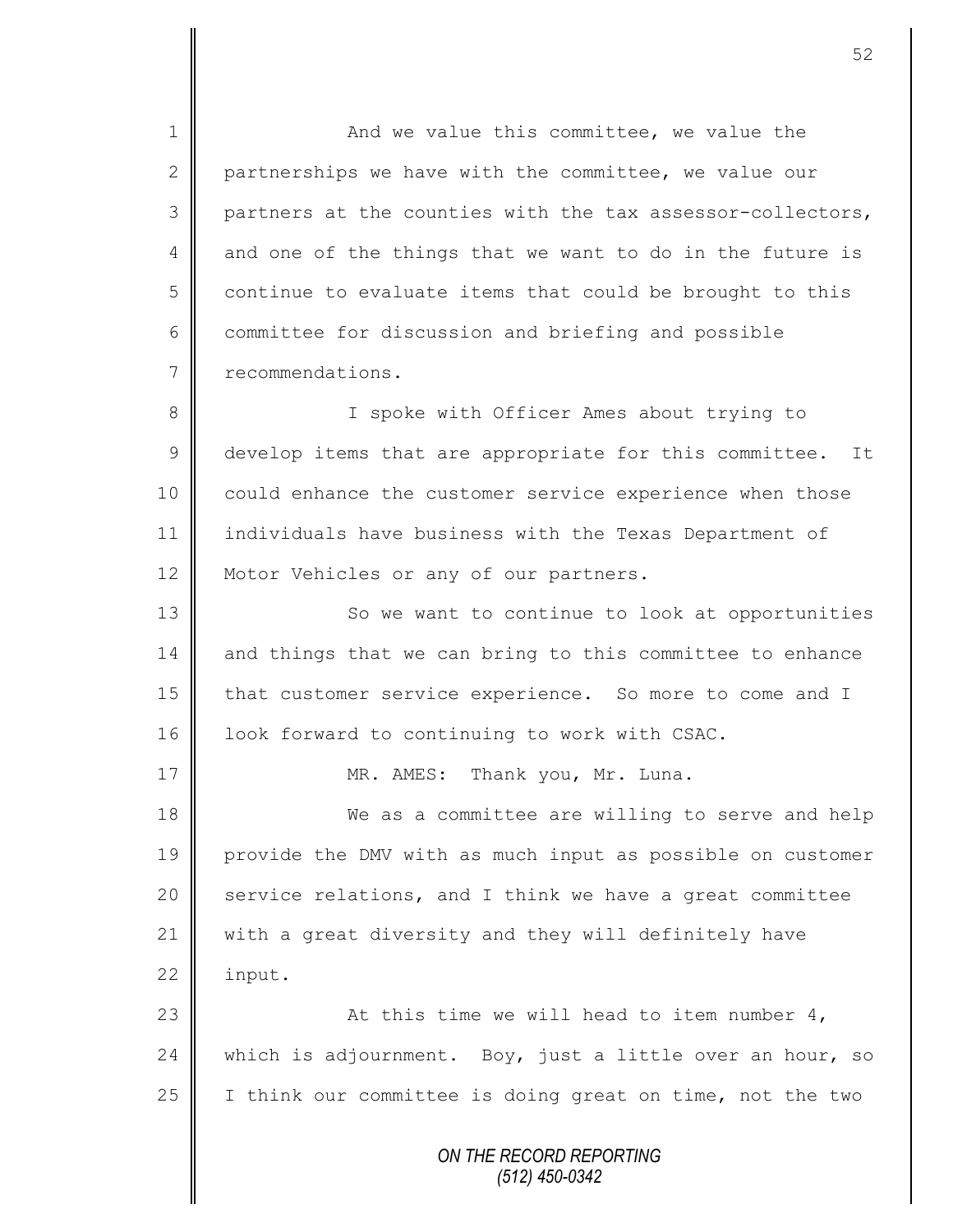*ON THE RECORD REPORTING (512) 450-0342* 1 or three hours that we had predicted, which is good. 2 ||<br>
Do we have any comments or closing comments 3 | before we adjourn? Committee members, any comments before 4 we adjourn? 5 (No response.) 6 || MR. AMES: Hearing none, do I have a motion to 7 close the meeting and adjourn? 8 MR. HAYTER: Move. Russell Hayter. 9 || MR. AMES: Thank you, Russell Hayter. 10 **MR. CAVENDER:** Member Cavender seconds. 11 | MR. AMES: All right. So we have a motion by 12 Member Hayter and a second by Member Cavender to adjourn. 13 I don't believe we need to take a roll call vote. All 14 those in favor say aye. 15 **(A** chorus of ayes.) 16 | MR. AMES: Mr. Richards, we are adjourned. 17 MR. RICHARDS: Thank you, Officer Ames. Great 18 meeting, committee. 19 | (Whereupon, at 10:06 a.m., the meeting was 20 adjourned.)